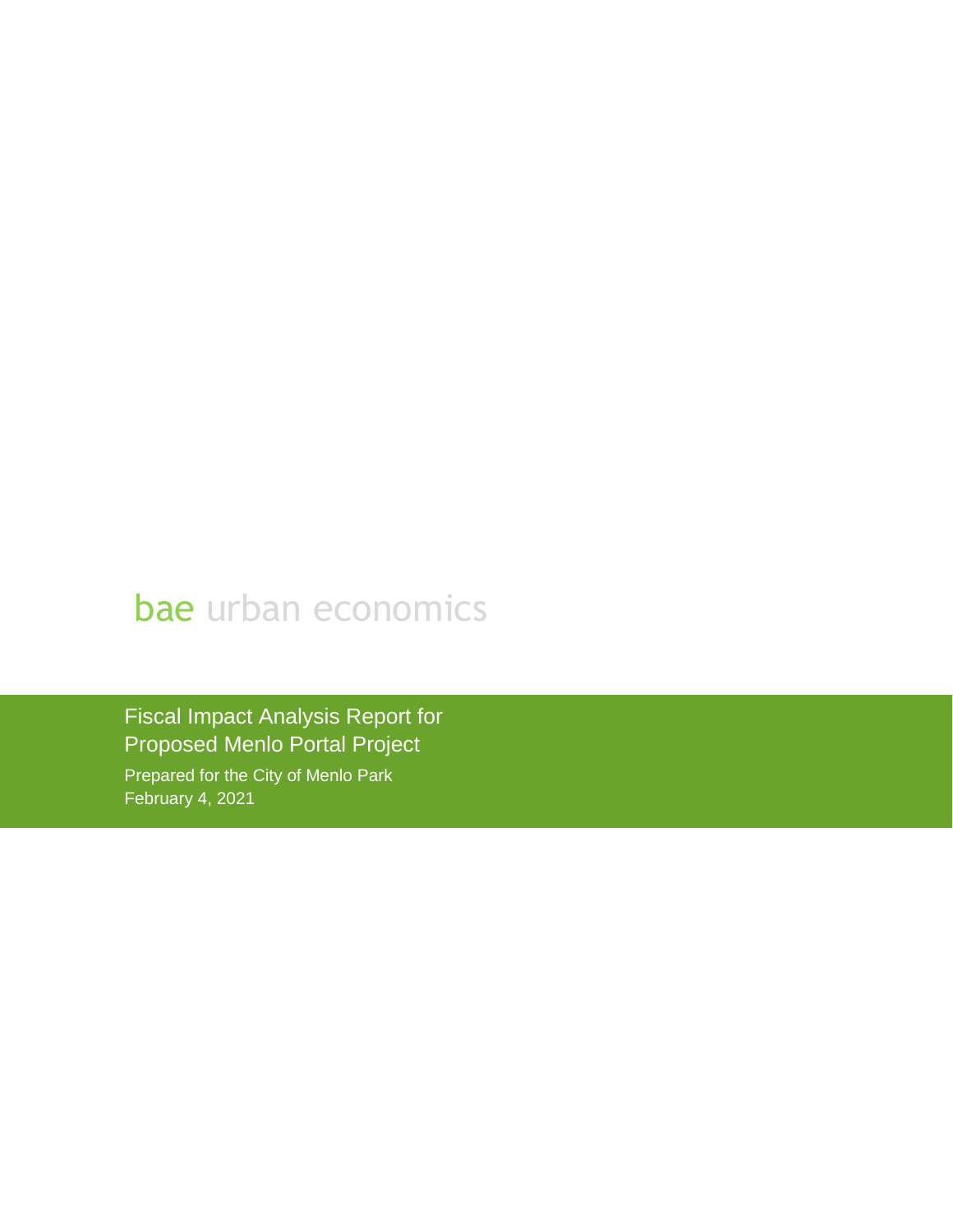# bae urban economics

February 4, 2021

Kyle Perata Principal Planner City of Menlo Park 701 Laurel St. Menlo Park, CA 94025

Tom Smith Senior Planner City of Menlo Park 701 Laurel St. Menlo Park, CA 94025

Dear Mr. Perata and Mr. Smith:

BAE is pleased to submit this fiscal impact analysis for the proposed Menlo Portal development in Menlo Park. We hope that this report is helpful in the City's evaluation of the proposed project.

Sincerely,

Associate Principal **Senior Associate** Senior Associate

Chelsea Se

Stephanie Hagar, MCP Chelsea Guerrero, MCP

## San Francisco Sacramento Los Angeles Washington DC New York City

2600 10<sup>th</sup> St., Suite 300  $\,$  803 2<sup>nd</sup> St., Suite A  $\,$  448 South Hill St., Suite 701  $\,$  1140 3<sup>rd</sup> St. NE, 2<sup>nd</sup> Floor  $\,$  234 5<sup>th</sup> Ave. Berkeley, CA 94710 Davis, CA 95616 Los Angeles, CA 90013 Washington, DC 20002 New York, NY 10001 510.547.9380 530.750.2195 213.471.2666 202.588.8945 212.683.4486

www.bae1.com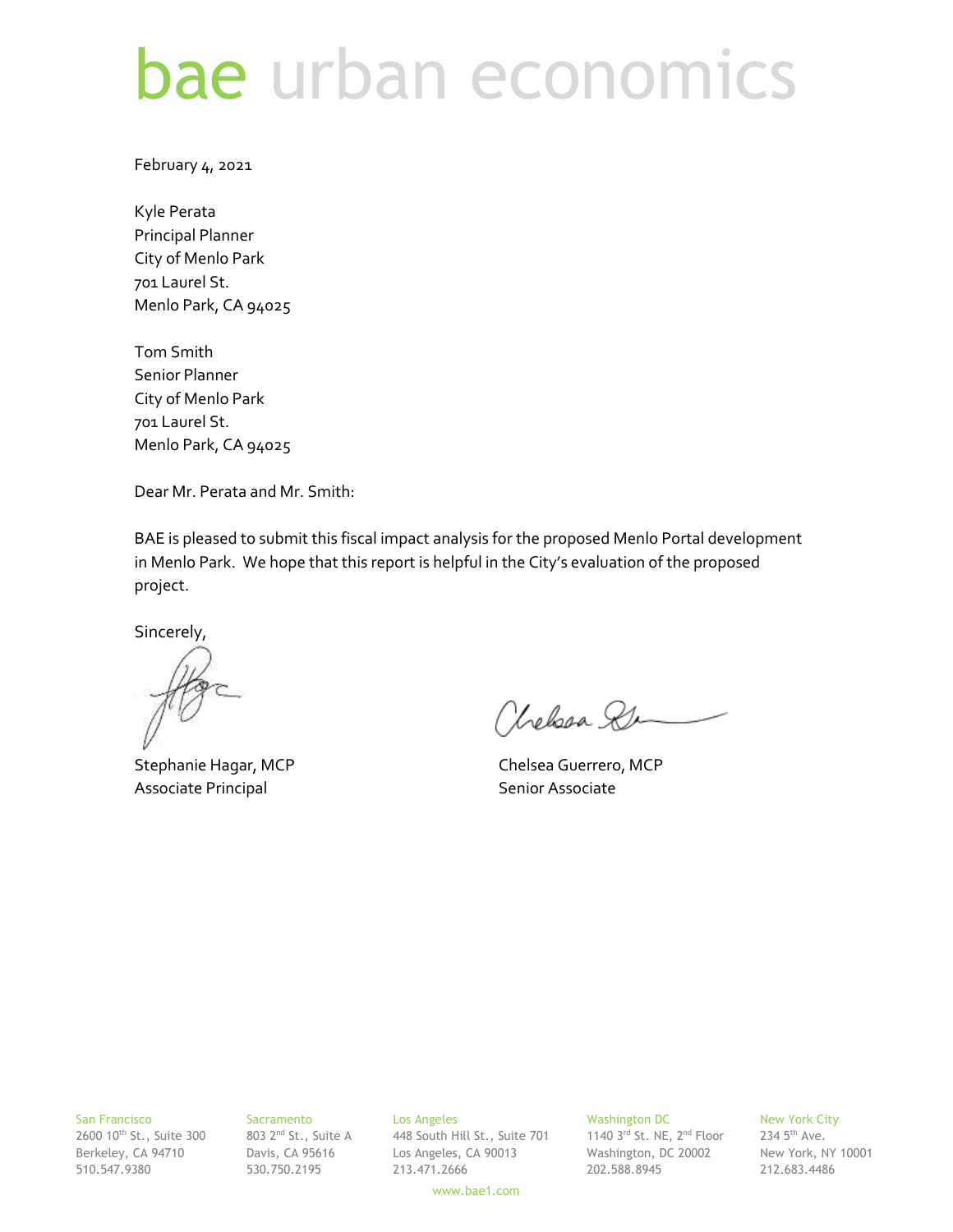## Table of Contents

| Summary of Net Fiscal Impact to the City of Menlo Park General Fund 18 |  |
|------------------------------------------------------------------------|--|
|                                                                        |  |
|                                                                        |  |
|                                                                        |  |
|                                                                        |  |
|                                                                        |  |
|                                                                        |  |
|                                                                        |  |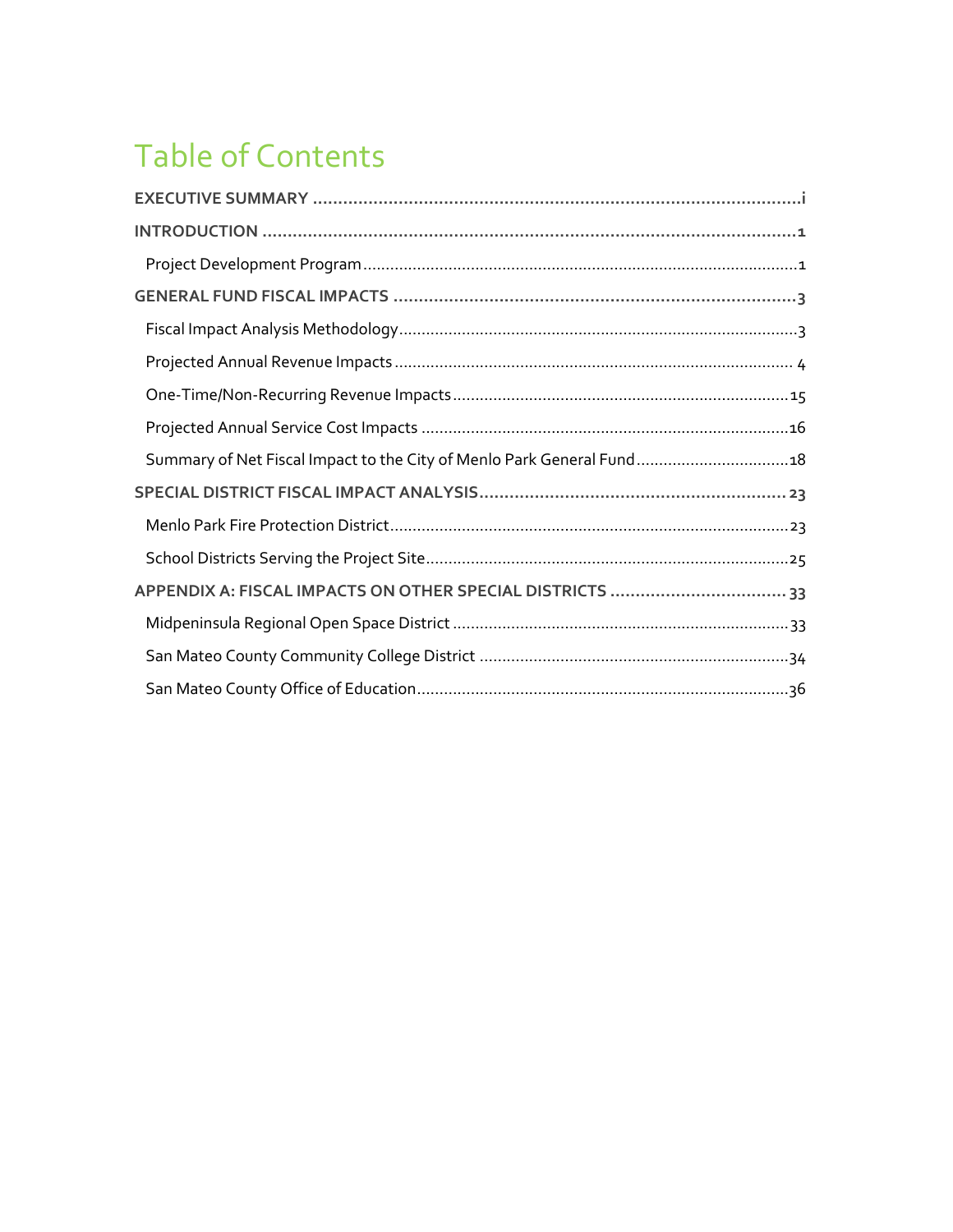## List of Tables

| Table 4: Projected Net Change in Annual General Fund Sales Tax Revenue from Resident and        |
|-------------------------------------------------------------------------------------------------|
|                                                                                                 |
|                                                                                                 |
|                                                                                                 |
|                                                                                                 |
| Table 8: Projected Change in Annual Property Tax Revenue at Buildout 10                         |
| Table 9: Projected Change in Annual Property Tax In-Lieu of Vehicle License Fee Revenue at      |
|                                                                                                 |
| Table 10: Projected Change in Annual Business License Tax Revenue at Buildout 12                |
| Table 11: Per Capita and Per Employee Utility User Tax Revenues, FY 2019-20  13                 |
| Table 12: Projected Change in Annual Utility User Tax Revenue at Buildout  14                   |
| Table 13: Projected Change in Annual Franchise Fee and Fines Revenues at Buildout 14            |
| Table 14: Summary of Net Change in Annual General Fund Revenues at Buildout 15                  |
|                                                                                                 |
| Table 16: Current City of Menlo Park Annual General Fund Operating Expenditures, FY 2019-2017   |
| Table 17: City of Menlo Park General Fund Expenditure Impacts from the Project 18               |
| Table 18: Annual Net Fiscal Impact to the City of Menlo Park General Fund 19                    |
| Table 19: Projected Net Fiscal Impact to the City of Menlo Park General Fund, 2021-2030  21     |
| Table 20: Total Net Fiscal Impact and Net Present Value of Fiscal Impacts from Project, 2021-   |
|                                                                                                 |
| Table 21: Projected Net Fiscal Impact to Menlo Park Fire Protection District  25                |
| Table 22: Projected Fiscal Impacts of the Project on the Redwood City School District 29        |
| Table 23: Projected Fiscal Impacts of the Project to the Sequoia Union High School District  32 |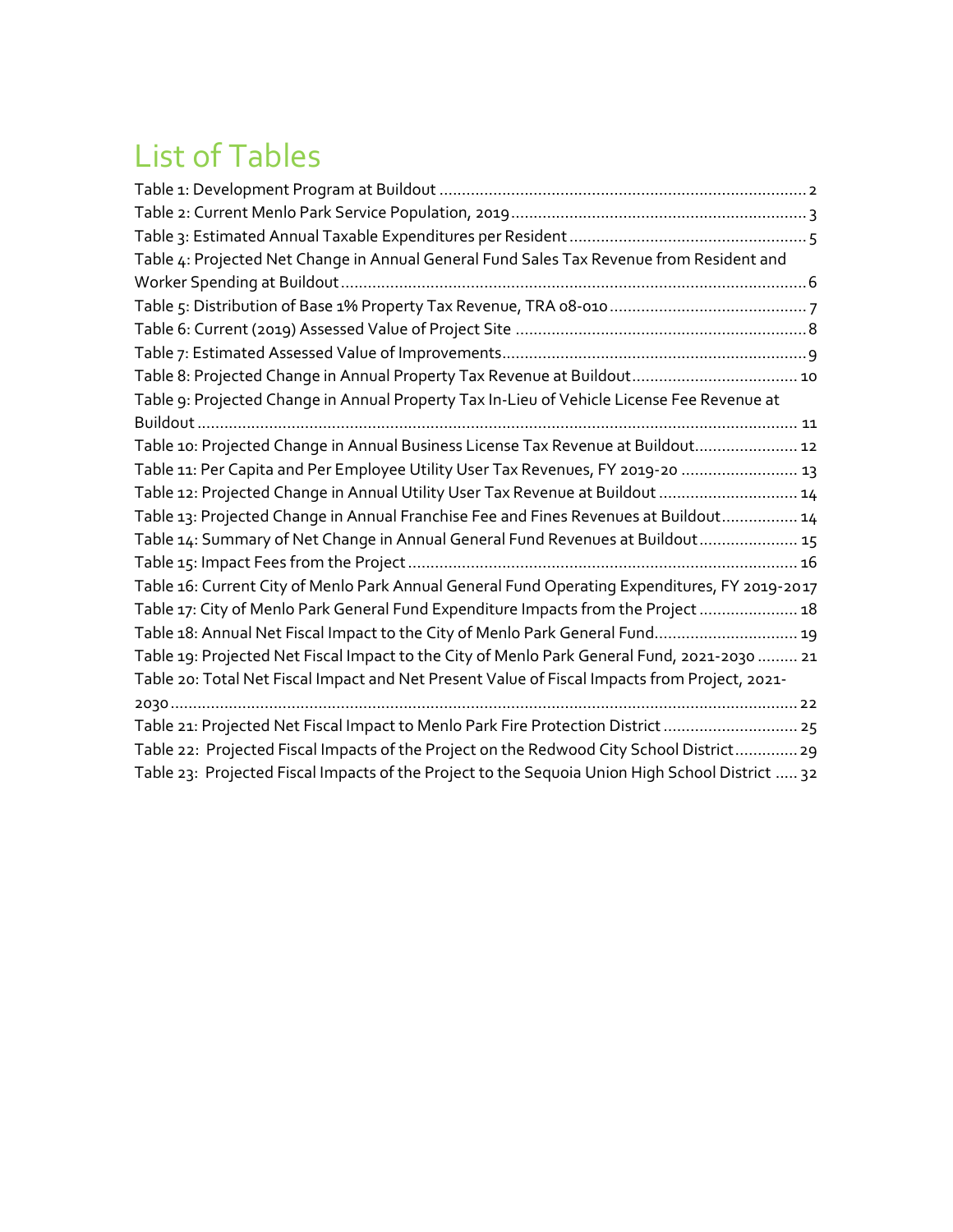### <span id="page-4-0"></span>**EXECUTIVE SUMMARY**

The following Fiscal Impact Analysis (FIA) report presents the findings from an evaluation of the fiscal impacts associated with the proposed Menlo Portal development in Menlo Park (the proposed project). The proposed project would consist of 335 multifamily rental units and an approximately 34,868-square-foot commercial office building on a 3.2-acre site.

The FIA addresses the net increase in revenues and expenditures and resulting net fiscal impact of the proposed project for the:

- City of Menlo Park General Fund,
- Menlo Park Fire Protection District,
- School districts that serve the project area, and
- Other special districts that serve the project area.

Selected FIA findings are summarized in the following table. As shown below, the FIA estimates that the proposed project would result in a net negative fiscal impact on the City of Menlo Park's annual General Fund operating budget, totaling \$69,100, equal to approximately 0.10 percent of the City's 2019-2020 General Fund operating budget. The proposed project would generate a net positive fiscal impact for the Menlo Park Fire Protection District, equal to approximately 0.06 percent of the District's 2019-2020 General Fund operating budget. The project would also generate a net positive fiscal impact for the Redwood City Elementary School District, equal to 0.31 percent of the District's 2019-2020 Unrestricted General Fund budget. The proposed project would have a negative net fiscal impact on the Sequoia Union High School District, equal to approximately 0.38 percent of the District's budget.

| All figures in 2020 dollars | City of           | <b>Menlo Park</b><br><b>Fire Protection</b> | <b>Sequoia Union</b><br><b>High School</b> | <b>Redwood City</b><br>Elementary |
|-----------------------------|-------------------|---------------------------------------------|--------------------------------------------|-----------------------------------|
| <b>ANNUAL IMPACTS</b>       | <b>Menlo Park</b> | <b>District</b>                             | <b>District</b>                            | <b>District</b>                   |
| Project                     |                   |                                             |                                            |                                   |
| <b>New Revenues</b>         | \$394.651         | \$360.213                                   | \$411.976                                  | \$604.502                         |
| New Expenditures            | (\$463,791)       | (\$323,797)                                 | (\$872,695)                                | (\$405,528)                       |
| <b>Net Fiscal Impact</b>    | (S69, 141)        | \$36,417                                    | (\$460,719)                                | \$198,974                         |

#### **Selected Net Fiscal Impact Findings for the Project at Buildout**

See report for explanation of Project, methodology, and limiting conditions.

Source: BAE, 2020.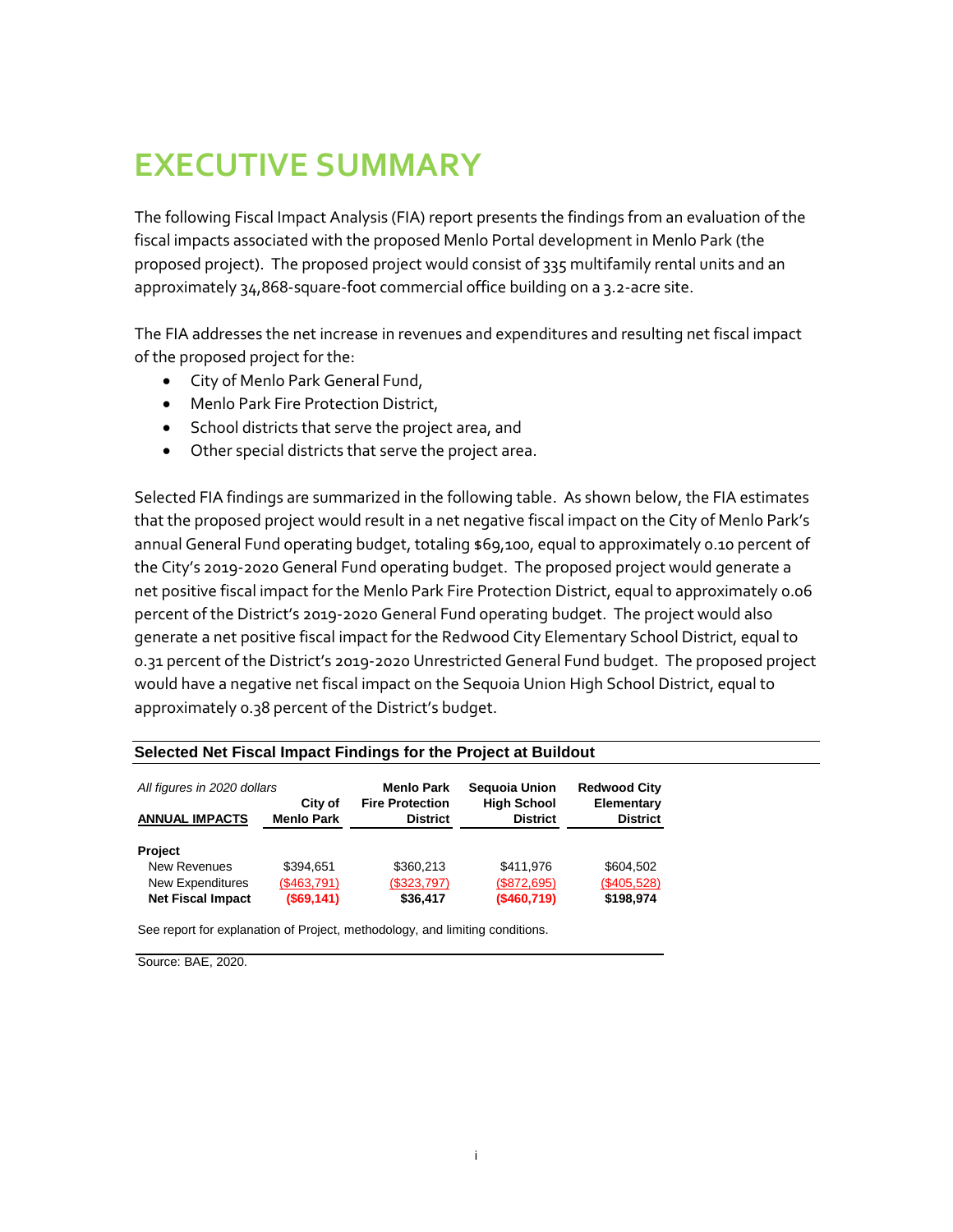### <span id="page-5-0"></span>**INTRODUCTION**

The City of Menlo Park (City) is in the process of evaluating the proposed Menlo Portal project (the proposed project) located at 115 Independence Drive and 104 and 110 Constitution Drive in Menlo Park and retained BAE Urban Economics, Inc. (BAE) to conduct a Fiscal Impact Analysis (FIA) to inform the City's evaluation of the proposed project. Like most new development, the proposed project is expected to increase demands on local government services and infrastructure and generate new revenues for local government through additional taxes and fees. This report provides an analysis of the effects that the proposed project will have on local expenditures and revenues in order to estimate the net fiscal impact that the proposed project would generate. The FIA addresses the fiscal impacts to the City's General Fund as well as impacts to special districts that provide services to residents and businesses in Menlo Park. Except as otherwise noted in the text, the annual ongoing fiscal impact of the proposed project is described in constant 2020 dollars, based on the future point in time when the project would be fully built out and would have achieved stabilized operations.

### <span id="page-5-1"></span>**Project Development Program**

The proposed project would include construction of one seven-story multifamily residential building and one three-story office building on three parcels located at 115 Independence Drive and 104 and 110 Constitution Drive in Menlo Park. The project site is approximately 3.2 acres in size and currently contains three single-story buildings with a mix of office and industrial uses. The existing office and industrial buildings would be demolished as part of the proposed project.

[Table 1](#page-6-0) summarizes the existing uses on the site and the development program for the proposed project at buildout. The proposed development program consists of a seven-story, 327,970 square-foot multifamily apartment building and a three-story, 34,868-square-foot commercial office building. The multifamily building would provide 335 dwelling units located above two levels of above-grade structured parking. The commercial office building would include office space above two levels of above-grade structured parking and 1,609 square feet of nonresidential space on the ground floor. The applicant has proposed using the ground floor nonresidential space as a childcare facility.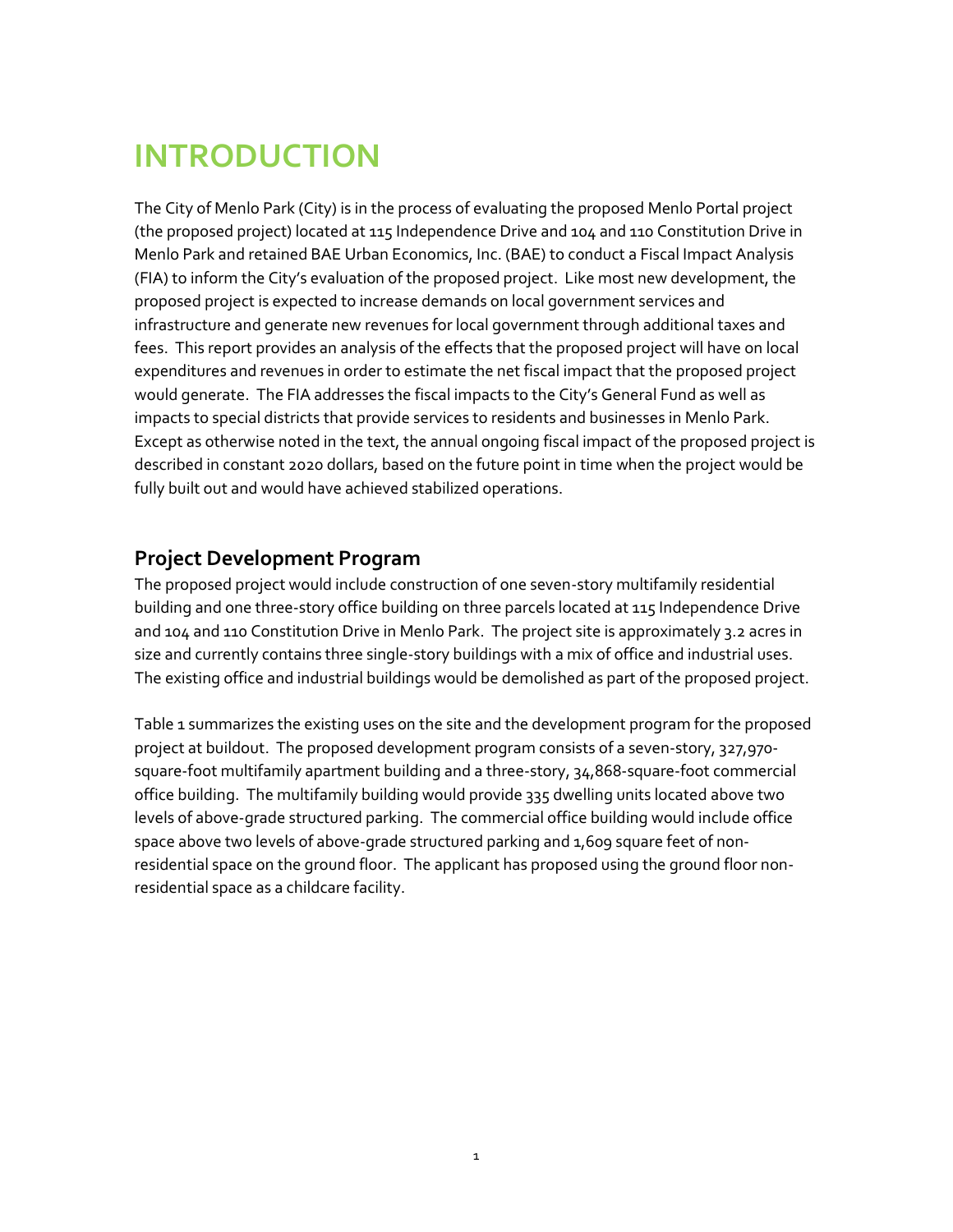|                                                      | <b>Menlo Portal</b><br>Project |
|------------------------------------------------------|--------------------------------|
| <b>Residential</b>                                   |                                |
| <b>New Residential Units</b>                         | 335                            |
| Market-Rate Units                                    | 287                            |
| <b>Affordable Units</b>                              | 48                             |
| <b>New Residential Building Area (sf)</b>            | 327,970                        |
| <b>Commercial</b>                                    |                                |
| <b>New Commercial Building Area (sf)</b>             | 34,868                         |
| Office                                               | 33,259                         |
| Childcare Facility (Indoor Square Footage)           | 1,609                          |
| <b>Existing Office/Industrial Building Area (sf)</b> | (64, 832)                      |
| 104 Constitution                                     | (23, 212)                      |
| 110 Constitution                                     | (25,091)                       |
| 115 Independence                                     | (16, 529)                      |
| Net Change in Commercial Building Area (sf)          | (29, 964)                      |
| <b>Service Population (a)</b>                        |                                |
| New Service Population (a)                           | 613                            |
| <b>New Residents</b>                                 | 572                            |
| New Employees                                        | 122                            |
| <b>Existing Service Population (a)</b>               | (43)                           |
| <b>Existing Residents</b>                            | $\Omega$                       |
| <b>Existing Employees</b>                            | (130)                          |
| Net Change in Service Population (a)                 | 569                            |
| Net Change in Residents                              | 572                            |
|                                                      |                                |

#### <span id="page-6-0"></span>**Table 1: Development Program at Buildout**

Note:

(a) Service population equals the resident population plus a portion of the employment population to reflect the reduced service demand from commercial uses. To estimate service population, each employee is multiplied by 1/3.

Sources: City of Menlo Park; Keyser Marston Associates; BAE, 2020.

[Table 1](#page-6-0) also includes assumptions about the anticipated resident population, employment, and service population associated with the proposed project. Accepted practice in fiscal impact analysis is to define a City's service population as all residents plus one third of the workers who work within the City. Calculating service population in this way reflects the fact that employees, who generally spend less time in the community than residents, tend to generate a smaller share of demand for services. As shown, the proposed project is anticipated to accommodate 572 new residents and 122 employees at full buildout, or a net increase of 569 service population members after accounting for the existing employment on the site (130 employees).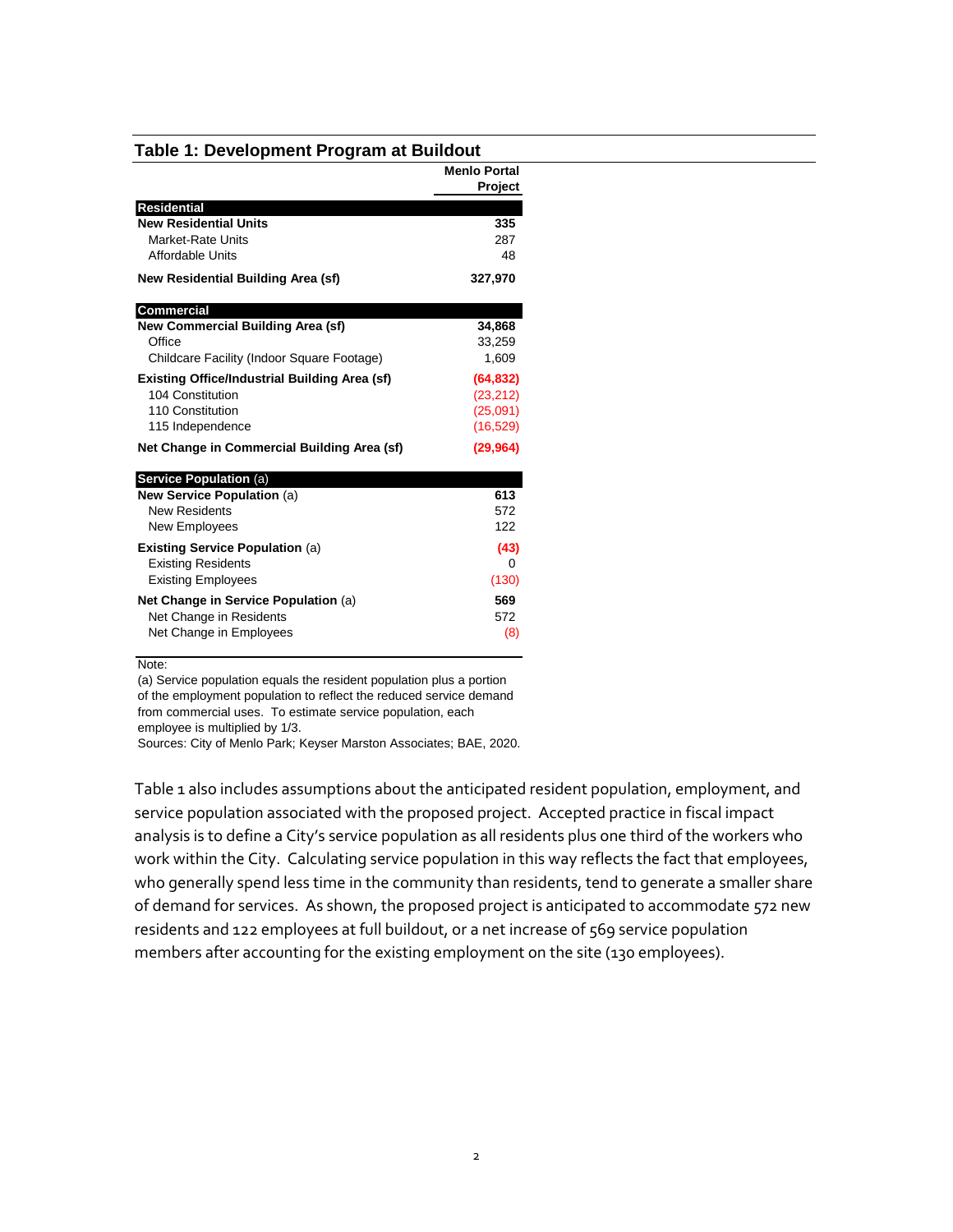### <span id="page-7-0"></span>**GENERAL FUND FISCAL IMPACTS**

This section of the report summarizes the projected ongoing annual fiscal impacts from the proposed project. The analysis is focused on the City of Menlo Park's General Fund, as this represents the portion of the City's budget that finances key public services. To pay for these services, the City's General Fund is dependent on discretionary revenue sources such as property taxes, sales taxes, transient occupancy taxes, and various local fees and taxes. The following sections detail the scope of the analysis and the underlying methodologies and assumptions used to estimate fiscal impacts from the proposed project.

#### <span id="page-7-1"></span>**Fiscal Impact Analysis Methodology**

This fiscal impact analysis (FIA) uses a variety of methods to estimate the projected change in City revenues and service costs that would be associated with the proposed project. The cost of providing municipal services is often based on the number of persons served, as are some sources of municipal revenues. In general, as the "service population" increases, there is a need to hire additional public safety and other government employees, as well as a need to increase spending on equipment and supply budgets. Some municipal revenues, such as franchise fees and fines, also generally increase as the service population increases. The analysis therefore relies in large part on an average cost and average revenue approach, based on the City's current costs and revenues per member of the current service population. This approach is based on the assumption that future development will generate costs and revenues at the same average rate as the existing service population.

As shown i[n Table 2](#page-7-2), the City of Menlo Park's daytime population consists of 35,072 residents and 32,438 employees, resulting in a service population of 45,885 (100 percent of residents plus onethird of workers). The fiscal impact analysis uses this service population figure to derive current expenditures and revenues per service population member.

<span id="page-7-2"></span>

| <b>City of Menlo Park</b>     | 2019   |
|-------------------------------|--------|
| Residents                     | 35.072 |
| Employees                     | 32.438 |
| <b>Service Population (a)</b> | 45.885 |

(a) Service population equals the resident population plus a portion of the employment population to reflect the reduced service demand from commercial uses. To estimate service population, each employee is multiplied by 1/3. Sources: Esri Business Analyst; BAE, 2020.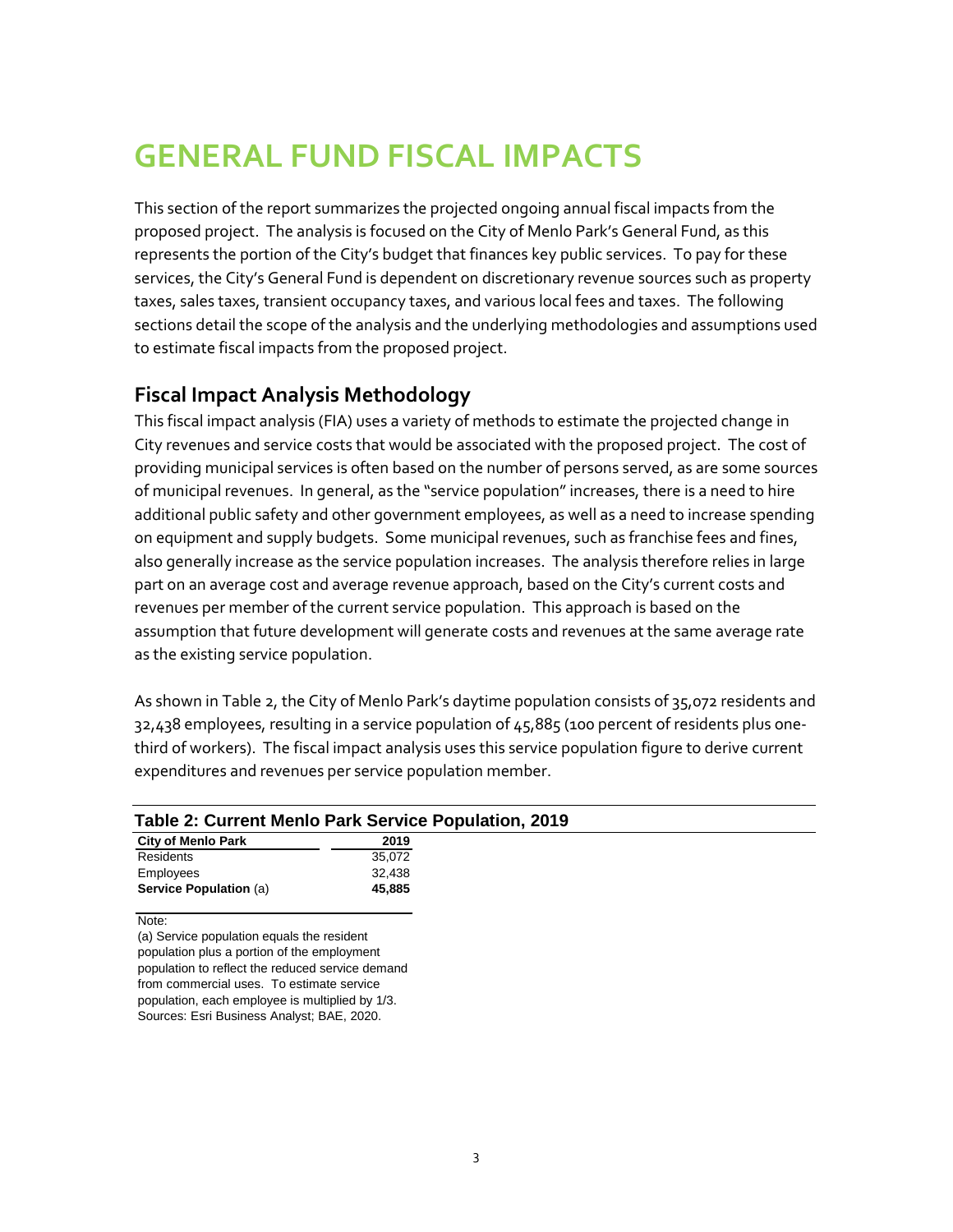While an average revenue approach is appropriate for some revenue sources, the fiscal analysis presented in this report bases projected revenues from most major sources of revenue on statutory requirements and other factors governing each source of revenue. The projections for property tax, property tax in-lieu of vehicle license fee, and sales tax revenue are based on the specific attributes of the proposed project and factors used to allocate revenues from these sources to the City of Menlo Park. Additional methodological details and assumptions are provided in the discussions of individual cost and revenue projections below.

All cost and revenue projections are expressed in constant 2020 dollars at a future point in time when the proposed project would be fully built out.

#### <span id="page-8-0"></span>**Projected Annual Revenue Impacts**

The following subsections provide an overview of the major City General Fund revenue sources that would be impacted by the proposed project and the estimated revenue that the proposed project would generate from each source. This section also details the assumptions and methodology used to estimate the revenue impacts associated with the proposed project.

#### *Sales Taxes*

The proposed project would generate sales tax revenue from new taxable retail spending by residents and employees at City retailers. Taxable transactions that take place in the City of Menlo Park are subject to a 9.25-percent sales tax. This total includes the statutory 1.0-percent Bradley-Burns sales tax, of which 95 percent (i.e., 0.95 percent of the sale price) accrues to the City of Menlo Park while the remaining five percent (i.e., 0.05 percent of the sale price) accrues to San Mateo County. Apart from the City's share of the Bradley-Burns sales tax, all other sales tax revenues from taxable transactions that take place in Menlo Park accrue to other governmental agencies, including the State of California.

This analysis does not include City revenues from any taxable sales generated by businesses in the ground floor nonresidential space that would be included in the office building because the project applicant has proposed using the space on the ground floor as a childcare facility, which would not generate taxable sales.

**Taxable Sales from Resident Spending.** According to data from the California Department of Tax and Fee Administration shown in [Table 3,](#page-9-0) annual taxable retail sales averaged \$8,546 per person in Menlo Park and \$14,785 per person in San Mateo and Santa Clara Counties in 2019. Based on these data, this analysis assumes that Santa Clara and San Mateo County residents, including residents of Menlo Park, average approximately \$14,785 per person in annual taxable purchases. An evaluation of sales leakage by category suggests that Menlo Park residents generally leave the City to make at least some purchases in most retail categories, likely due to the limited availability of goods in the City in these categories. Consistent with the City's capture rates, the analysis assumes that Menlo Park will capture little spending in these high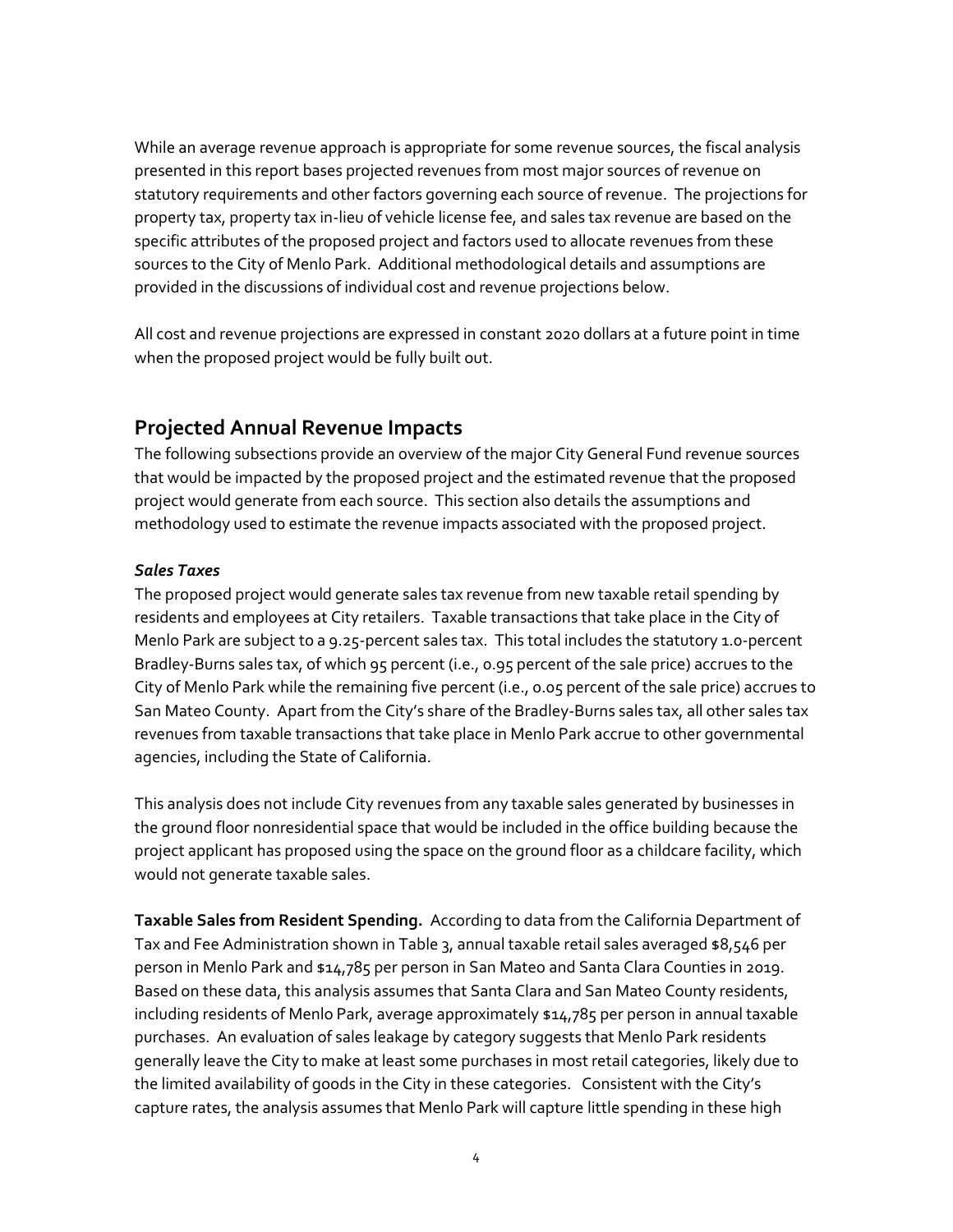leakage categories. The data also indicate that Menlo Park captures more taxable sales per capita than San Mateo and Santa Clara counties overall in food and beverage and gasoline station categories, suggesting that Menlo Park could theoretically capture 100 percent of resident spending in these categories. However, residents are likely to make some taxable purchases outside of Menlo Park regardless of the availability of these goods and services in the City. To be conservative, the analysis assumes a maximum capture rate of 85 percent of sales in all categories, with a lower capture rate for those categories with an estimated current capture rate under 85 percent. This results in an estimate that new residents will spend approximately \$6,890 per person in taxable expenditures in Menlo Park each year (se[e Table 3\)](#page-9-0). This amount provides an estimate of annual average taxable expenditures by Menlo Park residents at outlets located in Menlo Park, and is lower than the total taxable sales per capita in Menlo Park because the total City taxable sales figure includes purchases by people who do not live in Menlo Park.

|                                             |         | 2019 Taxable                        |              | <b>Estimated %</b>   |                  |
|---------------------------------------------|---------|-------------------------------------|--------------|----------------------|------------------|
|                                             |         | Sales per Capita (a)<br>San Mateo & |              | of Resident          | <b>Estimated</b> |
|                                             | Menlo   | Santa Clara                         | <b>Sales</b> | <b>Taxable Sales</b> | <b>New Sales</b> |
| <b>Business Category</b>                    | Park    | <b>Counties</b>                     | Leakage (b)  | in City $(c)$        | in City (d)      |
| Retail and Food Services                    |         |                                     |              |                      |                  |
| Home Furnishings and Appliance Stores       | \$636   | \$1.201                             | 47%          | 53%                  | \$636            |
| Bldg. Materials, Garden Equip. and Supplies | \$121   | \$1.161                             | 90%          | 10%                  | \$121            |
| Food and Beverage Stores                    | \$1.624 | \$762                               | $-113%$      | 85%                  | \$648            |
| <b>Gasoline Stations</b>                    | \$1.711 | \$1.282                             | $-33%$       | 85%                  | \$1,090          |
| Clothing and Clothing Accessories Stores    | \$335   | \$1.309                             | 74%          | 26%                  | \$335            |
| Food Services and Drinking Places           | \$2,505 | \$2.877                             | 13%          | 85%                  | \$2,446          |
| Other Retail                                | \$1,614 | \$6,193                             | 74%          | 26%                  | \$1,614          |
| Total (e)                                   | \$8,546 | \$14,785                            |              |                      | \$6,890          |

#### <span id="page-9-0"></span>**Table 3: Estimated Annual Taxable Expenditures per Resident**

Notes:

(a) 2019 data inflated to 2020 dollars. Population estimates per the California Department of Finance:

Menlo Park: 35.454

San Mateo County: 774,231

Santa Clara County: 1,954,833

(b) Retail spending for Menlo Park residents is assumed to be equal to per capita spending patterns for the two counties. If Menlo Park residents spend fewer dollars per capita than in San Mateo and Santa Clara Counties, the analysis assumes the difference leaks out to other shopping centers in the two counties. A zero percent leakage indicates that residents can get all shopping needs met in Menlo Park. Negative figures indicate that Menlo Park receives a net injection, i.e. more sales than are likely attributable to just Menlo Park residents.

(c) Based on data in column (b); estimates the percentage of resident spending within a category that will occur in Menlo Park. While zero percent or negative leakage indicates residents could meet their shopping needs within the City, shoppers are still likely to seek goods and services outside Menlo Park. To be conservative, the maximum capture has been estimated at 85 percent of sales.

(d) Equals (Taxable Sales per Capita in San Mateo & Santa Clara Counties) x (Estimated % of Resident Sales in City). Assumes that Menlo Park will capture most of new residents' retail spending in categories with low/no leakage and will capture little spending in high leakage categories, based on current spending patterns, and assumes that the mix of retail offerings in Menlo Park remains relatively consistent.

(e) Total does not include taxable sales in the category classified as "All Other Outlets", as these taxable sales consist primarily of business-to-business sales taxes that would not be impacted by resident population growth. Sources: CA Department of Finance; CA Department of Tax and Fee Administration; BAE, 2020.

**Taxable Sales from Worker Spending.** To estimate taxable expenditures made by workers, this analysis uses data from the International Council of Shopping Centers (ICSC) survey of office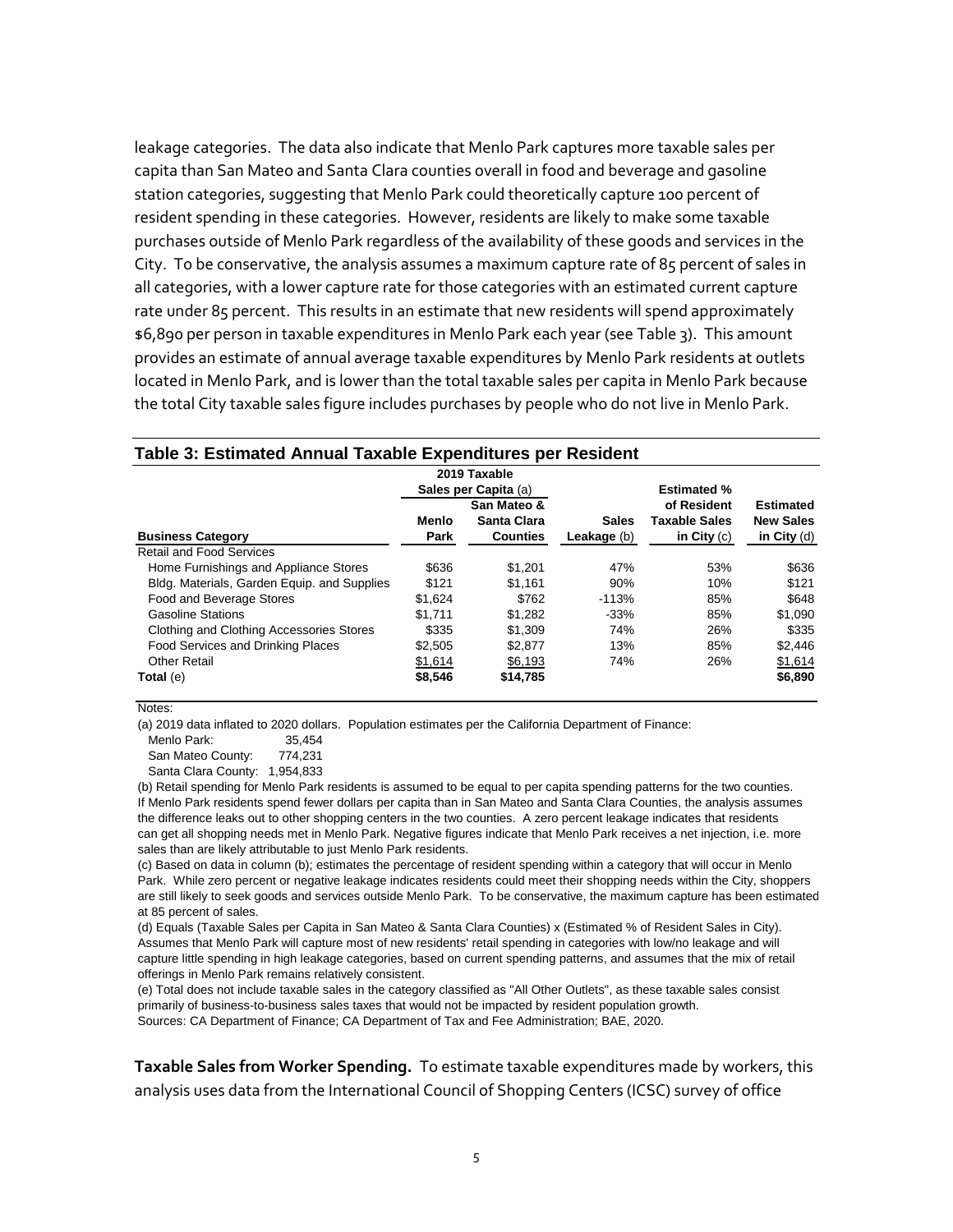worker spending. The ICSC survey provides estimates of worker spending near work by store category, including both taxable and non-taxable purchases. The taxable expenditure estimate used in this analysis reflects adjustments to the ICSC survey findings to remove a portion of spending at drug and grocery stores, most of which is typically not subject to sales tax under California State law, as well as all spending on services and entertainment, which is generally not taxable. The analysis makes a conservative assumption that Menlo Park will capture one-half of the estimated total annual worker spending on taxable purchases. This results in an estimate that workers in Menlo Park spend an average of approximately \$3,062 per year on taxable purchases in Menlo Park.

**Net Change in General Fund Sales Tax Revenue from Resident and Worker Spending.** [Table 4](#page-10-0) shows the estimated net change in total taxable sales from resident and worker spending in Menlo Park that would be attributable to the proposed project. As shown, new residents in the Project would spend approximately \$3.9 million per year on taxable purchases in Menlo Park. Annual taxable expenditures among workers would decrease by approximately \$24,500 due to the net loss in on-site employment following buildout of the proposed project. Based on the resulting net change in annual taxable sales in Menlo Park (approximately \$3.9 million) and the City's share of sales tax revenue, annual General Fund sales tax revenue would increase by approximately \$37,200 at buildout of the project.

|                                                | <b>Menlo Portal</b> |
|------------------------------------------------|---------------------|
| <b>Resident Spending</b>                       | <b>Project</b>      |
|                                                |                     |
| Net Change in Residents                        | 572                 |
| Per Capita Taxable Sales in Menlo Park (a)     | \$6,890             |
| Net Change in Annual Taxable Resident Spending | \$3,940,914         |
| <b>Worker Spending</b>                         |                     |
| Net Change in Workers                          | (8)                 |
| Taxable Sales in Menlo Park per Worker (b)     | \$3,062             |
| Net Change in Annual Taxable Worker Spending   | (S24, 496)          |
| <b>Annual Sales Tax Revenue</b>                |                     |
| Net Change in Annual Citywide Taxable Sales    | \$3,916,418         |
| Menlo Park Share of Sales Tax Receipts         | 0.95%               |
| Net Change in General Fund Sales Tax Revenue   | \$37,206            |

#### <span id="page-10-0"></span>**Table 4: Projected Net Change in Annual General Fund Sales Tax Revenue from Resident and Worker Spending at Buildout**

Notes:

(a) See Table 3.

(b) Based on data from International Council of Shopping Centers (ICSC), Office-Worker Retail Spending in a Digital Age, 2012. Spending estimates were adjusted to 2020 dollars and adjusted to remove non-taxable spending on services and entertainment as well as a portion of spending at drug and grocery stores. Figures assume that retail establishments in Menlo Park will capture 50 percent of total new employee spending. Sources: ICSC, 2012; CA Department of Finance; CA Department of Tax and Fee Administration; BAE, 2020.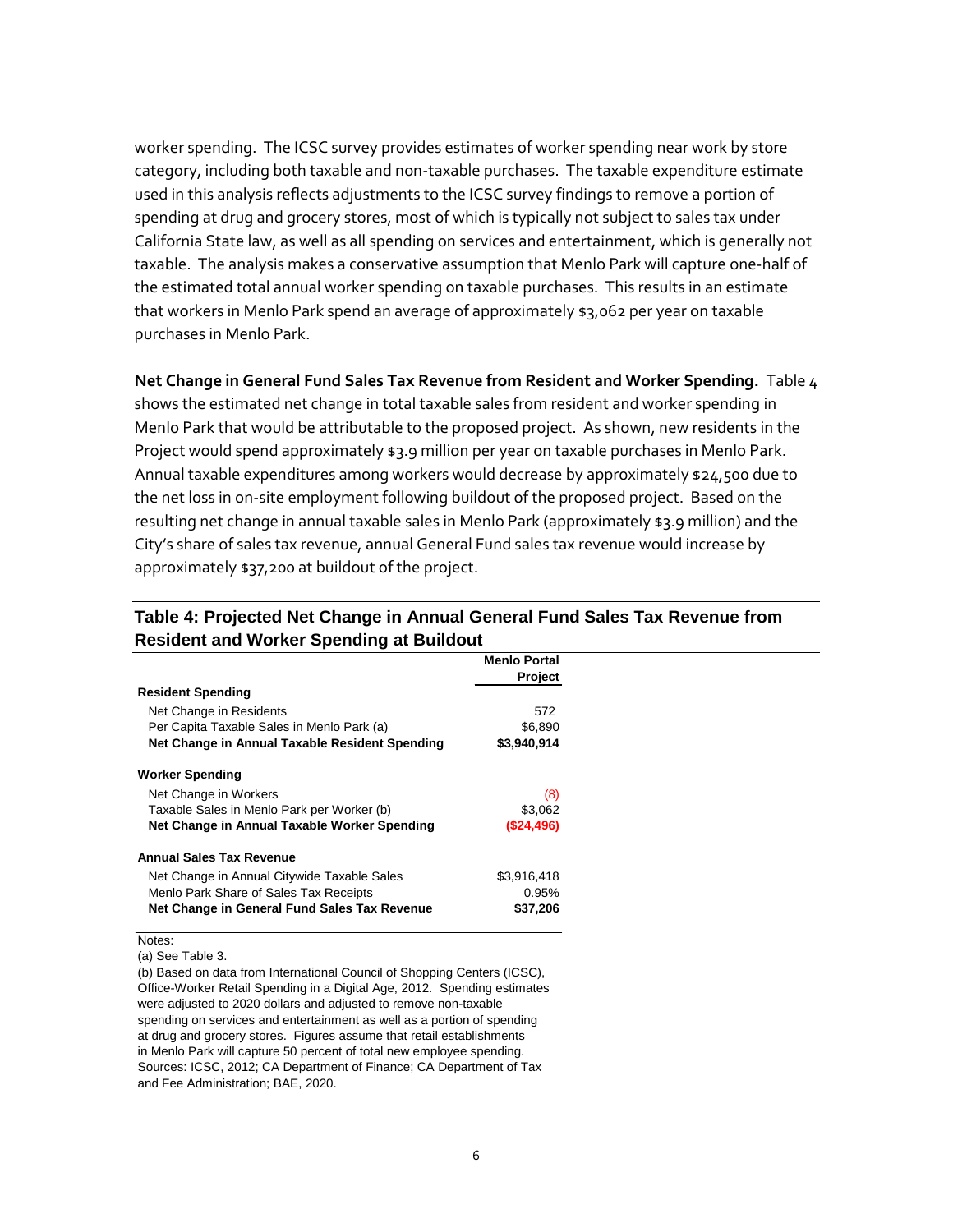#### *Property Taxes*

The property taxes that accrue to a City are a function of the assessed value of real property and the City's share of the property tax collected for each parcel. Property in California is subject to a base 1.0 percent property tax rate, which is shared among local jurisdictions including the County, City, and special districts. The State requires that a portion of property tax revenues also be allocated to countywide Education Revenue Augmentation Funds ("ERAF") to offset state expenditures on local public schools. In addition to the base 1.0 percent tax rate, additional taxes and special assessments apply to most properties to pay for local voter-approved debt or other special purposes. These additional taxes and charges vary by location and are restricted for specific uses. This analysis evaluates impacts to the City's General Fund operating budget, which receives a share of the base 1.0 percent property tax but does not receive revenue from additional taxes and special assessments.

The share of property tax that is allocated to each taxing jurisdiction is based on the Tax Rate Area (TRA) where a property is located. [Table 5](#page-11-0) shows the effective distribution of the base 1.0 percent property tax to the taxing jurisdictions in the TRA where the Project site is located after accounting for estimated ERAF reductions. As shown, the City receives 9.6 percent of the base 1.0 percent tax, with the remainder going to various other taxing jurisdictions.

<span id="page-11-0"></span>

|                                               | <b>Pre-ERAF</b>     | <b>ERAF</b> | <b>Effective</b>    |
|-----------------------------------------------|---------------------|-------------|---------------------|
| <b>Jurisdiction</b>                           | <b>Distribution</b> | Shift (a)   | <b>Distribution</b> |
| City of Menlo Park                            | 11.4%               | 16.3%       | 9.6%                |
| County of San Mateo                           | 22.6%               | 40.0%       | 13.5%               |
| Redwood City Elementary School District       | 22.5%               | $0.0\%$     | 22.5%               |
| Sequoia Union High School District            | 14.9%               | $0.0\%$     | 14.9%               |
| San Mateo Community College District          | 6.5%                | $0.0\%$     | 6.5%                |
| Menlo Park Fire District                      | 15.0%               | 11.0%       | 13.3%               |
| Midpeninsula Regional Open Space District     | $1.7\%$             | $0.0\%$     | $1.7\%$             |
| Bay Area Air Quality Management               | 0.2%                | $0.0\%$     | 0.2%                |
| <b>County Harbor District</b>                 | 0.3%                | 22.4%       | 0.3%                |
| San Mateo Co. Mosquito & Vector Control Dist. | 0.2%                | 15.9%       | 0.2%                |
| Sequoia Hospital District                     | 1.4%                | $0.0\%$     | 1.4%                |
| County Office of Education                    | $3.4\%$             | $0.0\%$     | 3.4%                |
| ERAF                                          | $0.0\%$             |             | 12.6%               |
|                                               | 100.0%              |             | 100.0%              |

Note:

(a) Represents the percentage reduction in property taxes to each jurisdiction to fund ERAF, based on FY 2019-20 figures provided by the San Mateo County Controller's Office.

Sources: San Mateo County Controller; BAE, 2020.

As shown i[n Table 6,](#page-12-0) the current assessed value of the project site totals approximately \$20.8 million according to the San Mateo County Treasurer-Tax Collector.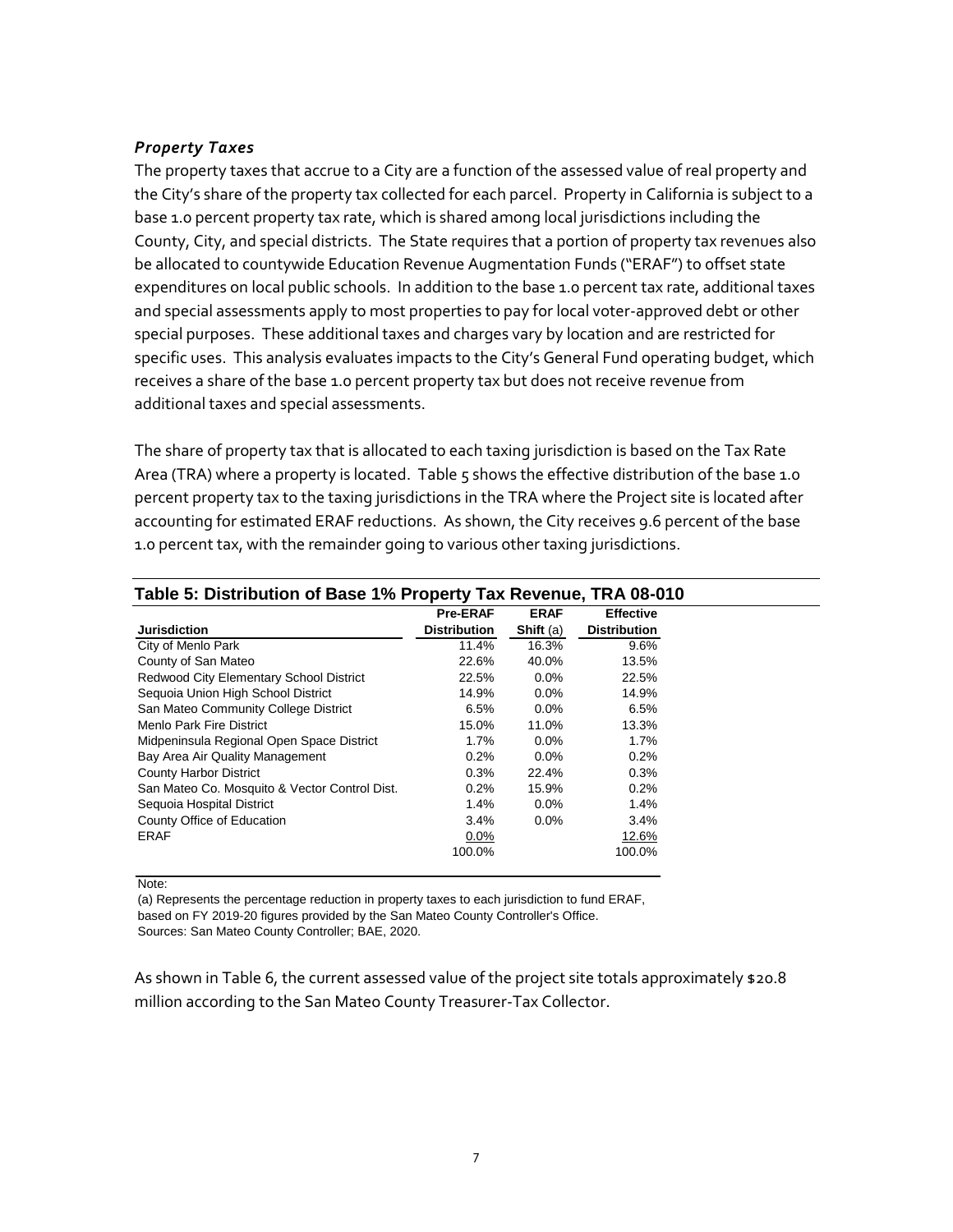| Table 6: Current (2019) Assessed Value of Project Site |              |                     |              |
|--------------------------------------------------------|--------------|---------------------|--------------|
|                                                        |              | 2019 Assessed Value |              |
| Parcel                                                 | Land         | <b>Improvements</b> | Total        |
| 055-236-010                                            | \$14,902,200 | \$295.800           | \$15,198,000 |
| 055-236-020                                            | \$1.832.214  | \$1.975.358         | \$3.807.572  |
| 055-236-190                                            | \$1,314,037  | \$528.529           | \$1,842,566  |
| <b>Total Project Site</b>                              | \$18,048,451 | \$2,799,687         | \$20,848,138 |

<span id="page-12-0"></span>**Table 6: Current (2019) Assessed Value of Project Site**

Sources: San Mateo County Tax Collector; BAE, 2020.

To estimate future property tax revenues resulting from the proposed project, this analysis estimates the new assessed value the County assessor would assign to the property and then applies the applicable tax rate. In California, Proposition 13 provides that the assessed value of land and improvements cannot increase by more than two percent per year, except when a property is transferred to a new ownership entity, in which case the County re-assesses the property at the current market value; or for construction of new improvements, in which case the County re-assesses the property by the value of the construction. The County Assessor bases the assessed value of new improvements on: 1) the construction cost of new improvements, 2) the income value of the property and/or 3) the sale price of recently-sold, comparable properties. The Assessor may use one, two, or all three of these methods to assign an assessed improvement value to a project following construction.

The project applicant intends to purchase all three parcels prior to proceeding with development of the proposed project. Sale of the three parcels would trigger a reassessment of the land value of the property to market value, while the development of the proposed project would trigger an assessment of the value of the new improvements on the project site. To estimate the new assessed land value of the project site, this analysis uses an average land sale price of \$16.0 million per acre, which is the market value of the site at the bonus level development as estimated in the Community Amenities Appraisal Report prepared by Fabbro, Moore & Associates, Inc. To estimate the assessed value of the new improvements, this analysis uses the estimated construction costs for the proposed project, which typically leads to a conservative estimate of assessed value compared to the other two approaches that the County Assessor might use. As shown in [Table 7](#page-13-0) below, this analysis assumes that construction costs for the proposed project will total an estimated \$231 million.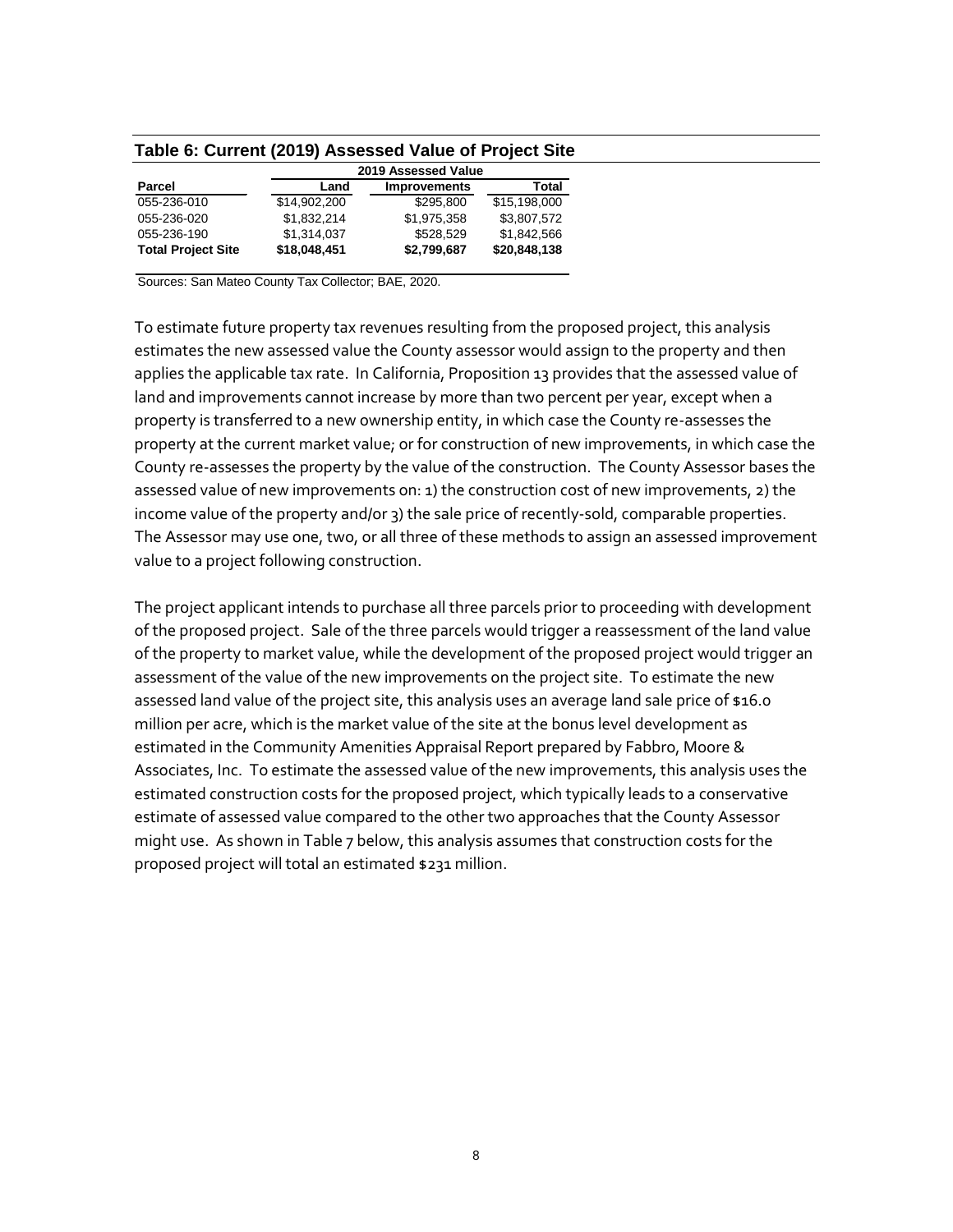#### <span id="page-13-0"></span>**Table 7: Estimated Assessed Value of Improvements**

|          |             |                                                                                                                                           | <b>Menlo Portal Project</b> |
|----------|-------------|-------------------------------------------------------------------------------------------------------------------------------------------|-----------------------------|
|          |             | Quantity                                                                                                                                  | <b>Total Cost</b>           |
| \$40     | per site sf | 139,519                                                                                                                                   | \$5,580,760                 |
| \$520    | per sf      | 327,970                                                                                                                                   | \$170,544.400               |
| \$550    | per sf      | 33,259                                                                                                                                    | \$18,292,450                |
|          |             | 33,259                                                                                                                                    | \$5,155,145                 |
|          | per sf      | 1,609                                                                                                                                     | \$884.950                   |
|          |             | 1,609                                                                                                                                     | \$249.395                   |
| \$72,000 | per space   | 417                                                                                                                                       | \$30,024,000                |
|          |             |                                                                                                                                           | \$230,731,100               |
|          |             | <b>Construction Costs (Hard and Soft Costs)</b><br>$$155$ per sf<br>\$550<br>$$155$ per sf<br><b>Total Assessed Value of Improvements</b> |                             |

Note:

(a) The podium parking costs shown in this table are based on standard costs for a podium garage with no mechanized parking system. The Project sponsor has indicated that an automated parking system would be utilized within the proposed apartment building garage to minimize the amount of space needed to meet parking requirements. Since the parking layout of the apartment building garage is still being determined, the costs of automated parking were not estimated as part of this FIA. Source: BAE, 2020.

Table 8 shows the total estimated assessed value of the proposed project after completion, including both the assessed improvement value and the assessed land value for the project site. As shown, the proposed project would have an estimated total assessed value of approximately \$282 million at buildout, an increase of approximately \$261 million over the current assessed value of the project site. Based on the City's share of the base 1.0 percent property tax in the TRA in which the project site is located, this would result in a net increase of approximately \$250,000 in annual General Fund property tax revenue from the proposed project.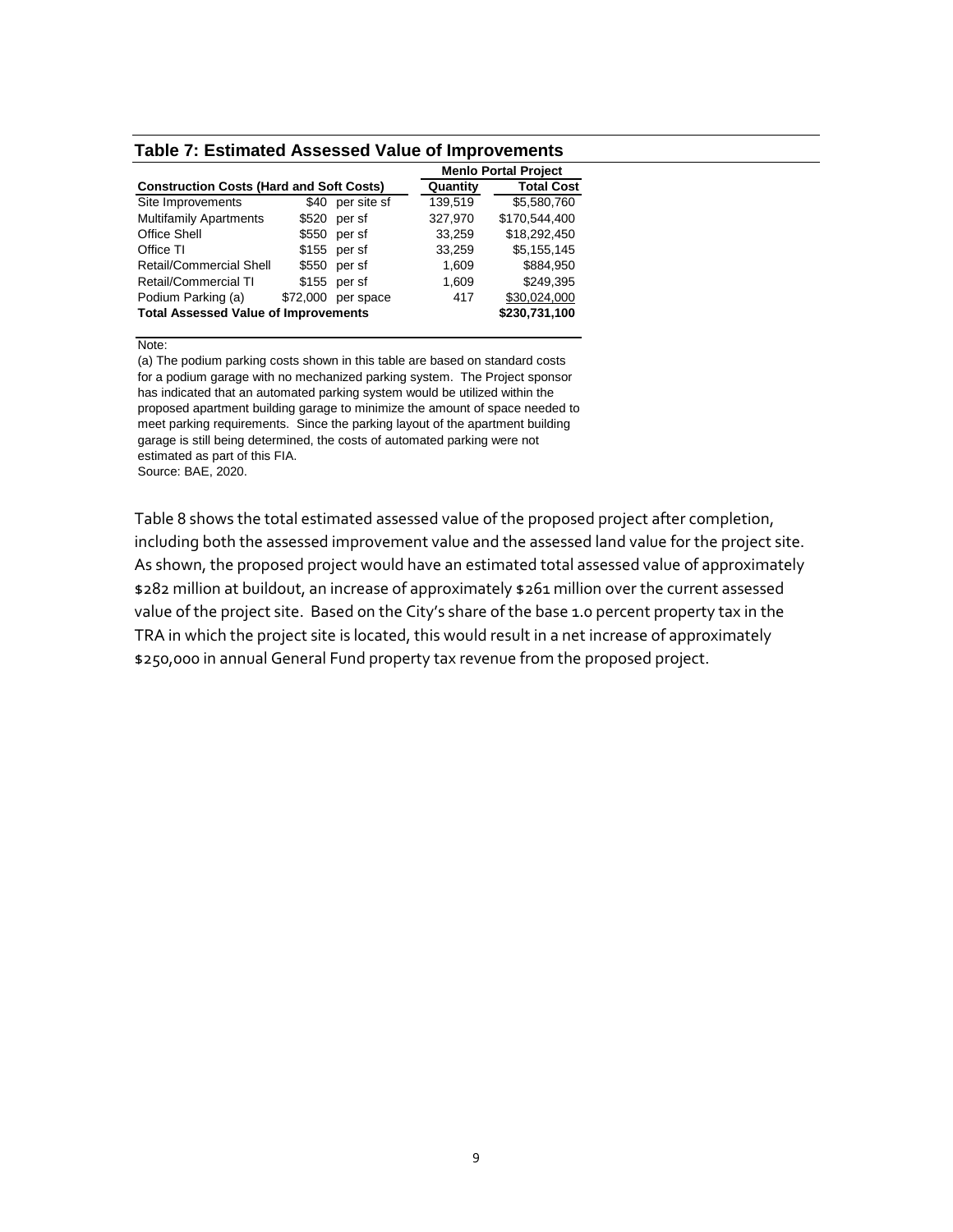#### <span id="page-14-0"></span>**Table 8: Projected Change in Annual Property Tax Revenue at Buildout**

**Menlo Portal**

|                                                       | Menio Portal<br>Project |
|-------------------------------------------------------|-------------------------|
| <b>Assessed Value</b>                                 |                         |
| Projected Assessed Value of Improvements (a)          | \$230,731,100           |
| Projected Assessed Value of Land (b)                  | \$51,246,648            |
| <b>Total Projected Assessed Value of Project Site</b> | \$281,977,748           |
| Less: Current (2019) Assessed Value of Project Site   | (S20, 848, 138)         |
| Net Change in Assessed Value of Project Site          | \$261,129,610           |
| <b>Annual Property Tax Revenue</b>                    |                         |
| Net Change in Base 1% Property Tax Revenue            | \$2,611,296             |
| Menlo Park Share of Base 1% Property Tax (c)          | 9.6%                    |
| Net Change in City Property Tax Revenue               | \$249,995               |
| <b>Assumptions</b>                                    |                         |
| Estimated Land Sale Price per Acre (b)                | \$16,000,000            |
|                                                       |                         |

Notes:

(a) Equal to the hard construction costs shown in Table 8.

(b) The assessed land value estimate shown in this table is based the market value of the site at the bonus level development as estimated in the Community Amenities Appraisal Report prepared by Fabbro, Moore & Associates, Inc. The Project applicant intends to purchase the site before beginning construction on the improvements, triggering a reassessment of the land value of the property to market value. It is assumed that the assessor will add the value of the new improvements to this land value to determine the full assessed value of the Project site after the Project is completed.

(c) This is the City's share of the base 1.0 percent property tax in the TRA where the Project site is located (TRA 08-010), after accounting for ERAF. Sources: San Mateo County Controller, 2020; Fabbro, Moore & Associates, Inc., 2020; BAE, 2020.

#### *Property Tax In-Lieu of Vehicle License Fee Revenues*

Beginning in FY 2005-2006, the State ceased to provide "backfill" funds to counties and cities in the form of Motor Vehicle In-Lieu Fees (VLF) as it had through FY 2004-2005. As a result of the financial restructuring enacted as part of the State's budget balancing process, counties and cities now receive revenues from the State in the form of what is known as property tax in-lieu of vehicle license fees, or ILVLF. This State-funded revenue source is tied to a city's total assessed valuation. In FY 2005-2006, former VLF revenues were swapped for ILVLF revenues, which set the local jurisdiction's ILVLF "base." The base increases each year thereafter in proportion to the increase in total assessed valuation within the jurisdiction. For example, if total assessed valuation increases by five percent from one year to the next, the ILVLF base and resulting revenues would increase by five percent.

As shown i[n Table 9,](#page-15-0) in fiscal year 2019-20 the City received approximately \$4.8 million in property tax ILVLF revenue. This amounts to approximately \$0.23 per \$1,000 in assessed value. Since the proposed project would increase the City's total assessed value by approximately \$261 million, annual ILVLF revenues would increase by approximately \$60,000.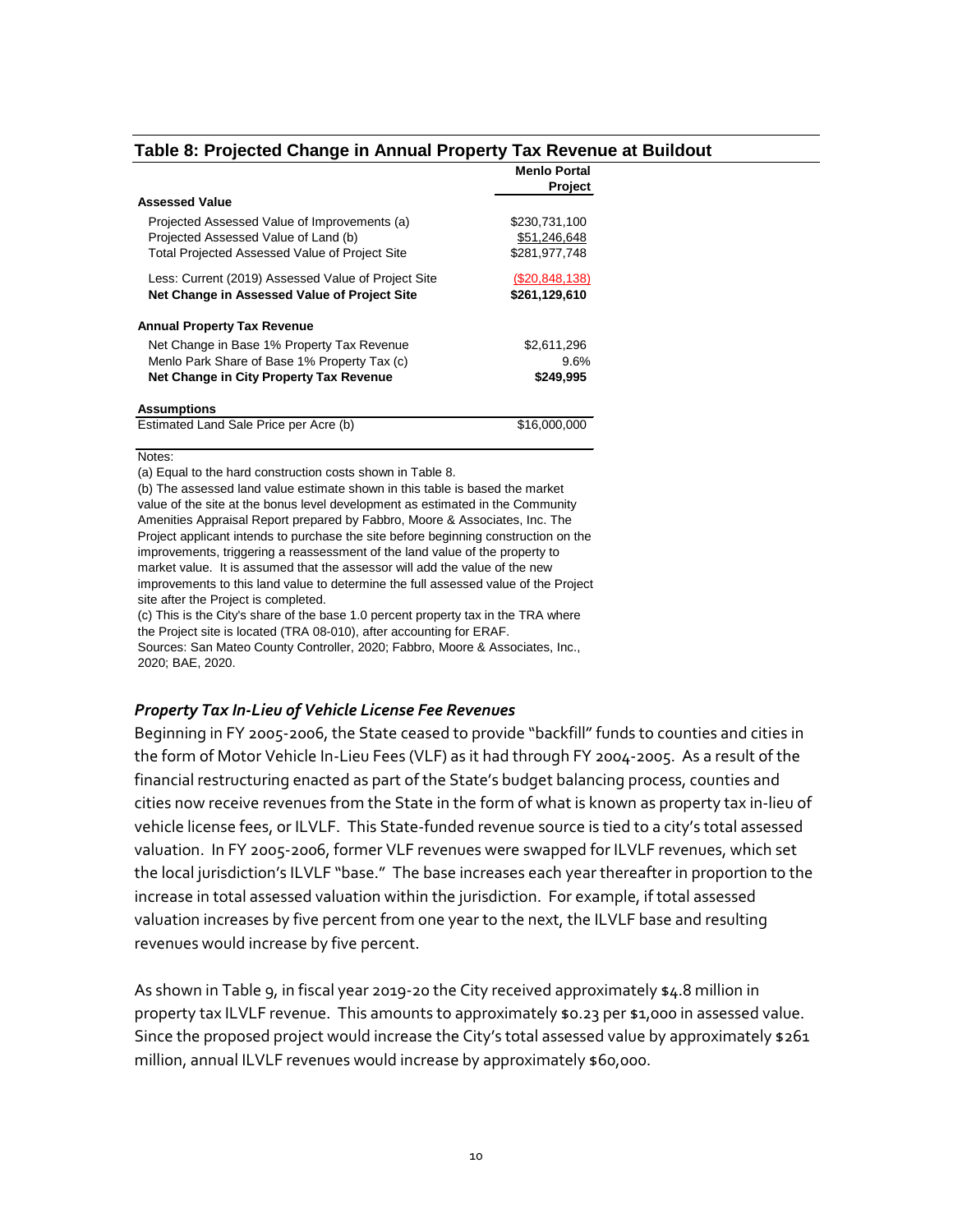#### <span id="page-15-0"></span>**Table 9: Projected Change in Annual Property Tax In-Lieu of Vehicle License Fee Revenue at Buildout**

|                                              | <b>Menlo Portal</b> |
|----------------------------------------------|---------------------|
|                                              | Project             |
| Net Change in Assessed Value of Project Site | \$261,129,610       |
| Net Change in ILVLF Revenue                  | \$60,022            |
|                                              |                     |
|                                              |                     |
| <b>Assumptions</b>                           |                     |
| Total Taxable Assessed Value, FY 19-20       | \$20.790.416.078    |
| FY 19-20 ILVLF Payment                       | \$4.778.757         |

Sources: City of Menlo Park; San Mateo County Controller's Office; BAE, 2020.

#### *Business License Tax*

Business license fees are charged to businesses operating in the City at varying rates based on business types. The City charges administrative offices based on the number of employees at the business, with fees ranging from \$50 per year for businesses with five employees or less to \$1,250 per year for businesses with over 200 employees. Most businesses, including retail outlets and rental apartments, are charged based on annual gross receipts, ranging from \$50 per year for businesses with annual gross receipts of \$25,000 or less to a cap of \$8,000 per site per year.<sup>1</sup>

To estimate business license tax revenues for the proposed rental apartments, BAE estimated total annual gross receipts based on 2020 maximum rents for BMR units and the market rate rents provided in the May 2020 Draft Housing Needs Assessment for the proposed project. To estimate business license tax revenues from the nonresidential uses, it was assumed that the proposed project would include three new office tenants on the upper floors in addition to the proposed childcare facility on the ground floor. Annual business license taxes for the three office tenants and the childcare facility were estimated based on the anticipated number of employees in each business. Based on these assumptions shown in [Table 10,](#page-16-0) the proposed project would result in a net increase of approximately \$2,900 in annual business license tax revenue after accounting for historical business license tax revenues generated on the site.

 $\overline{a}$ 

<sup>&</sup>lt;sup>1</sup> Menlo Park Municipal Code section 5.12.020.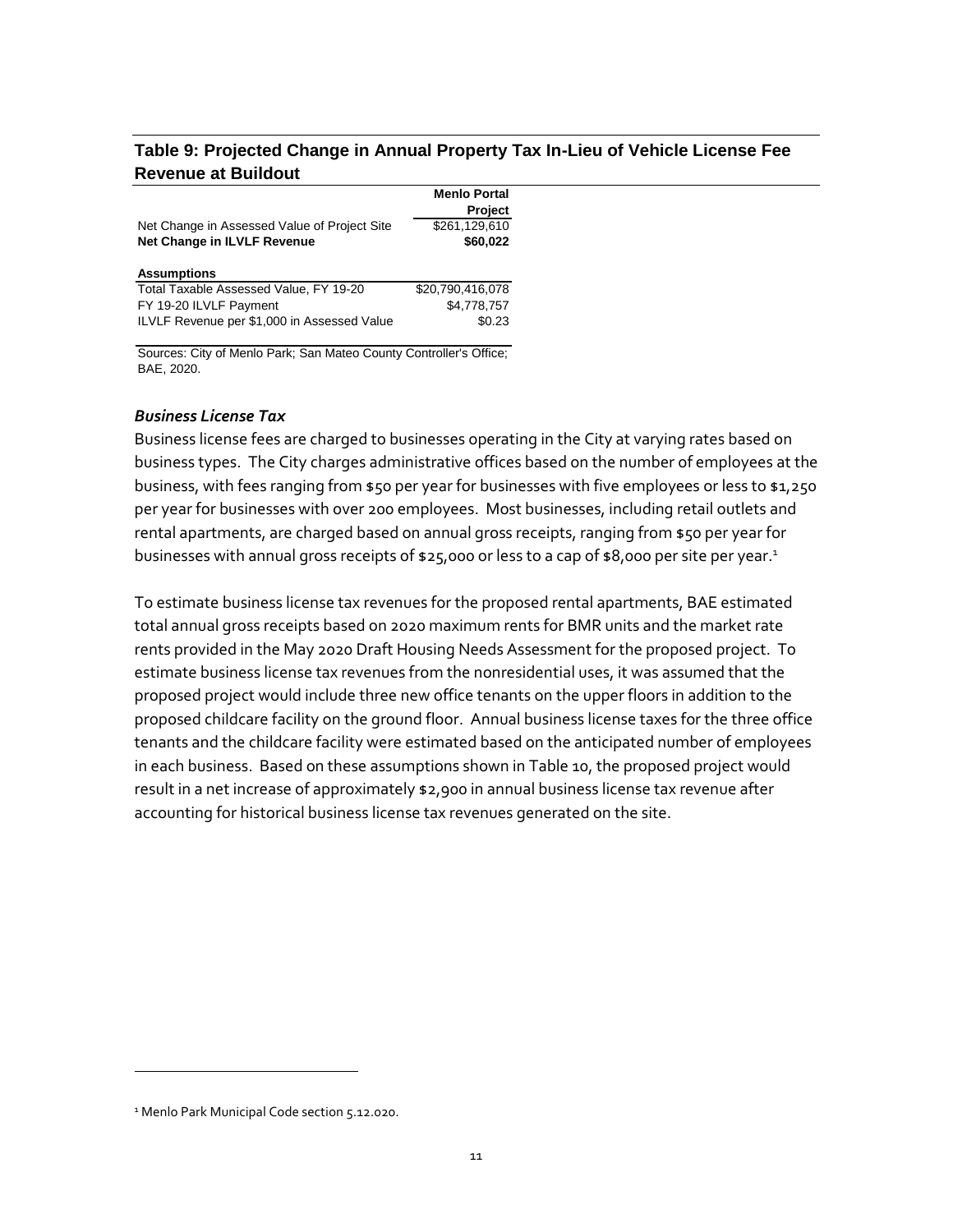#### <span id="page-16-0"></span>**Table 10: Projected Change in Annual Business License Tax Revenue at Buildout**

**Menlo Portal**

|                                                                     | Menio Portal |
|---------------------------------------------------------------------|--------------|
|                                                                     | Project      |
| <b>New Business License Tax Revenue</b>                             | \$5,450      |
| <b>Rental Apartments</b>                                            | \$3,750      |
| Office                                                              | \$1,500      |
| Childcare Facility                                                  | \$200        |
| <b>Existing Business License Tax Revenue</b>                        | (\$2,580)    |
| Net Change in Annual Business License Tax Revenue                   | \$2,870      |
| <b>Assumptions</b>                                                  |              |
| New Business License Tax Revenue - Rental Apartments                |              |
| Number of New Rental Units                                          | 335          |
| Weighted Average Monthly Rent per Unit (a)                          | \$3,327      |
| Number of Residential (Tenant) Parking Spaces                       | 324          |
| Monthly Parking Rent per Space                                      | \$125        |
| Vacancy Adjustment                                                  | 5%           |
| <b>Estimated Total Annual Gross Receipts from Rental Apartments</b> | \$13,167,513 |
| Total Annual Business License Tax Revenue from Rental Apartments    | \$3,750      |
| New Business License Tax Revenue - Office Establishments            |              |
| Number of New Office Establishments (b)                             | 3            |
| Average Number of Employees per Establishment (c)                   | 36           |
| Avg. Annual Business License Tax Revenue per Establishment          | \$500        |
| New Business License Tax Revenue - Childcare Facility               |              |
| Childcare Facility Employees (d)                                    | 6            |
| Annual Business License Tax Revenue                                 | \$200        |

Notes:

(a) Based on 2020 maximum rents for BMR units and market rate rents estimated by KMA in the May 2020 Draft Housing Needs Assessment for the proposed Project. (b) BAE estimate.

(c) Equals the total office employment projected for the proposed Project

(108 employees) divided by the anticipated number of new office tenants.

(d) Estimate provided by project applicant in the community amenity proposal for the project.

Sources: City of Menlo Park, 2020; Keyser Marston Associates, 2020; Greysar, 2021; BAE, 2021.

#### *Utility Users Tax*

The City currently collects a Utility User Tax (UUT) at a rate of one percent, assessed on gas, electric, water, wireless, cable, and telephone bills. For business entities with more than \$1.2 million in annual combined electric, gas and water bills, the City Council has established a maximum combined electric, gas, and water UUT payment of \$12,000 (i.e., one percent of \$1.2 million) per year. According to City staff, it is not likely that any entity that would occupy the proposed project would have utility expenditures in excess of \$1.2 million. Hence, all utility expenditures generated by the project would be taxed at the normal rate of one percent of expenditures (under the cap).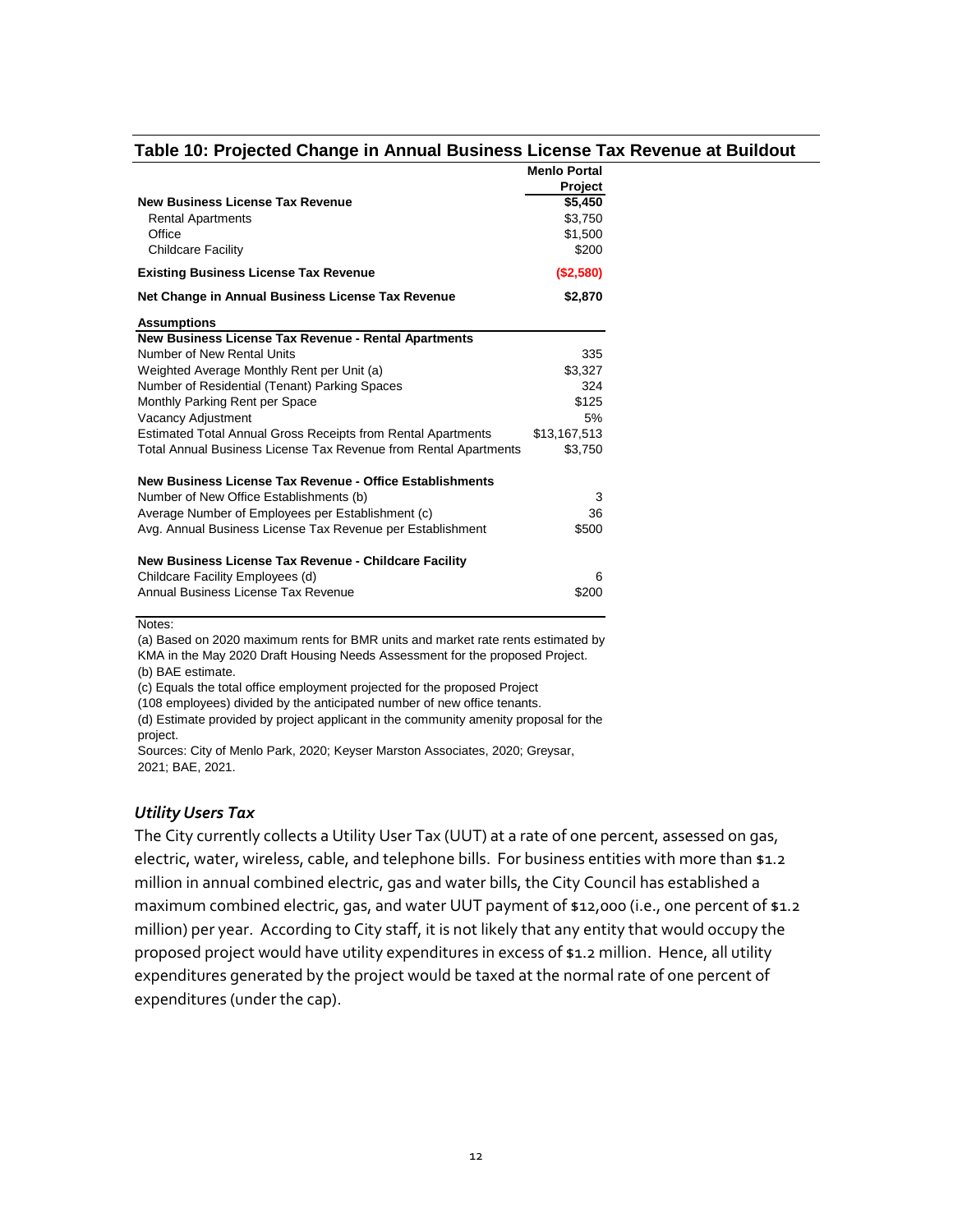#### <span id="page-17-0"></span>**Table 11: Per Capita and Per Employee Utility User Tax Revenues, FY 2019-20**

|                                    | FY 2019-20    |                    | <b>Estimated Share of Total</b> |                    |                    |
|------------------------------------|---------------|--------------------|---------------------------------|--------------------|--------------------|
|                                    | Adopted       |                    | Taxable Utility Charges (a)     | <b>UUT Revenue</b> | <b>UUT Revenue</b> |
| <b>UUT Revenue</b>                 | <b>Budget</b> | <b>Residential</b> | <b>Commercial</b>               | per Resident       | per Employee       |
| <b>Electric Utility Users Tax</b>  | \$501,000     | 25%                | 75%                             | \$3.56             | \$11.59            |
| <b>Water Utility Users Tax</b>     | \$153,000     | 72%                | 28%                             | \$3.15             | \$1.31             |
| <b>Gas Utility Users Tax</b>       | \$128,000     | 61%                | 39%                             | \$2.23             | \$1.53             |
| Wireless Svcs Utility Users Tax    | \$163,000     | 40%                | 60%                             | \$1.86             | \$3.01             |
| <b>Telephone Utility Users Tax</b> | \$149,000     | 40%                | 60%                             | \$1.70             | \$2.75             |
| Cable Utility Users Tax            | \$93,000      | 90%                | 10%                             | \$2.39             | \$0.29             |
| <b>Total</b>                       | \$1,187,000   |                    |                                 | \$14.90            | \$20.49            |

Note:

(a) The split between residential and commercial is based information provided by the City for the 2011-12 fiscal year, the most recent year for which this information is available. Sources: City of Menlo Park; BAE, 2020.

To estimate UUT revenue from the proposed project, BAE utilized historical data provided by utility service providers for the 2011-2012 fiscal year, which was the most recent year for which this information was available. The historical data reflect typical utility usage patterns of residential and commercial utility consumers in Menlo Park. BAE utilized this data to estimate UUT revenues per resident and per employee based on the projected revenues in the FY 2019-20 Adopted Budget (see [Table 11\)](#page-17-0). As shown in [Table 12,](#page-18-0) based on typical current utility usage, the proposed project would result in a net increase in annual UUT revenues of approximately \$8,400 at buildout.

It is important to note that the proposed project would be required to use electricity as the only source of energy for all appliances used for space heating, water heating, cooking, and other activities, consistent with the City's reach code ordinance approved in September 2019. Since it is unclear how reach code requirements will ultimately impact how much UUT revenue is generated on-site, this analysis assumes that increases in electricity expenditures due to these requirements would be comparable to the resulting decrease in gas expenditures. Actual UUT revenue generated by the proposed project would depend on a number of factors, including the extent to which reach code ordinance requirements impact energy usage patterns of residential and commercial consumers on-site.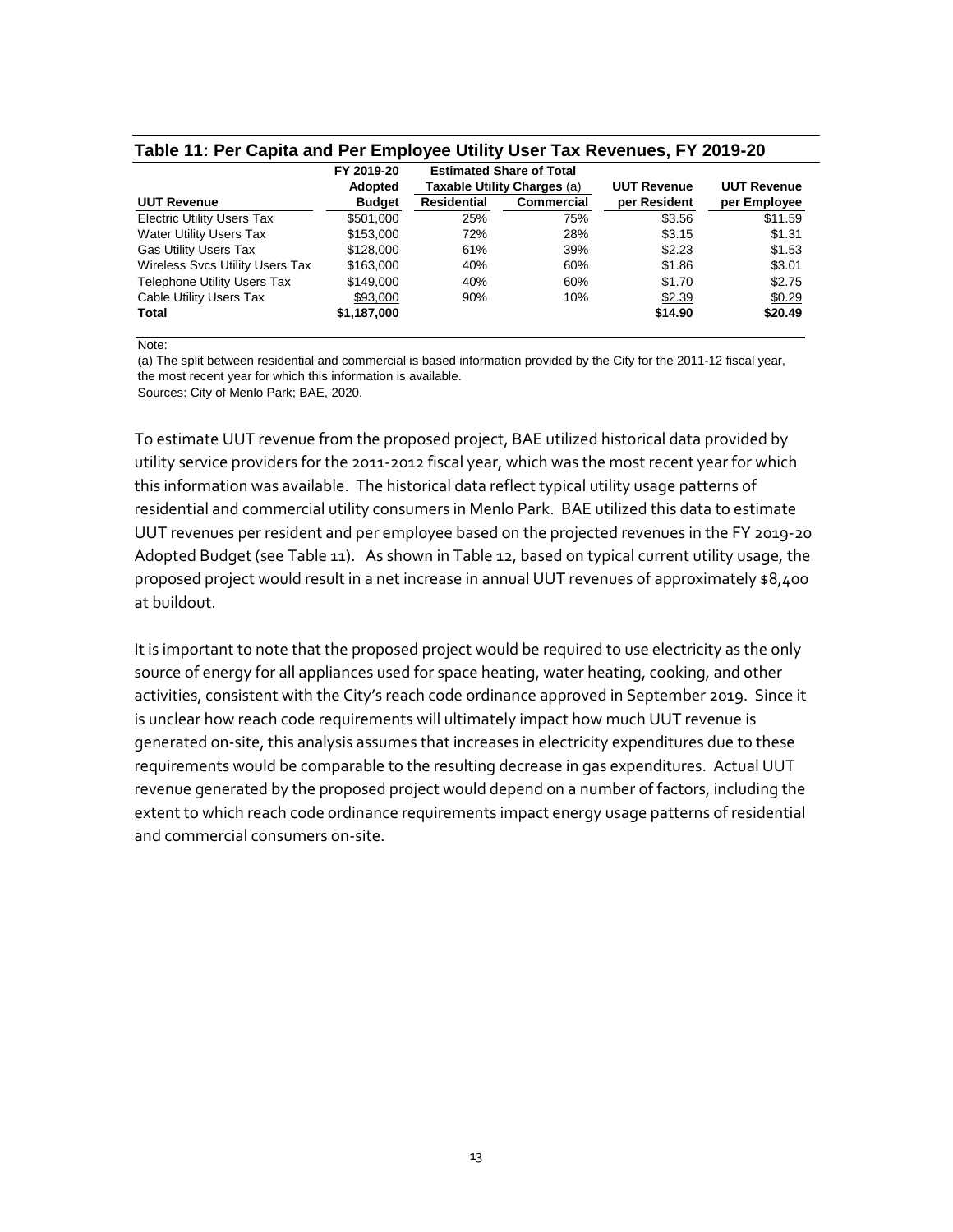<span id="page-18-0"></span>

|                                                 | <b>Menlo Portal</b><br><b>Project</b> |
|-------------------------------------------------|---------------------------------------|
| <b>Residential Uses</b>                         |                                       |
| Net New Residents                               | 572                                   |
| UUT Revenue per Resident                        | \$14.90                               |
| Net Change in UUT Revenue from Residential Uses | \$8,522                               |
| <b>Commercial Uses</b>                          |                                       |
| Net New Employees                               | (8)                                   |
| UUT Revenue per Employee                        | \$20.49                               |
| Net Change in UUT Revenue from Commercial Uses  | (\$164)                               |
| Net Change in Total Annual UUT Revenue          | \$8,358                               |

Sources: City of Menlo Park, BAE, 2020.

#### *Other Revenues*

According to the FY 2019-20 Adopted Budget, the City generates approximately three percent of General Fund revenues from franchise fees and one percent of General Fund revenues from fines. Both of these revenue sources tend to increase as the City's service population grows. Franchise fees are generally set as a percentage of gross receipts and increase as expenditures on utilities, such as gas and electricity, increase. Fine revenues are primarily collected by the Police Department for parking and traffic citations and would be expected to increase as the residential base of the City grows. As shown i[n Table 13,](#page-18-1) General Fund revenues from franchise fees and fines in FY 2019-20 totaled approximately \$2.9 million, or \$64.58 per member of the service population. Assuming a commensurate increase in the amount of revenue collected each year, the proposed project would generate additional franchise fee and fines revenues of approximately \$36,200 per year at buildout.

#### <span id="page-18-1"></span>**Table 13: Projected Change in Annual Franchise Fee and Fines Revenues at Buildout**

|                                                                                         | <b>Menlo Portal</b> |
|-----------------------------------------------------------------------------------------|---------------------|
|                                                                                         | Project             |
| Net Change in Service Population                                                        | 569                 |
| Franchise Fee and Fines Revenue per Service Population                                  | \$63.58             |
| Net Change in Franchise Fee and Fines Revenue                                           | \$36,200            |
| <b>Assumptions</b>                                                                      | FY 2019-20 (a)      |
| Franchise Fee Revenue                                                                   | \$2,067,466         |
| <b>Fines Revenue</b>                                                                    | \$850,000           |
| <b>Total Franchise Fee and Fines Revenue</b>                                            | \$2,917,466         |
| Current (2019) Citywide Service Population (b)<br><b>Revenue Per Service Population</b> | 45.885<br>\$63.58   |

Notes:

(a) Revenues based on the FY 2019-20 Adopted Budget.

(b) Service population is defined as all residents plus one-third of employment.

Sources: City of Menlo Park; BAE, 2020.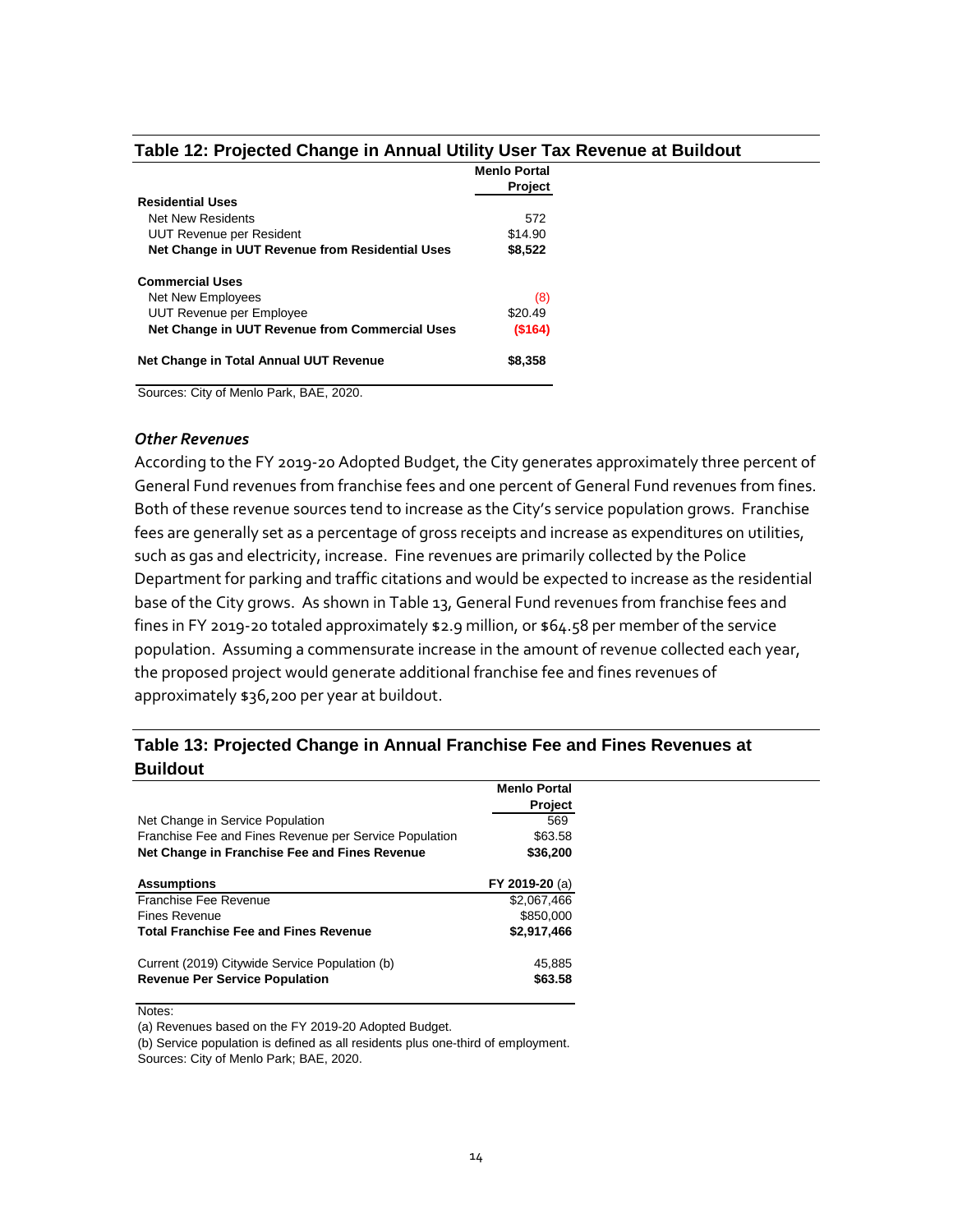#### *Summary of Annually Recurring General Fund Revenues*

As shown i[n Table 14,](#page-19-1) the proposed project would result in a net increase of approximately \$394,700 in annual General Fund revenues to the City of Menlo Park at buildout. Most (almost 80 percent) of these revenues would be from property tax and property tax in lieu of vehicle license fees. Revenues from sales tax, franchise fees, and fines would make up approximately 20 percent of the total.

<span id="page-19-1"></span>

|                                 |                             |                | Table 14: Summary of Net Change in Annual General Fund Revenues at Buildout |
|---------------------------------|-----------------------------|----------------|-----------------------------------------------------------------------------|
|                                 | <b>Menlo Portal Project</b> |                |                                                                             |
|                                 | Annual                      | <b>Percent</b> |                                                                             |
| <b>General Fund Revenues</b>    | Revenue                     | of Total       |                                                                             |
| Property Tax                    | \$249.995                   | 63.3%          |                                                                             |
| <b>ILVLF</b>                    | \$60,022                    | 15.2%          |                                                                             |
| Sales Tax                       | \$37,206                    | $9.4\%$        |                                                                             |
| <b>Franchise Fees and Fines</b> | \$36,200                    | $9.2\%$        |                                                                             |
| Utility Users Tax               | \$8,358                     | 2.1%           |                                                                             |
| <b>Business License Tax</b>     | \$2,870                     | $0.7\%$        |                                                                             |
| <b>Total Revenues</b>           | \$394,651                   | 100.0%         |                                                                             |

Source: BAE, 2020.

#### <span id="page-19-0"></span>**One-Time/Non-Recurring Revenue Impacts**

The City and some special districts collect impact fees and capital facilities charges for public services such as water, sewer, traffic mitigation, below market rate housing, and schools. These impact fees are established pursuant to State law, and represent a one-time revenue source from a project, intended to offset impacts to infrastructure systems that are generated by new development. Based on impact fee rates as of FY 2019-20, the proposed project would generate approximately \$2.0 million in impact fees to the City of Menlo Park, as shown i[n Table 15.](#page-20-1) Impact fees to Sequoia Union High School District would total approximately \$489,900, while fees to Redwood City Elementary School District would total approximately \$734,800.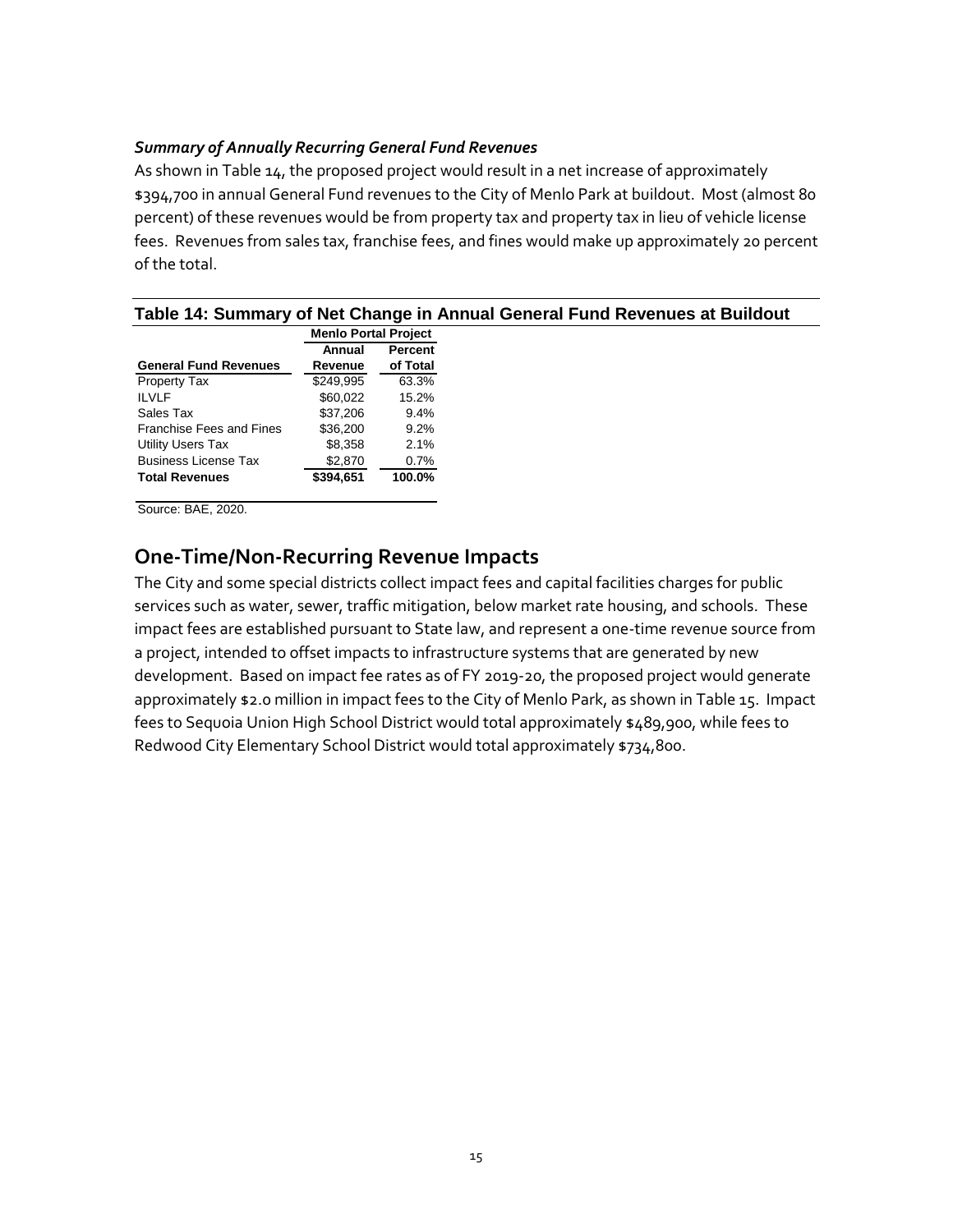#### <span id="page-20-1"></span>**Table 15: Impact Fees from the Project**

|                                             |                     |                                | <b>Menlo Portal Project</b> |                   |
|---------------------------------------------|---------------------|--------------------------------|-----------------------------|-------------------|
| FY 2019-20 Impact Fees                      | Rate                | Unit                           | Quantity                    | <b>Total Fees</b> |
| Transportation                              |                     |                                |                             |                   |
| Office                                      |                     | \$17.60 per net sf             | (6, 482)                    | (\$114,083)       |
| Warehousing                                 | \$2.91              | per net sf                     | (25,091)                    | (\$73,015)        |
| Childcare                                   |                     | \$0.00 per net sf              | 1,609                       | \$0               |
| Multi-Family Residential                    | \$5,108.02 per unit |                                | 335                         | \$1,711,187       |
| Total                                       |                     |                                |                             | \$1,524,089       |
| Storm Drainage Fees                         |                     |                                |                             |                   |
| Multifamily                                 |                     | \$150 per unit                 | (a)                         | (a)               |
| Commercial                                  |                     | \$0.24 per sf imperv.          | (a)                         | (a)               |
| <b>Construction Street Impact Fee</b>       |                     | 0.58% of construction<br>value | \$76,524,391                | \$443,841         |
| <b>Total City of Menlo Park Impact Fees</b> |                     |                                |                             | \$1,967,930       |
| Sequoia Union High School Dist.             |                     |                                |                             |                   |
| Residential                                 |                     | $$1.52$ per net sf             | 327,970                     | \$497,203         |
| Commercial                                  |                     | $$0.24$ per net sf             | (29, 964)                   | (\$7,311)         |
| Total                                       |                     |                                |                             | \$489,891         |
| Redwood City Elementary School Dist.        |                     |                                |                             |                   |
| Residential                                 |                     | \$2.27 per net sf              | 327,970                     | \$745,804         |
| Commercial                                  |                     | \$0.37 per net sf              | (29, 964)                   | (\$10,967)        |
| Total                                       |                     |                                |                             | \$734,837         |

Notes:

(a) The storm drainage connection fee applies only when a project results in a net increase in impervious square footage. According to the Initial Study prepared by LSA, the Project would result in a net decrease in impervious surface coverage.

Sources: City of Menlo Park; Sequoia Union School District; LSA; BAE, 2020.

### <span id="page-20-0"></span>**Projected Annual Service Cost Impacts**

The City's General Fund expenditures generally increase as the service population increases, with some exceptions for General Fund expenditures that tend to be relatively fixed and do not change based on changes in the service population. To estimate the costs that would likely increase as the service population increases, BAE analyzed the City's budgeted General Fund expenditures from the 2019/2020 Fiscal Year budget, as shown in the City's OpenGov portal. This analysis focused on expenditures for the Human Resources, Library and Community Services, Public Works, and Police Departments, as these departments are most likely to experience increases in demand for services that are financed using the General Fund as the City's service population increases.

Adjustments were made to deduct the portion of costs that would not be expected to be impacted by the proposed project. The adjustments account for fixed personnel costs for certain executive positions, such as department heads and the Chief of Police, as well as costs for the three non-personnel expenditure categories that are not expected to be impacted by the proposed project (fixed assets and capital outlay, utilities, and most special projects). The analysis also accounts for the charges for service and other department revenues that offset variable costs in each department. [Table 16](#page-21-0) shows the resulting estimated variable costs, net of these adjustments and offsetting revenues.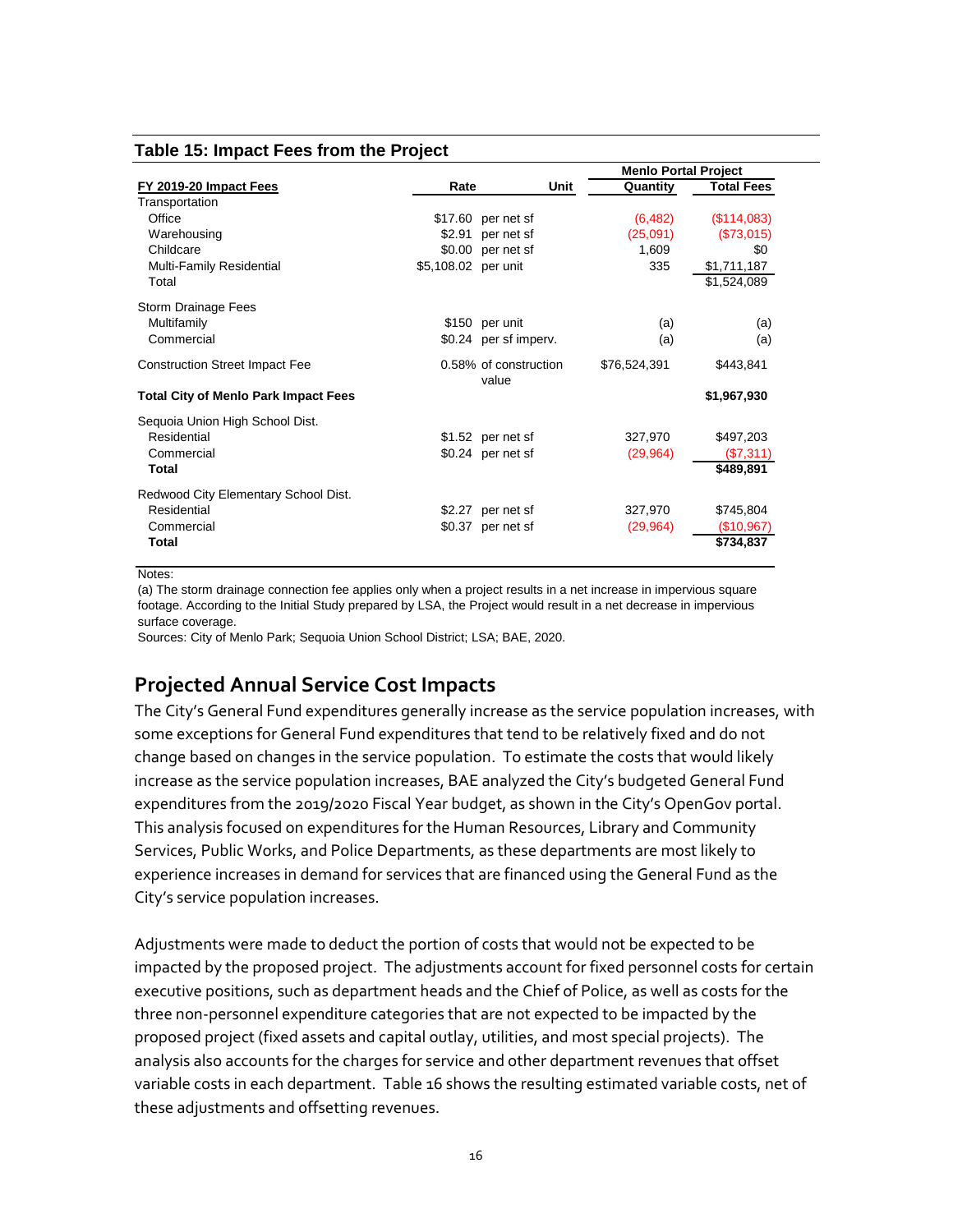#### <span id="page-21-0"></span>**Table 16: Current City of Menlo Park Annual General Fund Operating Expenditures, FY 2019-20**

| Department/Division                                 | FY 2019-20<br><b>Adopted Budget</b><br><b>General Fund</b><br><b>Expenditures</b> | Less:<br><b>Executive</b><br>Salary and<br><b>Benefits</b> (a) | Less:<br><b>Fixed Assets</b><br>and Capital<br>Outlay, Utilities.<br>and Special<br>Projects (b) | Less:<br><b>Charges for</b><br>Service and<br><b>Other Ofsetting</b><br>Revenues (c) | <b>Net Variable</b><br><b>General Fund</b><br><b>Expenditures</b> |
|-----------------------------------------------------|-----------------------------------------------------------------------------------|----------------------------------------------------------------|--------------------------------------------------------------------------------------------------|--------------------------------------------------------------------------------------|-------------------------------------------------------------------|
| Human Resources                                     | \$1,866,127                                                                       | (\$120,692)                                                    | (\$8,487)                                                                                        | \$0                                                                                  | \$1,736,948                                                       |
| Library & Community Svcs                            | \$14,135,406                                                                      | (\$540,820)                                                    | (\$701,285)                                                                                      | $(\$5,209,100)$                                                                      | \$7,684,201                                                       |
| Police                                              | \$21,128,633                                                                      | (S349,393)                                                     | (\$251,169)                                                                                      | (\$2,796,100)                                                                        | \$17,731,971                                                      |
| <b>Public Works</b>                                 | \$13,370,660                                                                      | (\$279,430)                                                    | (\$1,213,610)                                                                                    | (\$1,652,100)                                                                        | \$10,225,520                                                      |
| <b>Total Expenditures</b><br>(Impacted Departments) | \$50,500,826                                                                      | (\$1,290,335)                                                  | (S2, 174, 551)                                                                                   | (\$9,657,300)                                                                        | \$37,378,640                                                      |

#### Notes:

(a) Salary and benefits costs for department heads and administrative division heads are considered fixed costs that are not expected to increase with new development in the City. Data reflect 2019 General Fund salaries and benefits for the following positions: Administrative Services Director, Library Services Director, Community Services Director, and Police Chief. General Fund portion of Administrative Services Director salary is split between Human Resources and Finance, and therefore the amount shown for Human Resources includes half of the General Fund portion of the Administrative Services Director salary. The Adminstrative Services Director position was eliminated in FY 2020/21, though this change does not effect the service cost estimates presented in this table because the table removes the cost associated with this position.

(b) Reflects General Fund expenditures for Fixed Assets, Capital Outlay, and Utilities, as well as all Special Projects expenditures net of vehicle replacement internal service fund costs. Costs included in this column are not anticipated to increase with new development.

(c) Some expenditures are directly recovered through charges for services, license fees, and permit fees. Revenues from these sources offset variable expenditures in each department.

Sources: City of Menlo Park; California State Controller; BAE, 2020.

As shown i[n Table 17](#page-22-1), the City's net variable costs for the impacted departments currently total an estimated \$814.62 annually per member of the service population. This means that the City would need to add \$814.62 to its annual budget for each new member of the service population (i.e., \$814.62 per resident and \$271.54 per worker) to maintain current levels of service provided by these departments.

[Table 17](#page-22-1) applies the current net variable costs per member of the service population to the service population associated with the proposed project to estimate the General Fund expenditure impacts associated with the project. The projected expenditures account for increases in ongoing operating costs (e.g., salaries), but do not account for any one-time capital improvements that would be necessary to serve the project. As shown, the proposed project would increase the City's total annual General Fund expenditures by approximately \$463,800, or 0.66 percent of the total FY 2019-20 Adopted Budget General Fund operating budget. Police Department expenses account for the largest share of this increase (47 percent). The expenditures shown for each department below reflect the City's current budgeting priorities as reflected in the City's budget and could shift between departments over time if the City modifies its budgeting priorities.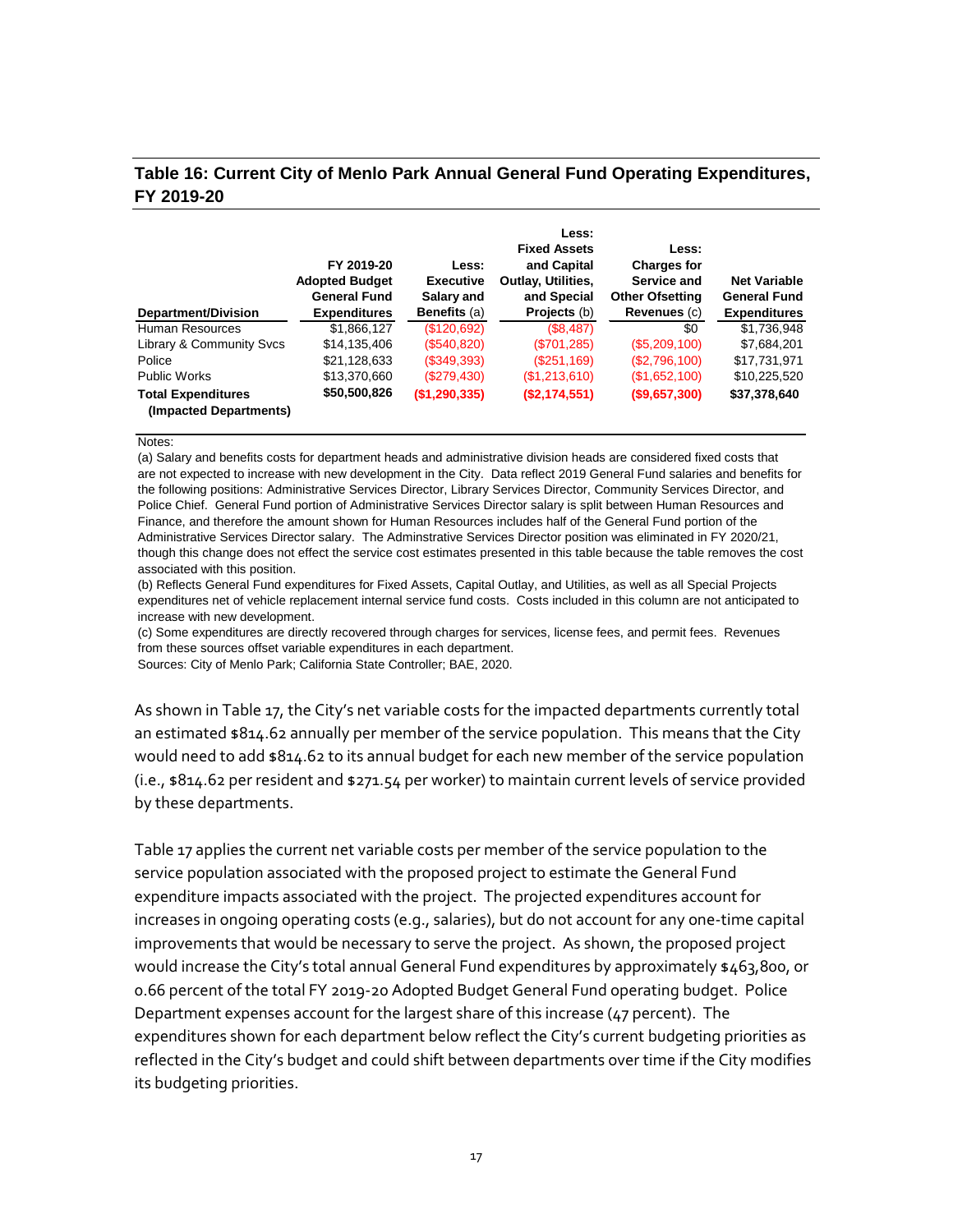#### <span id="page-22-1"></span>**Table 17: City of Menlo Park General Fund Expenditure Impacts from the Project**

|                                       | <b>General Fund</b>   |                             |            |
|---------------------------------------|-----------------------|-----------------------------|------------|
|                                       | <b>Expenditures</b>   | <b>Menlo Portal</b>         |            |
|                                       | <b>Per Service</b>    | <b>General Fund Impacts</b> |            |
| <b>Department</b>                     | <b>Population</b> (a) | <b>Total</b> (b)            | % of Total |
| Human Resources                       | \$37.85               | \$21,552                    | 4.6%       |
| <b>Library and Community Services</b> | \$167.47              | \$95.345                    | 20.6%      |
| Police                                | \$386.45              | \$220.017                   | 47.4%      |
| <b>Public Works</b>                   | \$222.85              | \$126,877                   | 27.4%      |
| <b>Total Expenditures</b>             | \$814.62              | \$463,791                   | 100.0%     |
| (Impacted Departments)                |                       |                             |            |
| <b>Assumptions</b>                    |                       |                             |            |
| Service Population from Project (c)   |                       |                             | 569        |

Notes:

(a) Based on the citywide service population shown in Table 2.

(b) Equal to net variable General Fund operating expenditures per service population

multiplied by the new service population associated with the proposed Project.

(c) Net change in service population from the Project as shown in Table 1.

Sources: City of Menlo Park Adopted Budget, FY 2019-20; BAE, 2020.

#### <span id="page-22-0"></span>**Summary of Net Fiscal Impact to the City of Menlo Park General Fund**

[Table 18](#page-23-0) summarizes the annual recurring net General Fund fiscal impact of the proposed project at full build out and occupancy in 2020 dollars. The proposed project would increase the City's annual General Fund revenues by approximately \$394,700 and increase the City's annual General Fund expenditures by approximately \$463,800, resulting in a net negative fiscal impact of approximately \$69,100 per year once the project is complete. This net impact is equal to approximately 0.10 percent of the City's total 2019/20 Fiscal Year Adopted General Fund budget. The fiscal impacts shown in the table below reflect the impacts of the proposed project itself, irrespective of other changes in the City's population, workforce, property tax base, and other factors that could impact the City's budget. The project will not occur in isolation, and therefore other projects that have a net positive fiscal impact on the City, as well as other factors that affect the City budget, could potentially counterbalance the impacts of the project.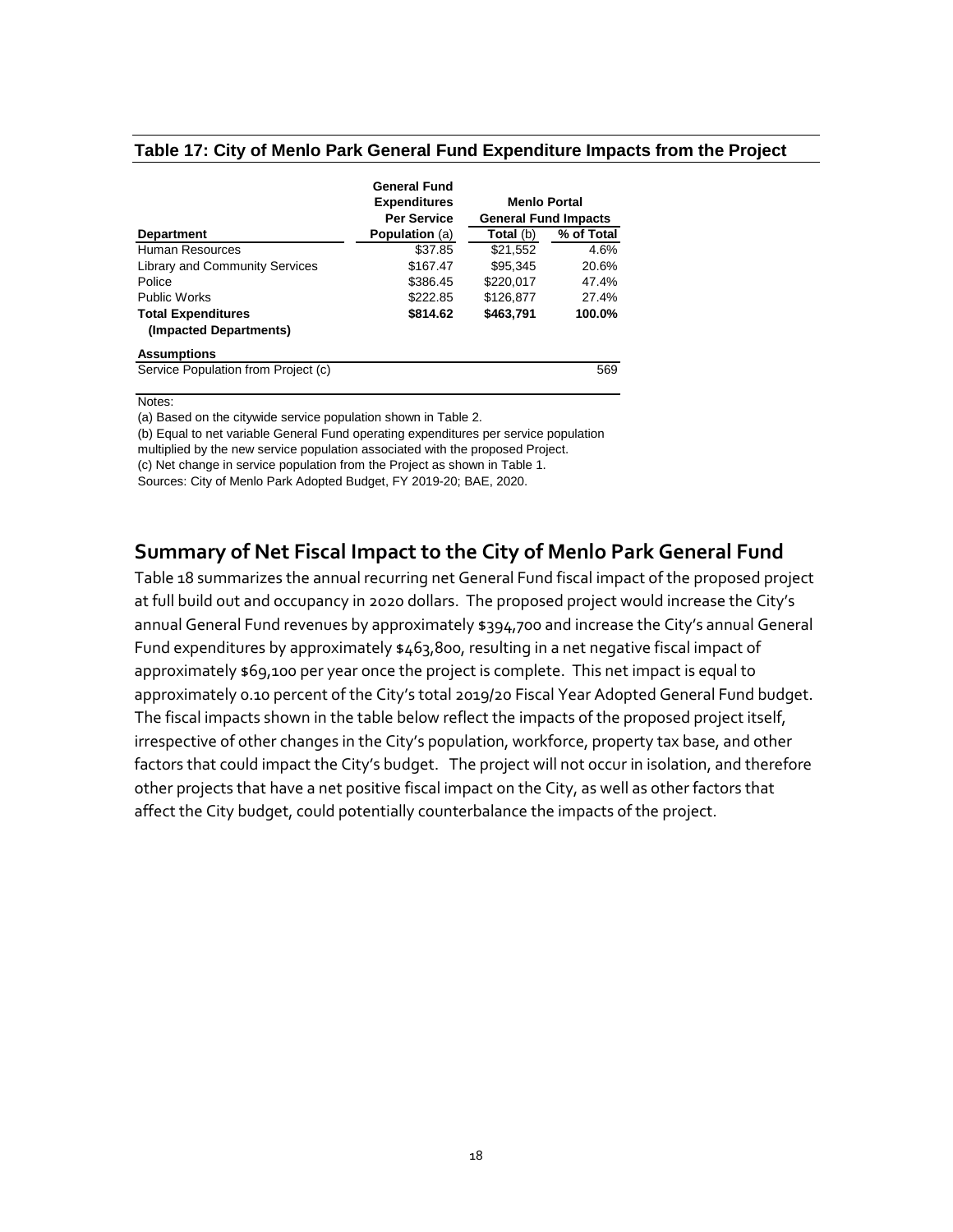#### <span id="page-23-0"></span>**Table 18: Annual Net Fiscal Impact to the City of Menlo Park General Fund**

|                                         | <b>Menlo Portal</b> |
|-----------------------------------------|---------------------|
|                                         | Project             |
| <b>Total Net Change in Revenues</b>     | \$394,651           |
| <b>Property Tax</b>                     | \$249.995           |
| II VI F                                 | \$60,022            |
| Sales Tax                               | \$37,206            |
| <b>Franchise Fees and Fines</b>         | \$36,200            |
| <b>Utility Users Tax</b>                | \$8,358             |
| <b>Business License Tax</b>             | \$2.870             |
| <b>Total Net Change in Expenditures</b> | $($ \$463,791)      |
| Human Resources                         | (S21, 552)          |
| <b>Library and Community Services</b>   | (\$95,345)          |
| Police                                  | (\$220,017)         |
| Public Works                            | (\$126,877)         |
| <b>Net Fiscal Impact</b>                | '\$69.141           |

Note: Figures presented in 2020 dollars. Source: BAE, 2020.

#### *Total 10-Year Impact*

The estimates i[n Table 18](#page-23-0) do not account for the long-term impact of inflation on revenues, expenditures, and the resulting net fiscal impact to the City. [Table 19](#page-25-0) provides a long-term view of the potential net fiscal impact to the City's General Fund of the proposed project over a 10 year timeframe. The table presents revenues and expenditures on a year-by-year basis, adjusted for projected increases in revenues and costs in each year, over a 10-year period beginning in year 2021. Consistent with standard City Finance Department budgeting practices, the analysis escalates most revenues and expenditures at a rate of three percent per year. The one exception is property tax revenues, which the analysis inflates at a rate of two percent per year, the maximum allowed by the Proposition 13 limit on annual increases in tax assessments unless a property is transferred or sold. As shown, the proposed project would generate an annual fiscal surplus in years 2021 and 2020 during the construction period. Starting in 2023, the analysis projects a negative net fiscal impact as the service population increases. The deficit would increase throughout the period to approximately \$131,700 (in nominal dollars) in year 2030. The projected increase in the negative net fiscal impact over time is due to the two percent limit on property taxes, the primary source of revenue from the proposed project, which would not keep pace with the projected increase in expenses during this period.

While this type of projection can be useful because it accounts for the effect of inflation on revenues and expenses over time, it should be understood that these long-term estimates are subject to uncertainty and are sensitive to changes in inflation and other factors. Perhaps most importantly, the property tax and property tax ILVLF revenues shown i[n Table 19](#page-25-0) are based on an assumption that the same entity would retain ownership of the project following the initial site acquisition, through completion of construction and the end of the ten-year period shown below. As a result, these revenues would increase by two percent per year following construction in accordance with Proposition 13. If ownership of any portion of the project is transferred to a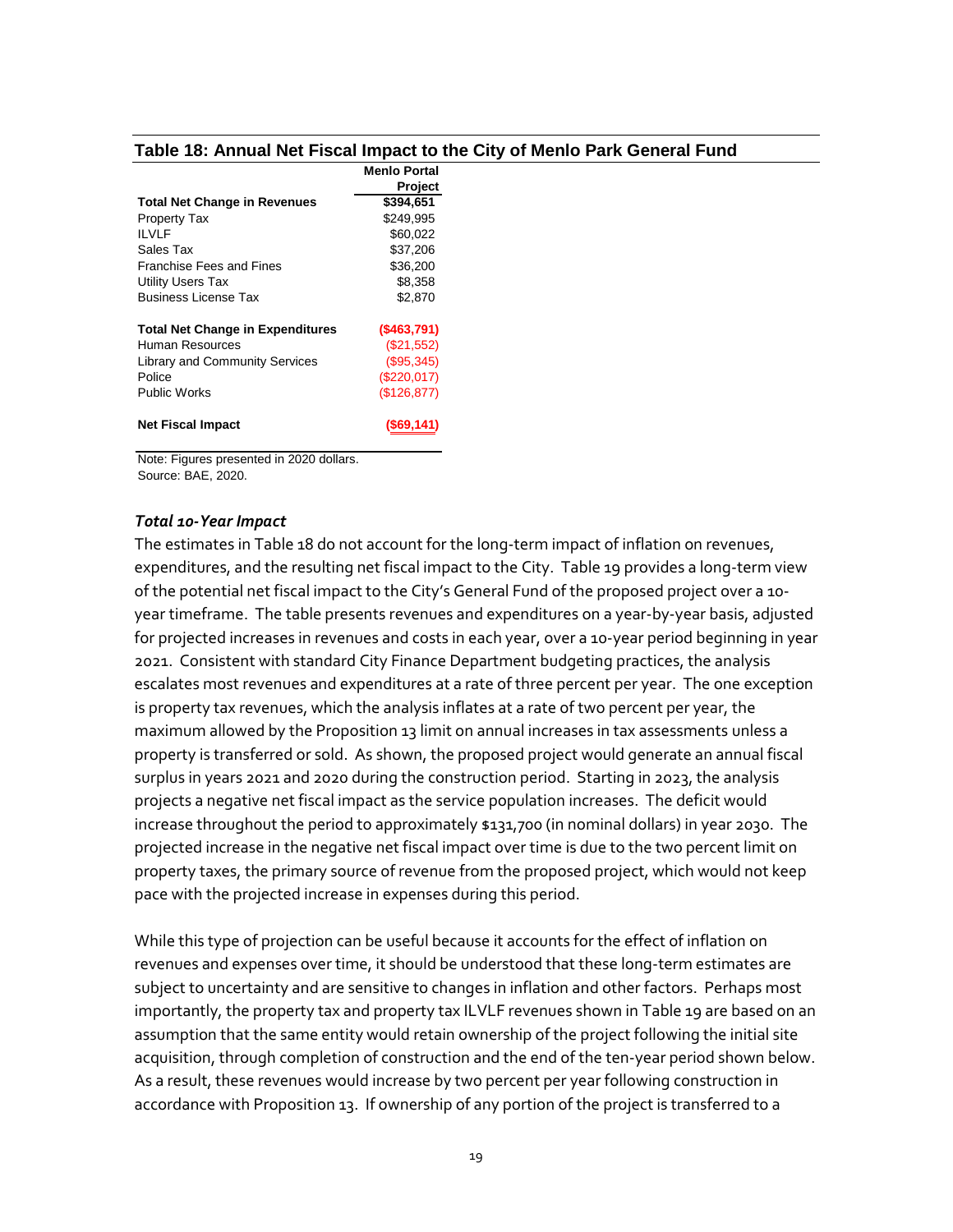different entity during this period, that transfer would trigger a reassessment of that portion of the project based on market value, which would likely increase the property tax and property tax ILVLF to a greater extent than shown in the table below.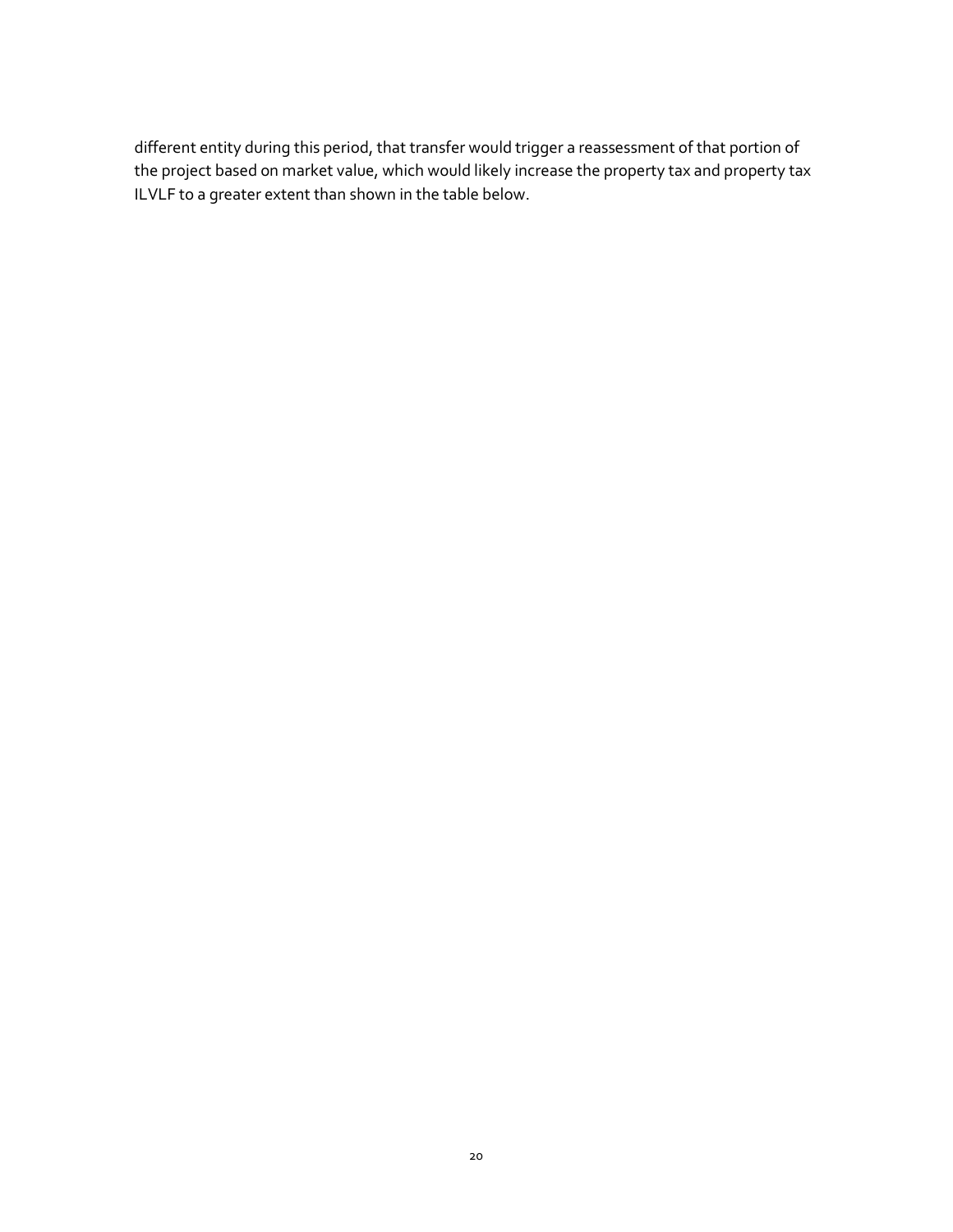#### **Table 19: Projected Net Fiscal Impact to the City of Menlo Park General Fund, 2021-2030**

| <b>Menlo Portal Project</b>           | 2021      | 2022      | 2023        | 2024                      | 2025                        | 2026                                                                   | 2027        | 2028                      | 2029                          | 2030        |
|---------------------------------------|-----------|-----------|-------------|---------------------------|-----------------------------|------------------------------------------------------------------------|-------------|---------------------------|-------------------------------|-------------|
| Total Revenues                        | \$24,700  | \$25,200  | \$421,500   | \$430,800                 | \$440,400                   | \$450,100                                                              | \$460,200   | \$470,400                 | \$480,800                     | \$491,600   |
| Property Tax                          | \$29,700  | \$30,300  | \$265,300   | \$270,600                 | \$276,000                   | \$281,500                                                              | \$287,200   | \$292.900                 | \$298.800                     | \$304,700   |
| <b>ILVLF</b>                          | \$7.100   | \$7,300   | \$63.700    | \$65,000                  | \$66,300                    | \$67,600                                                               | \$68,900    | \$70,300                  | \$71.700                      | \$73,200    |
| Sales Tax                             | (\$3,900) | (\$4,000) | \$40,700    | \$41,900                  | \$43,100                    | \$44,400                                                               | \$45,800    | \$47.100                  | \$48,500                      | \$50,000    |
| <b>Franchise Fees and Fines</b>       | (\$2,800) | (\$2,900) | \$39,600    | \$40,700                  | \$42,000                    | \$43,200                                                               | \$44,500    | \$45,900                  | \$47.200                      | \$48,600    |
| <b>Utility Users Tax</b>              | (\$2,700) | (S2,800)  | \$9,100     | \$9,400                   | \$9,700                     | \$10,000                                                               | \$10,300    | \$10,600                  | \$10,900                      | \$11,200    |
| <b>Business License Tax</b>           | (\$2,700) | (\$2,700) | \$3,100     | \$3,200                   | \$3,300                     | \$3,400                                                                | \$3,500     | \$3,600                   | \$3,700                       | \$3,900     |
| <b>Total Expenditures</b>             | \$36,300  | \$37.400  |             | $(S506.800)$ $(S522.000)$ |                             | (\$537.700) (\$553.700)                                                | (\$570,400) | (\$587.500)               | $($ \$605,100) $($ \$623,300) |             |
| <b>Human Resources</b>                | \$1.700   | \$1.700   | (S23,600)   | (S24.300)                 | (S25.000)                   | (\$25,700)                                                             | (S26,500)   | (\$27,300)                | (S28.100)                     | (S29.000)   |
| <b>Library and Community Services</b> | \$7,500   | \$7,700   | (\$104.200) | (S107,300)                | $(S110,500)$ $(S113,800)$   |                                                                        | (S117,300)  | (\$120,800)               | (\$124.400)                   | (\$128.100) |
| Police                                | \$17,200  | \$17,800  |             | $($240,400)$ $($247,600)$ | $(S255, 100)$ $(S262, 700)$ |                                                                        | (S270,600)  | (\$278,700)               | (\$287.100)                   | (\$295,700) |
| <b>Public Works</b>                   | \$9,900   | \$10,200  |             |                           |                             | $($138,600)$ $($142,800)$ $($147,100)$ $($151,500)$                    |             | $($156,000)$ $($160,700)$ | (\$165,500)                   | (\$170,500) |
| <b>Net Fiscal Impact</b>              | \$61,000  | \$62,600  | (\$85,300)  | (\$91,200)                |                             | (\$97,300) (\$103,600) (\$110,200) (\$117,100) (\$124,300) (\$131,700) |             |                           |                               |             |

<span id="page-25-0"></span>Note: Figures have been inflated based on the following rates:<br>Property Tax Inflation Rate: 2%

Property Tax Inflation Rate:

Other Revenue Inflation Rate: 3%

Expenditure Inflation Rate: 3%

All values shown in nominal dollars (i.e., not adjusted to 2020 dollars).

Source: BAE, 2020.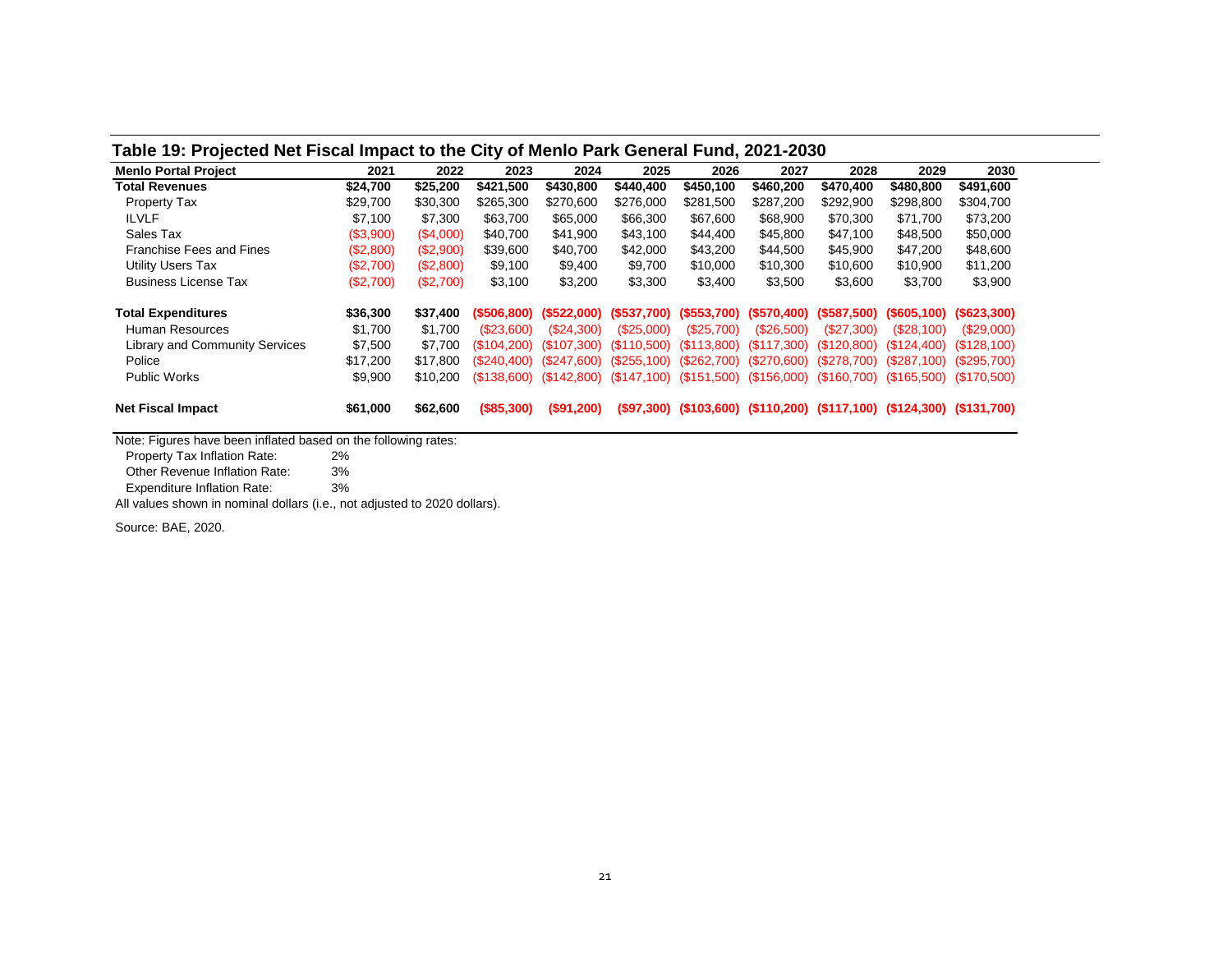#### *Net Present Value Calculation of Net Fiscal Impact*

The Net Present Value (NPV) calculation is a financial method for determining what a stream of cash flows would be worth measured in today's dollars. In other words, it identifies an up-front lump sum dollar amount that is equivalent to a series of cash flows occurring over a number of years in the future. It accounts for the time value of money by discounting the flow of future revenues and expenditures each year based on a selected discount rate. This analysis uses a four percent nominal discount rate to calculate the NPV of the net fiscal impacts from the proposed project. The four percent nominal discount rate reflects an expectation that long-term investments of an up-front lump sum dollar amount would generate a return to the City at a rate that is slightly higher than the typical long-term rate of inflation.

[Table 20](#page-26-0) shows the cumulative total net fiscal impacts from the proposed project for the 10-year period from 2021 to 2030 and the resulting NPV of these values. As shown, the analysis projects a cumulative 10-year net fiscal impact of the project totaling negative \$737,100. Based on a four percent discount rate, the resulting NPV would be negative \$544,700. It should be noted that the figures below would be subject to variation based on the same factors that would affect the figures shown i[n Table 19](#page-25-0) above, including rates of increases in revenues and expenditures as well as impacts from any property sale that could occur during the ten-year period.

#### <span id="page-26-0"></span>**Table 20: Total Net Fiscal Impact and Net Present Value of Fiscal Impacts from Project, 2021-2030**

|                             | <b>Total 10-Year</b>   | <b>Net Present Value</b><br>of Total 10-Year |
|-----------------------------|------------------------|----------------------------------------------|
|                             | Net Impact,            | Net Impact,                                  |
| <b>Menlo Portal Project</b> | <b>Nominal Dollars</b> | <b>Nominal Dollars (a)</b>                   |
| Revenues                    | \$3,695,700            | \$2,871,050                                  |
| Expenditures                | (\$4,432,800)          | (\$3,415,768)                                |
| <b>Net Fiscal Impact</b>    | (\$737,100)            | (S544, 719)                                  |

Note:

(a) Nominal discount rate used for analysis: 4% Source: BAE, 2020.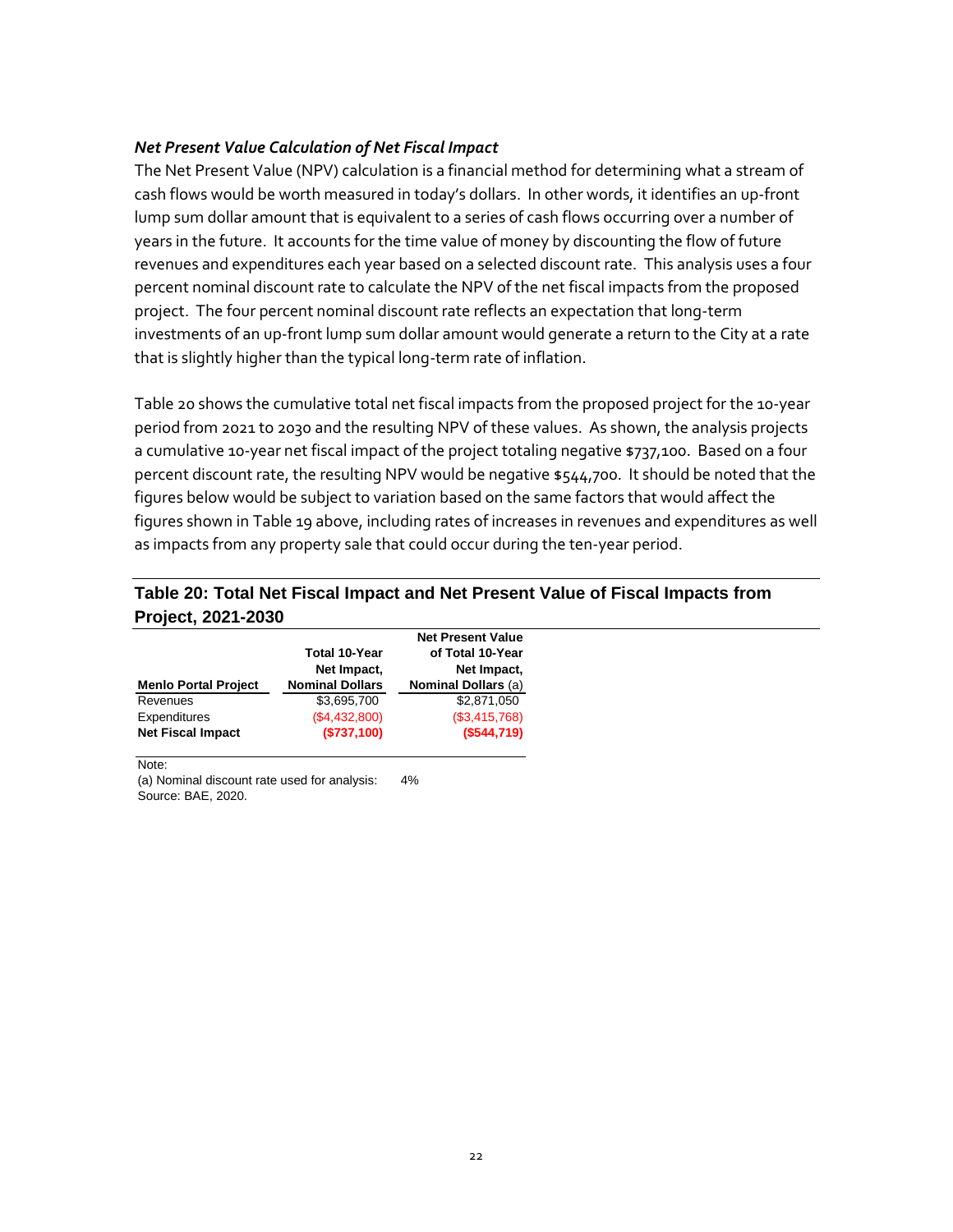## <span id="page-27-0"></span>**SPECIAL DISTRICT FISCAL IMPACT ANALYSIS**

This section of the report provides analysis and findings related to the fiscal impact that the proposed project would have on the school districts that serve the project site and the Menlo Park Fire Protection District. Analysis and findings related to the fiscal impact that the proposed project would have on additional special districts is provided in Appendix A.

### <span id="page-27-1"></span>**Menlo Park Fire Protection District**

The Menlo Park Fire Protection District (MPFPD) provides fire protection services to Menlo Park, Atherton, East Palo Alto, portions of unincorporated San Mateo County, and federal facilities such as the veteran's hospital, United States Geological Survey facility, and the Stanford Linear Accelerator, covering approximately 30 square miles. The MPFPD also has agreements with the neighboring departments, including the cities of Palo Alto, Redwood City, Fremont, and the Woodside Fire District, to provide automatic aid. According to population and employment figures from Esri Business Analyst, the MPFPD serves approximately 87,886 residents and 39,992 employees, with a service population of 101,217.<sup>2</sup>

The District operates three fire stations in Menlo Park, two fire stations in unincorporated San Mateo County, one station in Atherton, and one station in East Palo Alto. Each of the seven fire stations is equipped with a heavy fire engine and is continuously staffed by three crew members. Two stations—Station 2 in East Palo Alto and Station 6 in downtown Menlo Park—were recently reconstructed. Station 77 is located at 1467 Chilco Street in the Bayfront Area of Menlo Park. The District plans to rebuild Stations 4 and 1 within the next decade, though District leadership reports that plans are currently on hold due to the impact of the COVID-19 pandemic. Station 1 is located on Middlefield Road in Menlo Park, while Station 4 is located outside of the City limits in the unincorporated community of West Menlo Park.

#### *Revenue Impacts from the Project*

 $\overline{a}$ 

After accounting for the ERAF shift, the MPFPD receives approximately 13.3 percent of the 1.0 percent base property tax collected in the TRA in which the proposed project is located. Based on the estimated increase in property values that would be generated by the proposed project, the MPFPD would receive \$348,500 in additional property taxes annually after buildout of the project.

Other sources of General Fund revenues for the MPFPD include licenses and permits, monies from intergovernmental transfers, current service charges, and use of money and property. For this FIA, revenues from licenses, permits, and service charges are estimated on a per service

<sup>&</sup>lt;sup>2</sup> Service population is defined as all residents plus one third of all employees.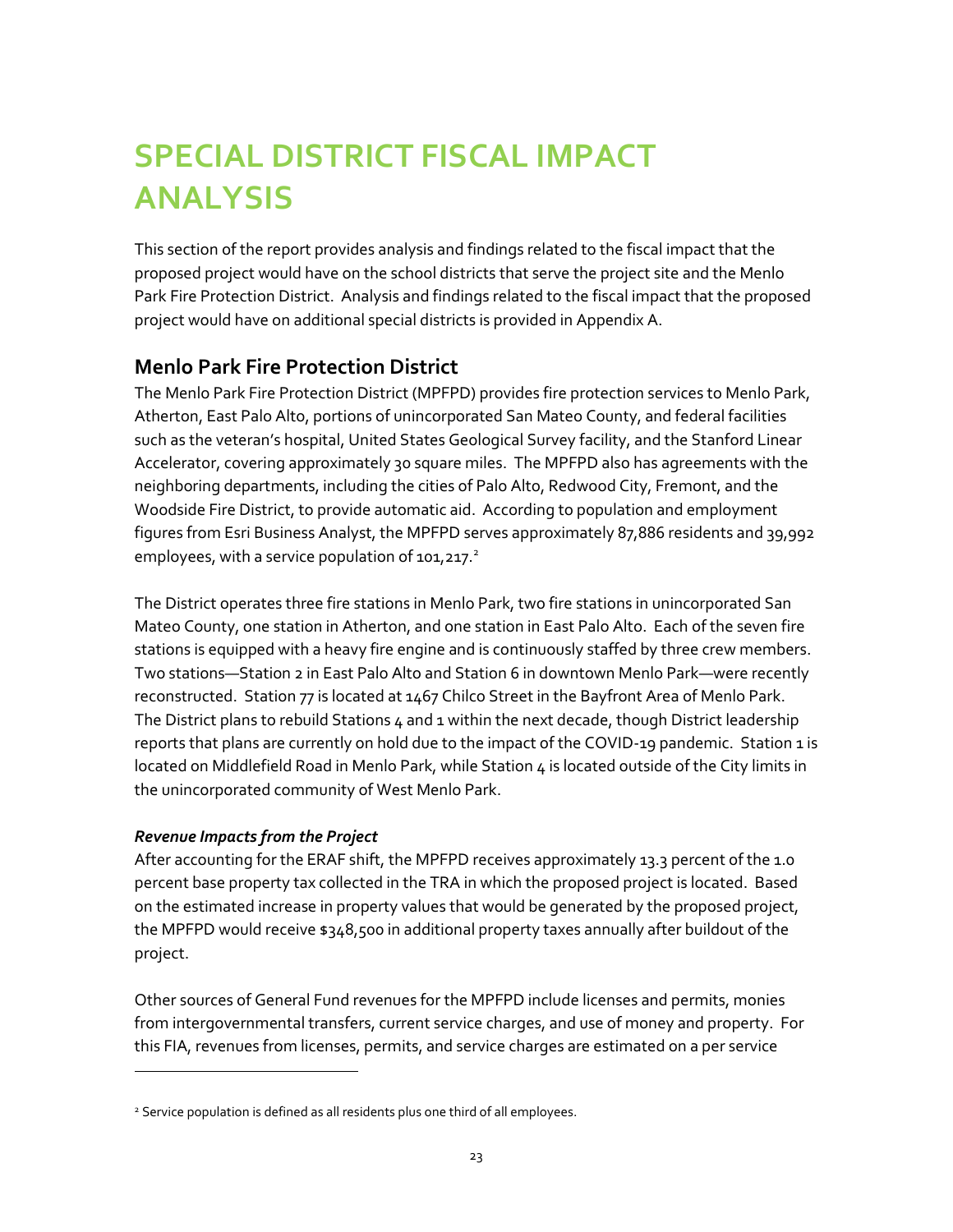population basis and are assumed to be the only revenue source other than property tax that would be affected by new development. MPFPD's FY 2019-20 Adopted Budget projected \$2.1 million in license, permit, and service charge revenues, averaging \$20.50 per member of the service population. Based on the estimated increases in service population, it is expected that additional MPFPD revenues from licenses, permits, and service charges would total \$11,700 per year from the proposed project.

#### *Expenditure Impacts from the Project*

This study estimates the costs that the proposed project will generate for the MPFPD on a per service population basis. Unlike the analysis of City expenditures presented above, the analysis of the MPFPD included all MPFPD General Fund expenditures in the variable cost estimate, including executive compensation, which may overestimate the potential cost impacts for the MPFPD. This approach provides a relatively conservative assessment to avoid underestimating potential impacts on the District. The MPFPD budget for the 2019-2020 fiscal year includes \$57.6 million in expenditures from its General Fund, at an average rate of \$569 per member of the service population, as shown in [Table 21.](#page-29-1) Assuming that costs increase in accordance with service population, the proposed project would generate an estimated \$323,800 in annual costs to the District.

#### *Net Fiscal Impact from the Project*

Based on the revenue and expenditure estimates shown in [Table 21,](#page-29-1) the proposed project would have a small positive net fiscal impact on the MPFPD. The positive net fiscal impact associated with the proposed project is estimated to total \$36,400 annually, which amounts to approximately 0.06 percent of MPFPD's FY 2019-20 General Fund operating budget. As with the analysis of the fiscal impacts to the City, the fiscal impacts shown in the table below reflect the impacts of the proposed project itself, irrespective of other changes in the District that could potentially counterbalance the impacts of the project.

For illustrative purposes, this analysis includes a calculation of the impact fee revenue that the project would generate for the MPFPD if the City of Menlo Park had adopted the impact fee proposed by the MPFPD before the application for the proposed project had been deemed complete. If the City had adopted this fee before the application for the project was deemed complete, the proposed project would generate approximately \$211,000 in one-time impact fee revenue to the District (approximately \$219,000 from the new residential units less a credit totaling \$8,000 based on the net decrease in non-residential space on the project site). However, it should be noted that this fee will not apply to the proposed project. As shown on the table below and noted above, the proposed project will have an annual positive \$36,400 impact.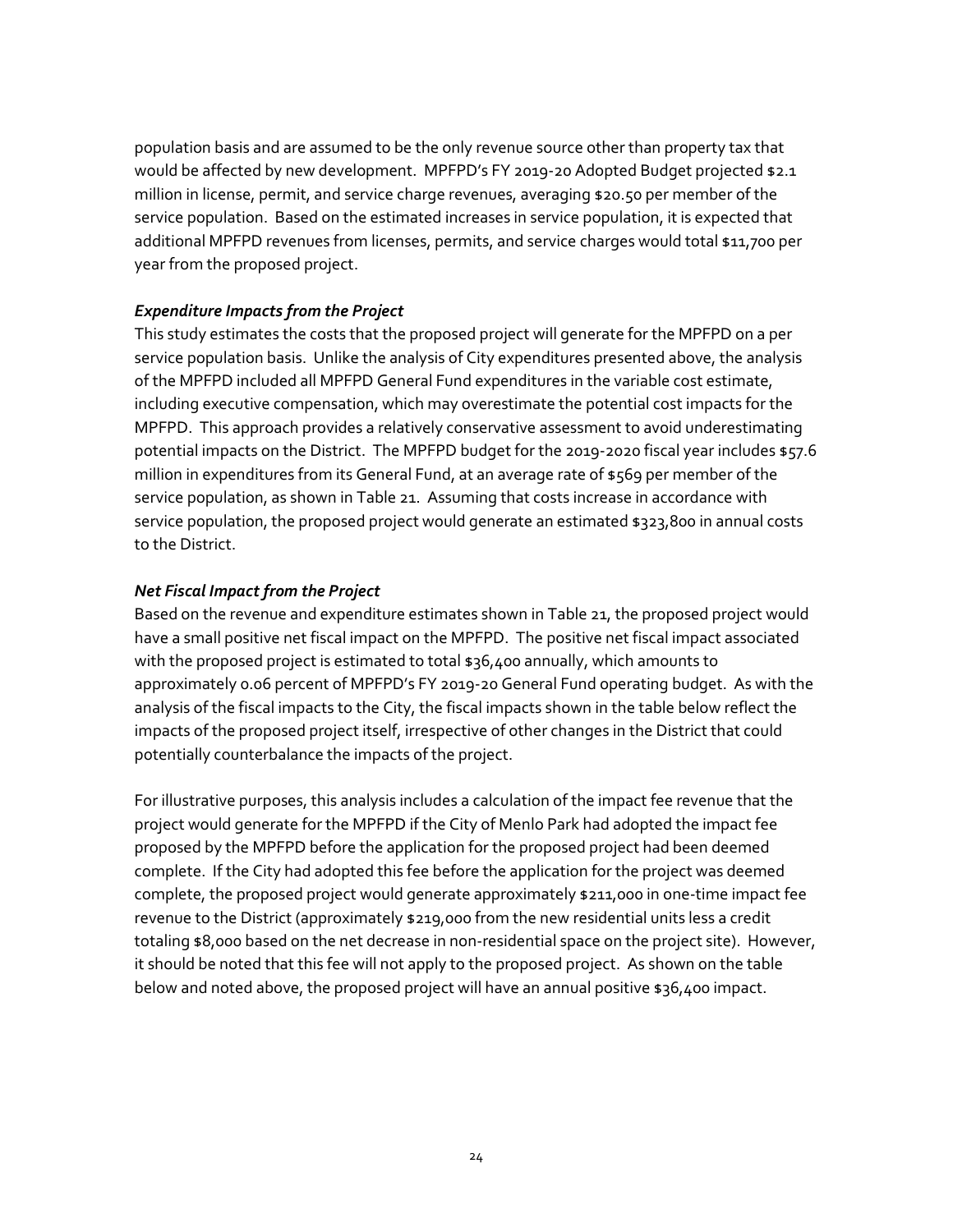#### <span id="page-29-1"></span>**Table 21: Projected Net Fiscal Impact to Menlo Park Fire Protection District**

|                                                               | <b>Menlo Portal</b> |
|---------------------------------------------------------------|---------------------|
|                                                               | Project             |
| Net Change in Property Tax Revenues                           | \$348,544           |
| Net Change in License, Permit, and Service Charge Revenues    | \$11,669            |
| Less: Net Change in Projected Expenditures                    | (\$323,797)         |
| <b>Projected Net Fiscal Impact to MPFPD</b>                   | \$36,417            |
|                                                               |                     |
| <b>Assumptions</b>                                            |                     |
| Project Net Change in Assessed Value                          | \$261,129,610       |
| Project Net Change in Base 1% Property Tax Revenue            | \$2,611,296         |
| Project Net Change in Service Population                      | 569                 |
|                                                               |                     |
| <b>MPFPD Service Population, 2019</b>                         | 101,217             |
| MPFPD Share of Base 1% Property Tax Revenue (a)               | 13.3%               |
| License and Permit Revenues, FY 19-20 Adopted Budget          | \$1,223,046         |
| Current Service Charge Revenues, FY 19-20 Adopted Budget      | \$851,530           |
|                                                               |                     |
| Licenses, Permits, and Service Charges per Service Population | \$20.50             |
| General Fund Expenditures, FY 2019-20 Adopted Budget          | \$57,564,946        |
| <b>Expenditures per Service Population</b>                    | \$568.73            |
|                                                               |                     |

#### Notes:

(a) This is the MPFPD's share of the base 1.0 percent property tax in the TRA where the Project site is located, after accounting for the reduction in property tax revenues to fund ERAF. This figure does not account for excess ERAF revenues that the County refunds to the District when its ERAF balance exceeds K-14 educational funding needs. Many taxing entities do not consider excess ERAF to be a reliable revenue source due to its volatility, difficulty to predict, and likelihood of being eliminated by State action in coming years. Not including excess ERAF when determining property tax share results in a slightly lower, more conservative property tax revenue estimate.

Sources: Menlo Park Fire Protection District; San Mateo County Controller; Esri Business Analyst; BAE, 2020.

#### <span id="page-29-0"></span>**School Districts Serving the Project Site**

In addition to evaluation of the fiscal impacts on the City's General Fund departments, this study also evaluates the fiscal impacts that the proposed project would have on the school districts that serve the project site. Elementary and middle school students that live in the project would be assigned to the Redwood City School District, while high school students that live in the project would be assigned to the Sequoia Union High School District. In general, potential impacts that can arise from growth in households in these districts can include additional costs of instruction for new students, which are typically wholly or partially offset by property tax revenues or State funding. In addition, growth in households could lead to a need for additional facilities to accommodate more students. This analysis focuses on ongoing operating costs associated with providing instruction for new students, though some information regarding potential new facilities needs is also summarized below.

In addition to the proposed project, there are a range of other demographic and socioeconomic factors that are also affecting near- and long-term school district enrollment. Thus, the findings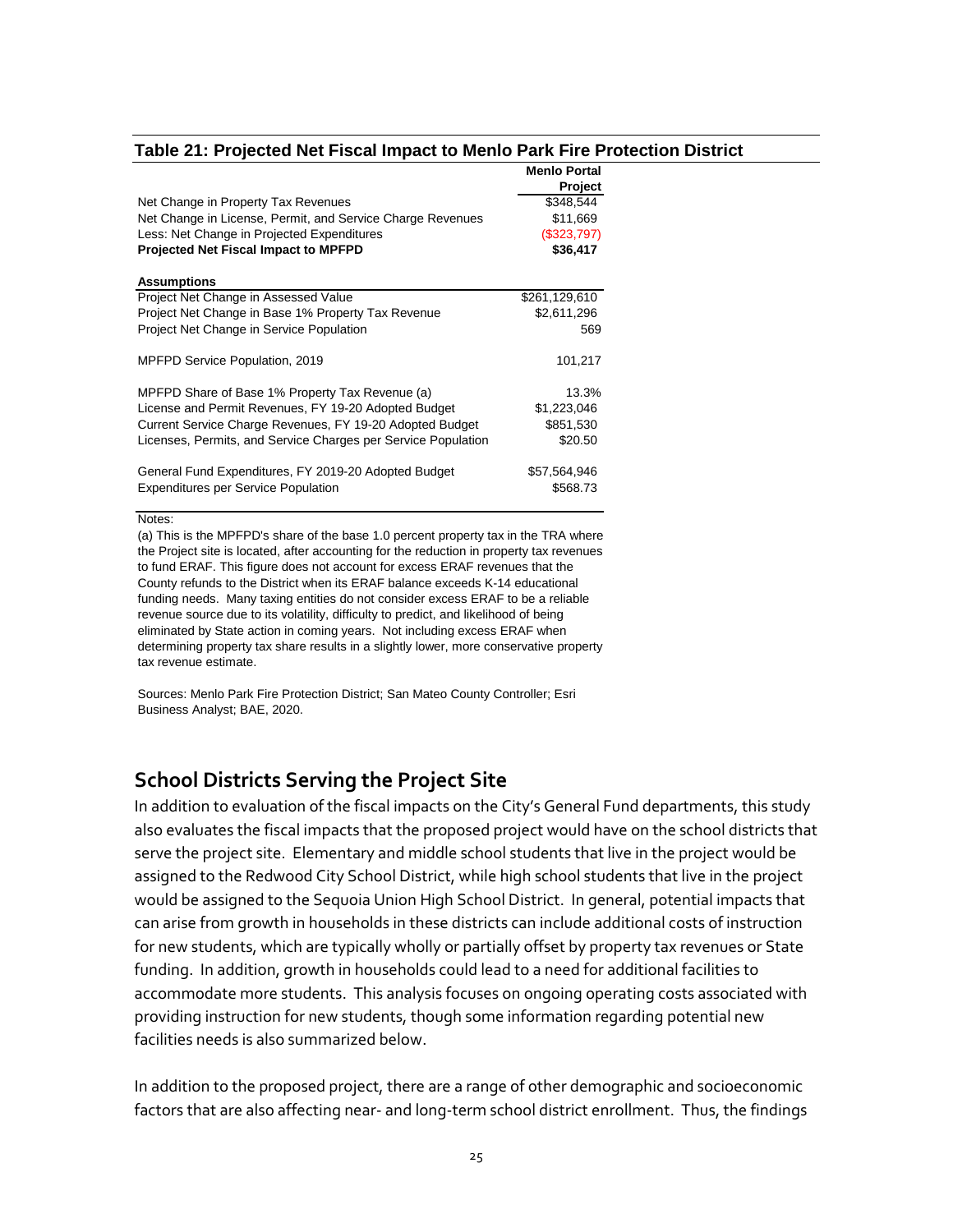on school district impacts in this study should be treated as indicative of the potential magnitude and types of impacts from the proposed project, but not as an actual projection of the future fiscal and facility impacts that will be experienced by the school districts that serve Menlo Park residents.

#### *California School District Operating Revenues*

Under California's funding system for public school districts, the impact that new development has on instructional operating costs depends in part on whether a district is a "Basic Aid" district. In California, most public school districts are not Basic Aid districts, meaning that local property taxes are not sufficient to meet the minimum funding requirement for the district based on the statewide Local Control Funding Formula (LCFF). Therefore, in non-Basic Aid districts, local property taxes are supplemented with State funds to meet required funding levels. Within non-Basic Aid districts, as local property tax revenues increase (including from new development), State funding is reduced by a commensurate amount such that these districts do not realize increased revenues. Conversely, any increase in the gap between the minimum funding requirement and property tax revenues, due to either increased enrollment or reduced property tax revenue, is met with a commensurate increase in State aid.

By comparison, if local property taxes are sufficient to exceed the funding requirement established by the State LCFF, a district becomes a "Basic Aid" district and receives only minimal State funding. Within Basic Aid districts, as assessed property values increase, the district retains any additional property tax revenues. While this can support higher levels of student spending in districts with a strong property tax base, it also means that property taxes from new development are the primary source of funds for additional annual operating costs to educate any new students. Therefore, a district's Basic Aid or non-Basic Aid status determines whether it can retain new operating revenues as a result of new development that increases the local property tax rolls.

#### *Redwood City School District*

The Redwood City School District transitioned from a non-Basic Aid to a Basic school district beginning in the 2019-20 fiscal year. According to the District's 2019-20 Second Interim Presentation to the Board of Education, the key factors that led to the transition to a Basic Aid district are growth in property values within the District, resulting in increased property tax revenues, coupled with ongoing declines in student enrollment.

According to the Draft Environmental Report (DEIR) for the City of Menlo Park ConnectMenlo General Plan, the Redwood City School District uses a student generation rate of 0.14 students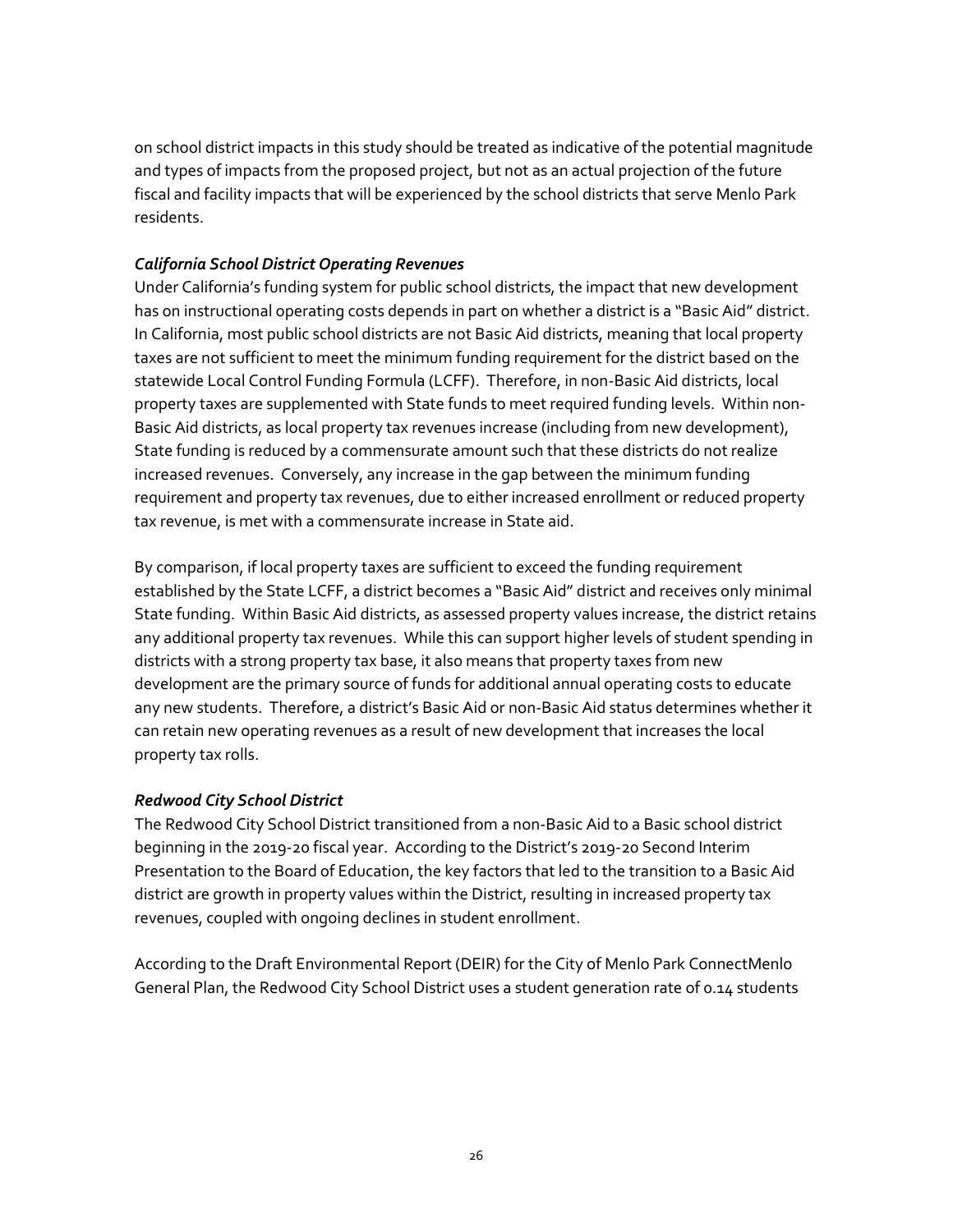per multifamily dwelling.<sup>3</sup> This student generation rate results in an estimate that the proposed project will generate 47 new students that will attend the Redwood City School District. To project the average daily attendance (ADA)—a metric used to allocate State funds—associated with the new enrollment, this analysis assumes a 97 percent attendance rate, which is consistent with the District's budgeting practices. The proposed project is thus projected to increase the District's ADA by 45.

The proposed project is unlikely to generate a need for additional Redwood City Elementary School District facilities. The 2016 DEIR for the City's ConnectMenlo General Plan Update found that the District had sufficient existing capacity to accommodate the projected enrollment growth that would result from the General Plan Update. The proposed project falls within the growth projections anticipated in the General Plan, and therefore the increase in enrollment from the proposed project would not exceed the enrollment capacity identified in the DEIR. Moreover, District enrollment has continued to decline in subsequent years, indicating that capacity has increased during that time and that the District would not need to construct new facilities to accommodate growth from the project. According to the District's 2019-20 Second Interim Presentation to the Board of Education, the Redwood City Elementary School District has experienced declining enrollment over the past several years, with further decreases projected through at least the 2021-2022 school year.

**Revenue Impacts from the Project.** Because the Redwood City School District is a Basic Aid district, the District gets the bulk of its revenue from property taxes, with a minimal amount of funding from other state and local sources. In the TRA where the project site is located, the District's share of the base one percent property tax averages 22 percent. Based on this percentage and the estimated increase in assessed values shown in [Table 8,](#page-14-0) the increase in annual property tax revenues to the District as a result of the proposed project is estimated to total \$587,300.

In addition to funding from property tax revenues, the Redwood City School District would receive a small amount of State funding per student on an annual basis. These sources include the minimum State Educational Protection Account entitlement, State Lottery Funds, and the State Mandated Costs Block Grant, all of which are allocated on a per-ADA basis. In total, revenues from these sources would total approximately \$17,200 from the Project, assuming the enrollment and ADA numbers estimated above.

**Expenditure Impacts from the Project.** As shown i[n Table 22,](#page-33-0) the District budget for FY 2019- 20 includes \$64 million in total unrestricted General Fund expenditures, at a rate of \$8,600 per

 $\overline{a}$ 

<sup>3</sup> Single-family detached student generation rates = 0.36 elementary school students plus 0.10 middle school students per unit; single-family attached student generation rates = 0.18 elementary school students plus 0.06 middle school students per unit; multifamily student generation rates = 0.10 elementary school students plus 0.04 middle school students per unit.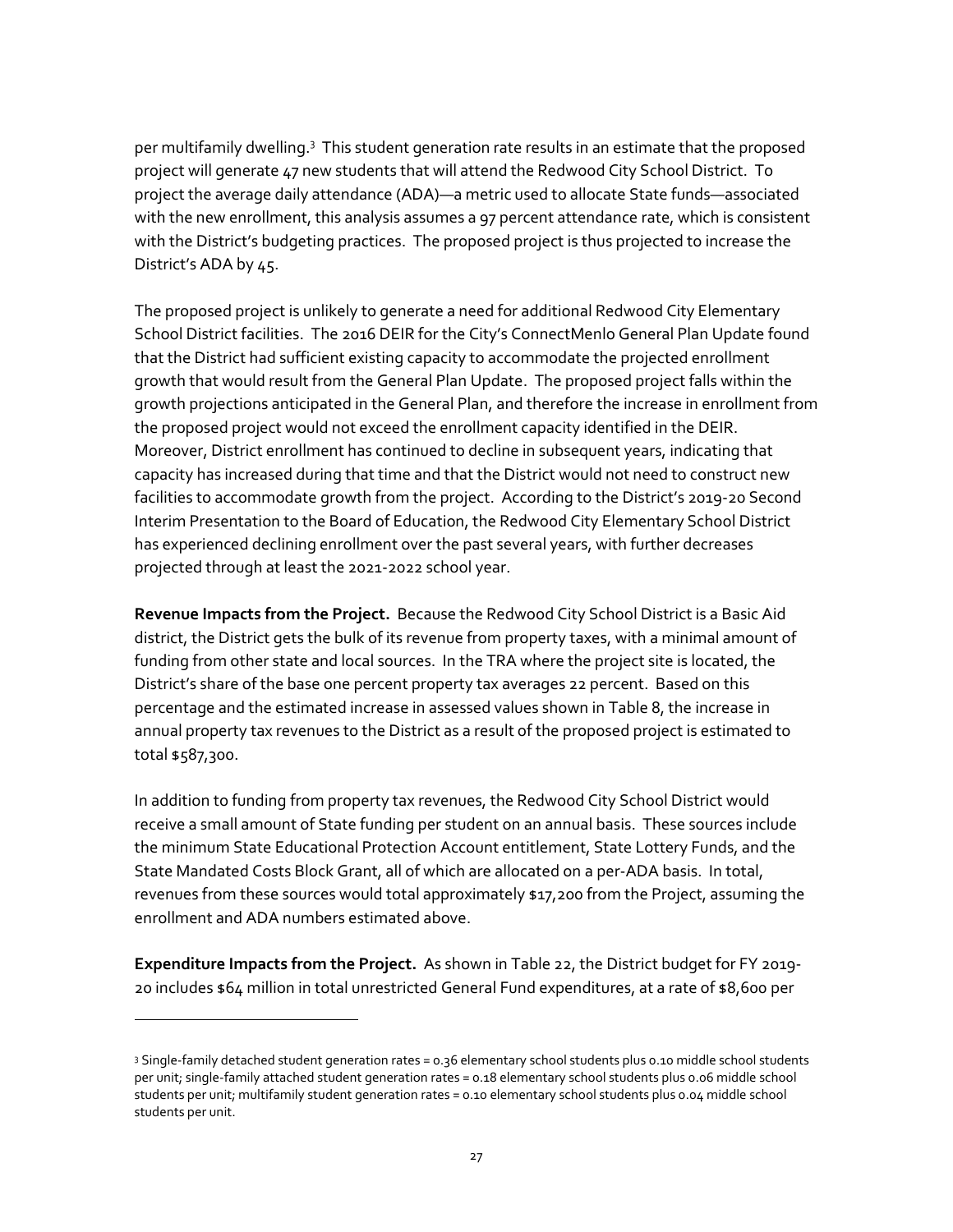student. Applying this figure to the increase in students attributable to the proposed project yields an estimate of \$405,500 in additional Redwood City School District expenditures due to the proposed project.

**Net Fiscal Impact from the Project.** The proposed project would result in annual revenues to the Redwood City School District that exceed the increase in annual District operating costs by \$199,000. Because the Redwood City Elementary is a Basic Aid district, the increase in property tax revenue net of the increase in operating costs represents a net fiscal surplus for the District. As with the analysis of the fiscal impacts to the City, the fiscal impacts shown in the table below reflect the impacts of the proposed project itself, irrespective of other changes in the District that could potentially counterbalance the impacts of the project.

As shown i[n Table 15](#page-20-1) above, the project would also generate one-time impact fees to the District totaling an estimated \$734,800.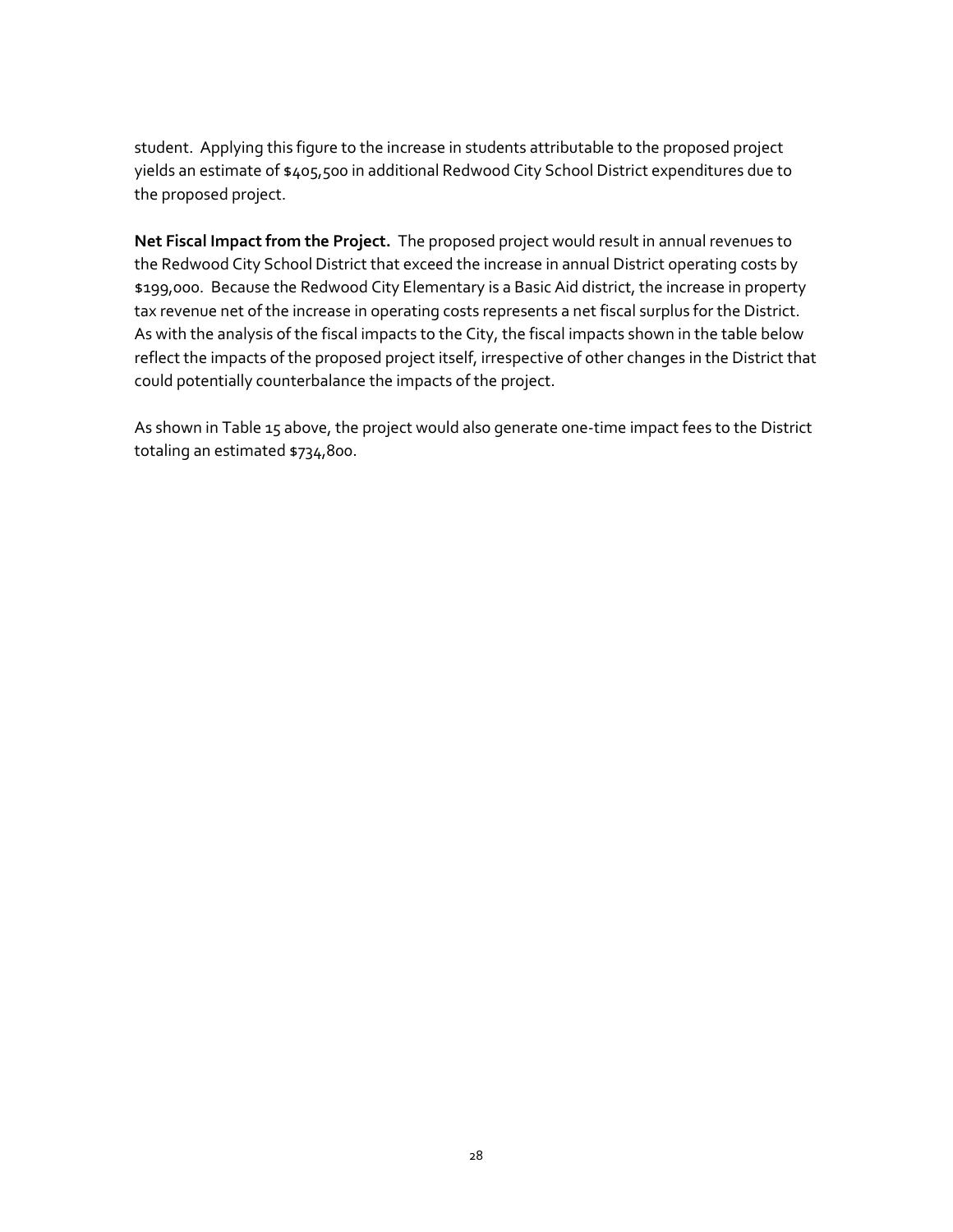#### <span id="page-33-0"></span>**Table 22: Projected Fiscal Impacts of the Project on the Redwood City School District**

**Menlo Portal**

| Net Change in Property Tax Revenues<br>Net Change in State Revenues from ADA<br>Less: Net Change in Projected Expenditures from Enrollment | \$587,259<br>\$17,243<br>(\$405,528)<br>\$198,974 |
|--------------------------------------------------------------------------------------------------------------------------------------------|---------------------------------------------------|
|                                                                                                                                            |                                                   |
|                                                                                                                                            |                                                   |
|                                                                                                                                            |                                                   |
| Projected Net Fiscal Impact to Redwood City ESD                                                                                            |                                                   |
| <b>One-Time Impact Fee Revenue</b>                                                                                                         | \$734,837                                         |
| <b>Assumptions</b>                                                                                                                         |                                                   |
| Redwood City ESD Student Generation per Unit (a)                                                                                           | 0.14                                              |
| Project Net Change in Multifamily Residential Units                                                                                        | 335                                               |
| Project Net Change in Enrolled Students                                                                                                    | 47                                                |
| Estimated Average Daily Attendance (ADA) per Enrolled Student (b)                                                                          | 0.97                                              |
| Project Net Change in ADA                                                                                                                  | 45                                                |
| Project Net Change in Assessed Value<br>\$261,129,610                                                                                      |                                                   |
| Project Net Change in Base 1% Property Tax Revenue                                                                                         | \$2,611,296                                       |
| Redwood City ESD Share of Base 1% Property Tax Revenue (c)                                                                                 | 22.5%                                             |
| Unrestricted State Revenues per ADA                                                                                                        | \$383                                             |
| Unrestricted State Local Control Funding Formula (LCFF) Funds per ADA (d)                                                                  | \$0                                               |
| Unrestricted State Educational Protection Account Funds per ADA (e)                                                                        | \$200                                             |
| Unrestricted State Lottery Funds per ADA, FY 2019-20 Adopted Budget                                                                        | \$151                                             |
| Unrestricted State Mandated Costs Block Grant per ADA, FY 2019-20 Adopted Budget                                                           | \$32                                              |
| Unrestricted General Fund Expenditures, FY 2019-20 Adopted Budget                                                                          | \$63,622,130                                      |
| Enrolled Students, FY 2019-20 Adopted Budget                                                                                               | 7,358                                             |
| ADA, FY 2019-20 Adopted Budget                                                                                                             | 7,134                                             |
| Unrestricted Expenditures per Enrolled Student                                                                                             | \$8,647                                           |

Notes:

(a) This student generation rate is the student generation rate that was used in the ConnectMenlo

Environmental Impact Report, which used the student generation rate from the District's 2015 Residential Research Summary report.

(b) This is the attendance rate utilized in the District's FY 2019-20 Adopted Budget to calculate ADA from enrollment figures.

(c) This is Redwood City ESD's share of the base 1.0 percent property tax in the TRA where the Project site is located.

(d) During FY 2019-20, the District transitioned from being a "non-basic aid" district to a "basic aid" district. Basic aid districts, also known as "community-funded" districts, collect enough property tax revenues to meet their state-determined LCFF minimum funding targets without state support. Though basic aid districts are entitled to other state funds tied to ADA (listed separately) and a minimum level of guaranteed state support (not tied to growth), they will not receive LCFF state aid to offset the costs generated by additional ADA. The District's FY 2019-20 Adopted Budget reflects non-basic aid status and reports LCFF state aid that cannot be anticipated in future years. To estimate impacts under basic aid conditions, BAE assumes the District receives zero LCFF state aid for additional ADA. (e) BAE assumes the District, under basic aid conditions, will receive the minimum Educational Protection Account entitlement of \$200 per ADA.

Sources: ConnectMenlo DEIR, 2016; Redwood City Elementary School District; San Mateo County Controller; California Office of Public School Construction, 2019; BAE, 2020.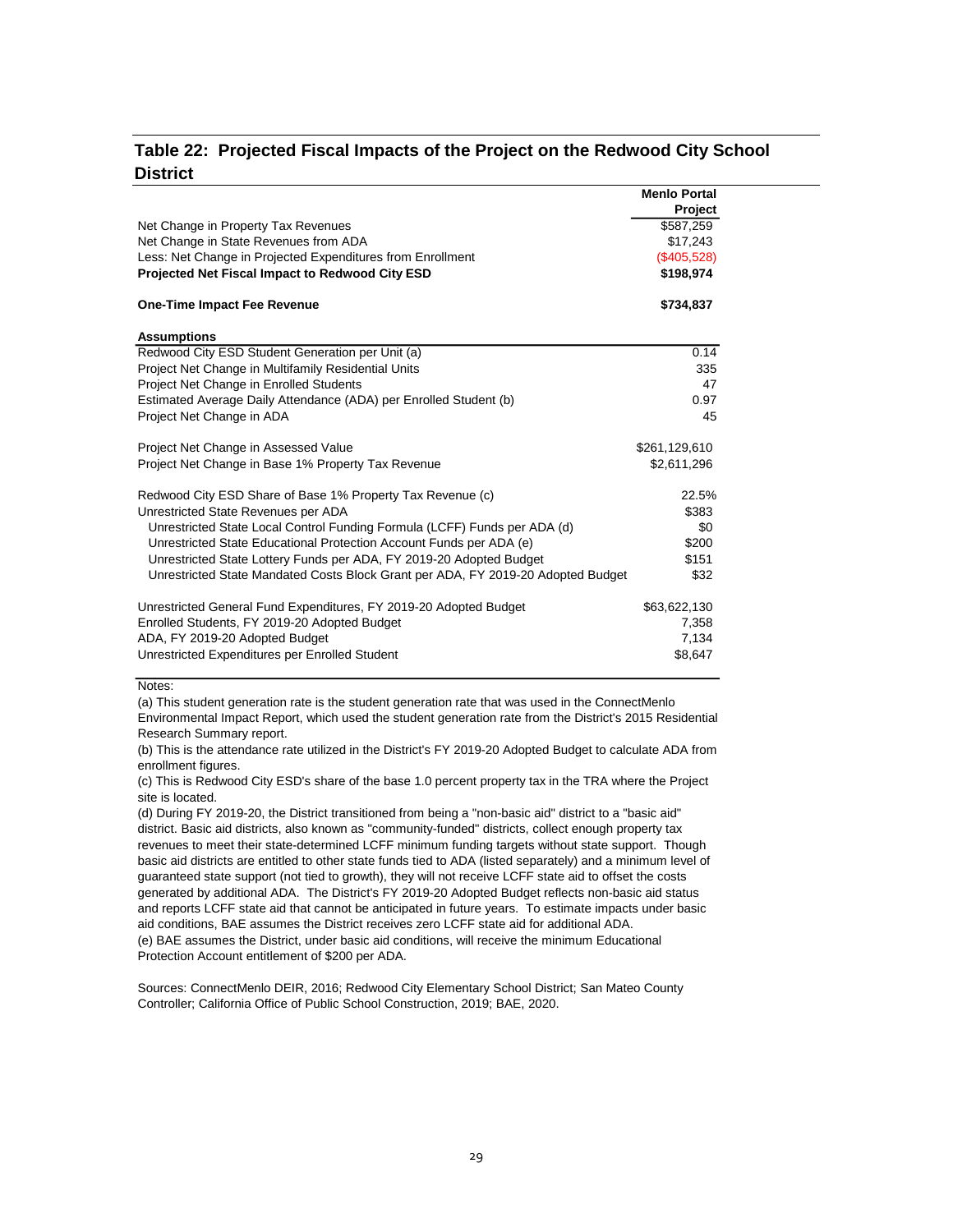#### *Sequoia Union High School District*

Like the Redwood City Elementary School District, the Sequoia Union High School District is a Basic Aid district and therefore gets the bulk of its revenue from property taxes, with a minimal amount of funding from other state and local sources.

The Sequoia Union High School District has not established its own student generation rate, and instead uses the statewide figure of 0.2 students per dwelling unit for high school districts established by the State's School Facility Program. This rate is often considered to overstate high school student generation from multifamily dwellings, and therefore could overestimate the number of high school students that the proposed project would generate. Using the 0.2 student per unit ratio results in an estimated increase of 67 students from the proposed project that would attend school at the Sequoia Union High School District. The estimated ADA associated with this new enrollment is 58, based on the District's budgeted attendance rate of 87 percent.

The Sequoia Union High School District reports concerns regarding the capacity for District facilities to accommodate the cumulative growth from potential future residential developments in the District, including the proposed project, though projected future decreases in District enrollment may offset existing capacity constraints prior to the completion of the project. The schools that serve the project site are the newly-completed TIDE Academy and Menlo-Atherton High School, which have a total capacity of 400 and 2,600 students, respectively. As of the 2019- 2020 school year, enrollment in these schools totaled 103 and 2,433, respectively, though the enrollment at TIDE Academy reflected the school's first year of operations and is therefore not necessarily indicative of longer-term capacity at the school site.<sup>4</sup> These figures suggest that the District may currently have capacity to accommodate the estimated enrollment growth attributable to the proposed project. In addition, the District's FY 2020-21 Budget Plan shows projected decreases in District enrollment, with a small decrease starting in 2020 and more significant decreases in following years. Overall, the enrollment projections show a decrease of 1,165 students between 2019 and 2025, which could create the capacity necessary to accommodate growth from the proposed project as well as other future residential developments in the District, though this capacity will be spread across all District schools rather than just the two the serve the project site.

**Revenue Impacts from the Project.** Because the Redwood City School District is a Basic Aid district, the District gets the bulk of its revenue from property taxes, with a minimal amount of funding from other state and local sources. In the TRA where the project site is located, the District's share of the base one percent property tax averages 15 percent. Based on this percentage and the estimated increase in assessed values shown in [Table 8,](#page-14-0) the increase in annual property tax revenues to the District as a result of the proposed project is estimated to total \$388,000.

 $\overline{a}$ 

<sup>4</sup> Across all schools in the Sequoia Union High School District, enrollment totaled 9,428.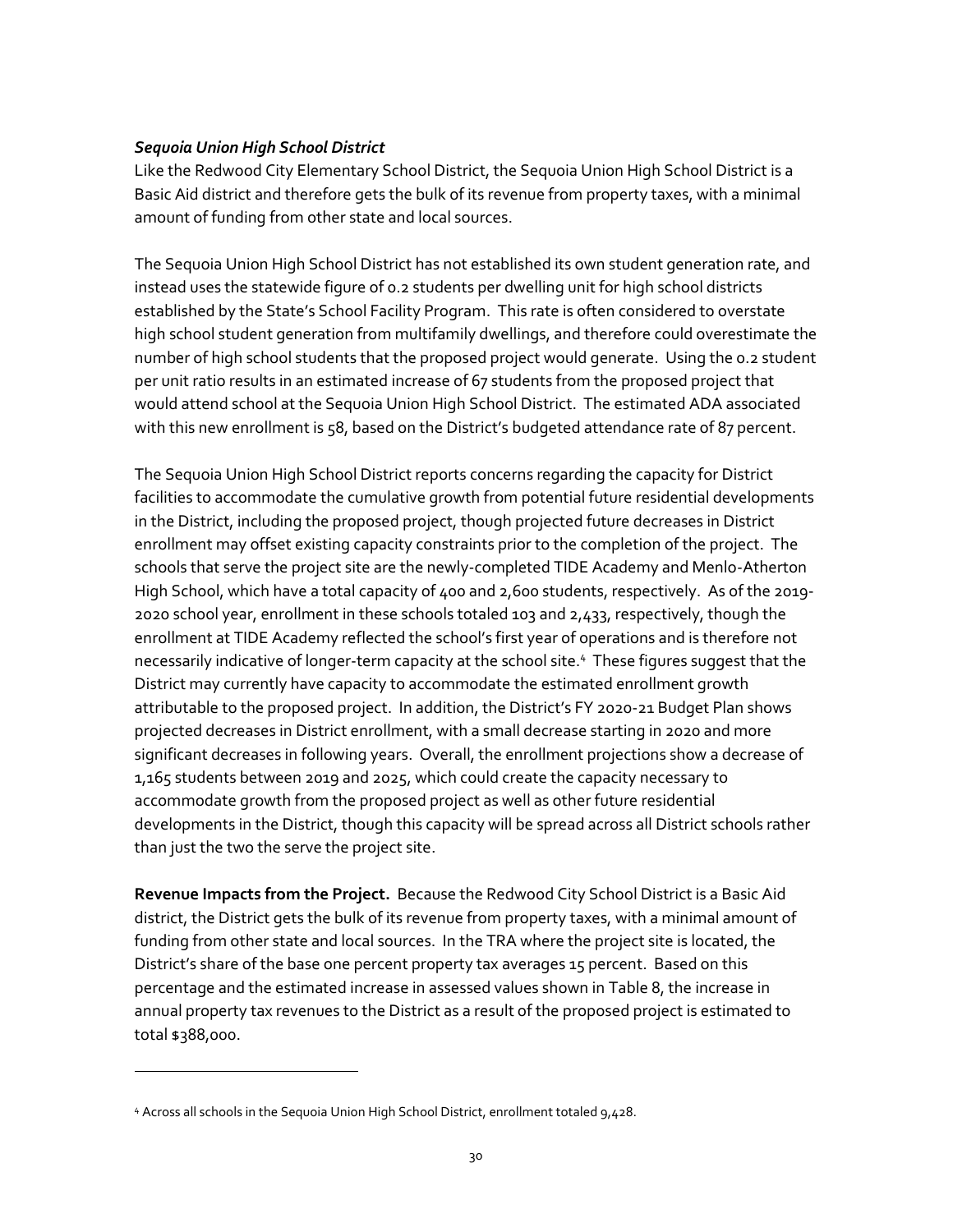In addition to funding from property tax revenues, the Sequoia Union High School District would receive a small amount of State funding per student on an annual basis. These sources include the minimum State Educational Protection Account entitlement, State Lottery Funds, and the State Mandated Costs Block Grant, all of which are allocated based on ADA. Revenues from this source would total approximately \$24,000 from the project, assuming the enrollment and ADA numbers estimated above.

**Expenditure Impacts from the Project.** As shown i[n Table 22,](#page-33-0) the District budget for FY 2019- 20 includes \$123 million in total unrestricted General Fund expenditures, at a rate of \$13,000 per student. Applying this figure to the increase in students attributable to the proposed project yields an estimate of \$872,700 in additional Sequoia Union High School District expenditures.

**Net Fiscal Impact from the Project.** After accounting for the projected increase in annual revenues and the projected increase in annual educational expenditures, the proposed project would result in a net deficit to the Sequoia Union High School District totaling \$460,700 annually. This is equivalent to approximately 0.38 percent of the District's FY 2019/20 unrestricted General Fund budget. This fiscal deficit is due to the District's high per-student spending rates, which would require extremely high residential property values to generate the property tax revenues necessary to keep pace with current spending levels. To the extent that the District experiences an increase in property tax revenues that does not lead to additional student enrollment, including from additional non-residential development projects, property tax revenues from this increase in assessed value could help to offset the fiscal impact associated with the proposed project. To the extent that the District experiences declining enrollment, the decline in enrollment could also offset the fiscal impact associated with the project. As with the analysis of the fiscal impacts to the City, the fiscal impacts shown in the table below reflect the impacts of the proposed project itself, irrespective of other changes in the District that could potentially counterbalance the impacts of the project.

As shown i[n Table 15](#page-20-1) above, the project would also generate one-time impact fees to the District totaling an estimated \$489,900.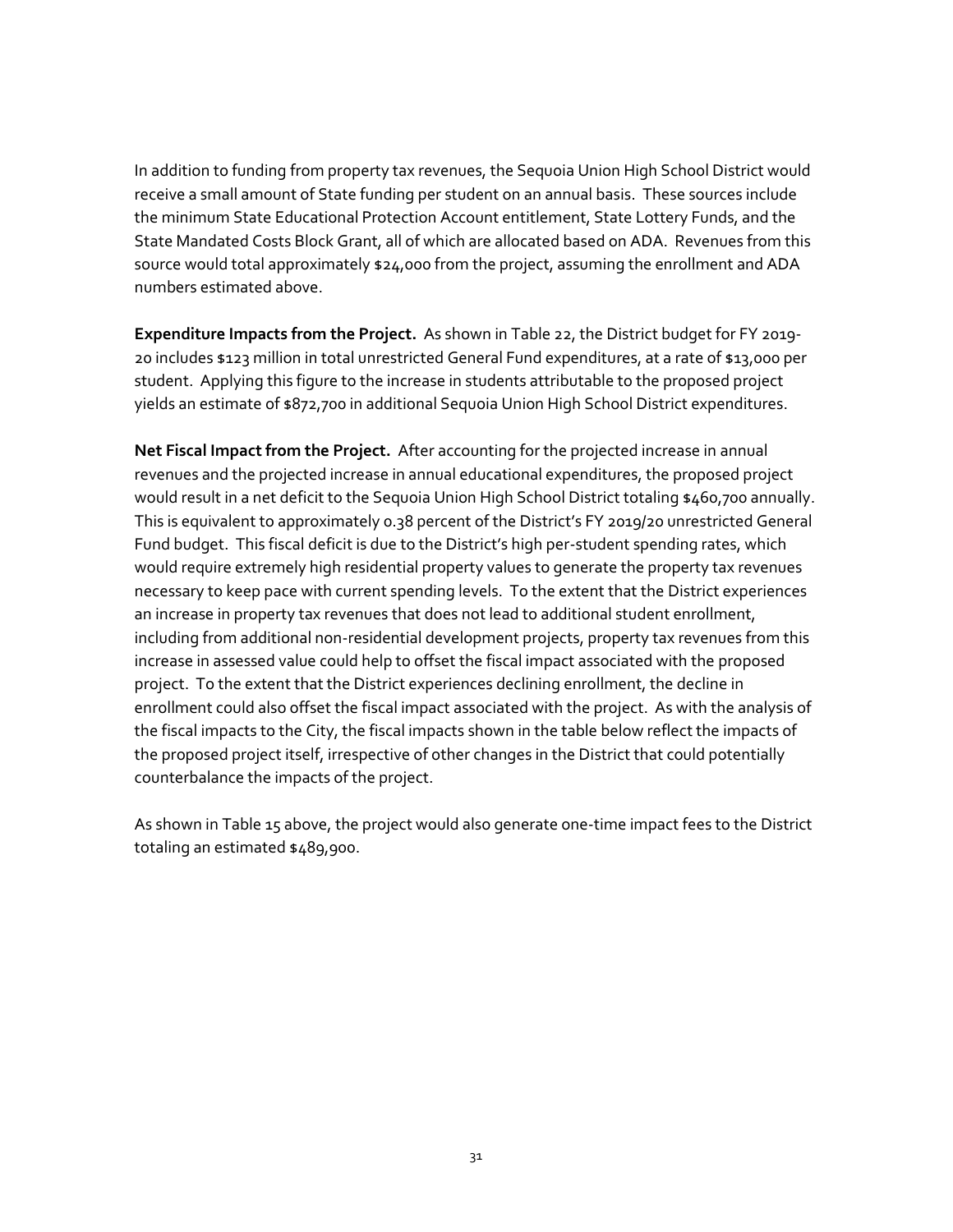#### <span id="page-36-0"></span>**Table 23: Projected Fiscal Impacts of the Project to the Sequoia Union High School District**

|                                                                           | <b>Menlo Portal</b> |
|---------------------------------------------------------------------------|---------------------|
|                                                                           | Project             |
| Net Change in Property Tax Revenues                                       | \$388,026           |
| Net Change in State Revenues from ADA                                     | \$23,951            |
| Less: Net Change in Projected Expenditures from Enrollment                | (\$872,695)         |
| <b>Projected Net Fiscal Impact to Sequoia Union HSD</b>                   | (\$460,719)         |
| <b>One-Time Impact Fee Revenue</b>                                        | \$489,891           |
| <b>Assumptions</b>                                                        |                     |
| Sequoia Union HSD Student Generation per Unit (a)                         | 0.20                |
| Project Net Change in Multifamily Residential Units                       | 335                 |
| Project Net Change in Enrolled Students                                   | 67                  |
| Estimated Average Daily Attendance (ADA) per Enrolled Student (b)         | 0.87                |
| Project Net Change in ADA                                                 | 58                  |
| Project Net Change in Assessed Value                                      | \$261,129,610       |
| Project Net Change in Base 1% Property Tax Revenue                        | \$2,611,296         |
| Sequoia Union HSD Share of Base 1% Property Tax Revenue (c)               | 14.9%               |
| Unrestricted Revenues per ADA, FY 2019-20 Adopted Budget                  | \$413               |
| Unrestricted State Local Control Funding Formula (LCFF) Funds per ADA (d) | \$0                 |
| Unrestricted State Educational Protection Account Funds per ADA           | \$200               |
| Unrestricted State Lottery Funds per ADA                                  | \$151               |
| Unrestricted State Mandated Costs Block Grant per ADA                     | \$62                |
| Unrestricted General Fund Expenditures, FY 2019-20 Adopted Budget         | \$122,802,512       |
| Enrolled Students, FY 2019-20 Adopted Budget                              | 9,428               |
| ADA, FY 2019-20 Adopted Budget                                            | 8,205               |
| Unrestricted Expenditures per Enrolled Student                            | \$13,025            |
|                                                                           |                     |

Notes:

(a) This student generation rate was reported by the District Associate Superintendent of

Administrative Services and is derived from the statewide yield average calculated by the State Office of Public School Construction.

(b) This figure was calculated by dividing the District's FY 2019-20 projected ADA by its projected enrollment.

(c) This is Sequoia Union HSD's share of the base 1.0 percent property tax in the TRA where the Project site is located.

(d) Sequoia Union HSD is a "basic aid" district. Basic aid districts, also known as

"community-funded" districts, collect enough property tax revenues to meet their state-determined LCFF minimum funding targets without state support. Though basic aid districts are entitled to other state funds tied to ADA (listed separately) and a minimum level of guaranteed state support (not tied to growth), they will not receive LCFF state aid to offset the costs generated by additional ADA. For that reason, BAE assumes zero state LCFF funds per ADA.

Sources: Sequoia Union High School District; San Mateo County Controller; BAE, 2020.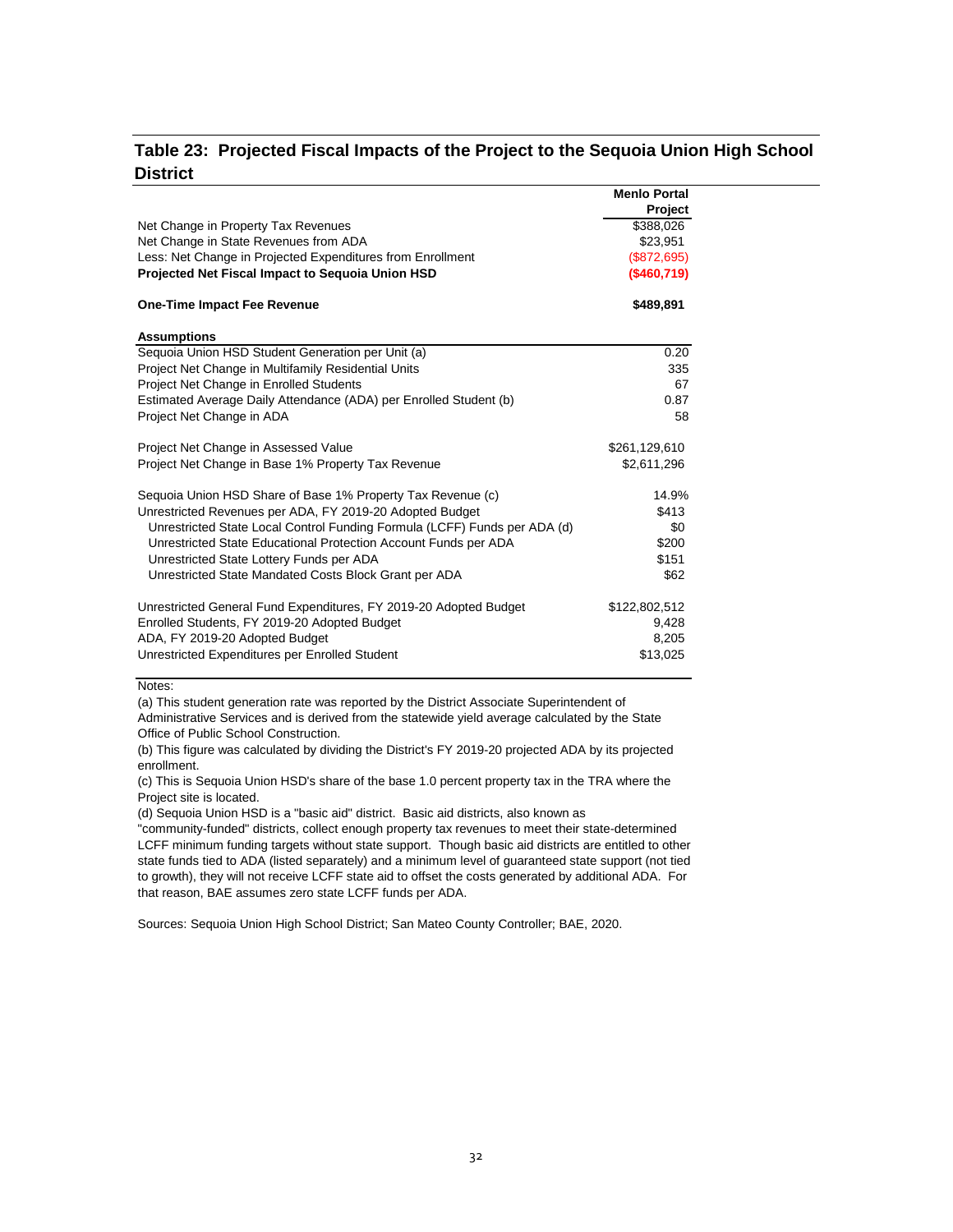## <span id="page-37-0"></span>**APPENDIX A: FISCAL IMPACTS ON OTHER SPECIAL DISTRICTS**

In addition to impacts to the fire and school districts, the proposed project would have fiscal impacts on several other special districts, as described below.

### <span id="page-37-1"></span>**Midpeninsula Regional Open Space District**

The Midpeninsula Regional Open Space District preserves open space and provides opportunities for low-intensity recreation and environmental education. The District covers an area of 550 square miles and includes 17 cities, including the City of Menlo Park. To date, the District has preserved nearly 64,000 acres of public land and created 26 open space preserves, of which 24 are open to the public year-round.

#### *Revenue Impacts from the Project*

Property taxes are the primary source of revenue to the District, accounting for over 90 percent of operating revenues. The District's other sources of revenue, such as grants, interest income, and rental income, are comparatively small and not projected to be impacted by the project. The proposed project at buildout is projected to generate approximately \$45,600 in property tax revenues for the District annually.

#### *Expenditure Impacts from the Project*

According to District staff, the District does not maintain a per-capita service standard for the acreage of land preserved and is therefore unlikely to increase its land acquisition efforts as a direct result of the proposed project. In addition, the District's debt service expenditures would not increase due to the proposed project. As a result, salaries, benefits, services, and supplies, which total approximately \$37.0 million in the FY 2019-20 budget, are the only District expenditures that are likely to be impacted by growth. This results in estimated expenditures equal to \$40 per member of the service population. The new service population from the proposed project would thus be expected to produce \$22,800 in additional annual expenditures for the District.

#### *Net Fiscal Impact from the Project*

As detailed in [Table A-](#page-38-1) 1, the Project is expected to produce a positive net fiscal impact of \$22,800 per year to the District.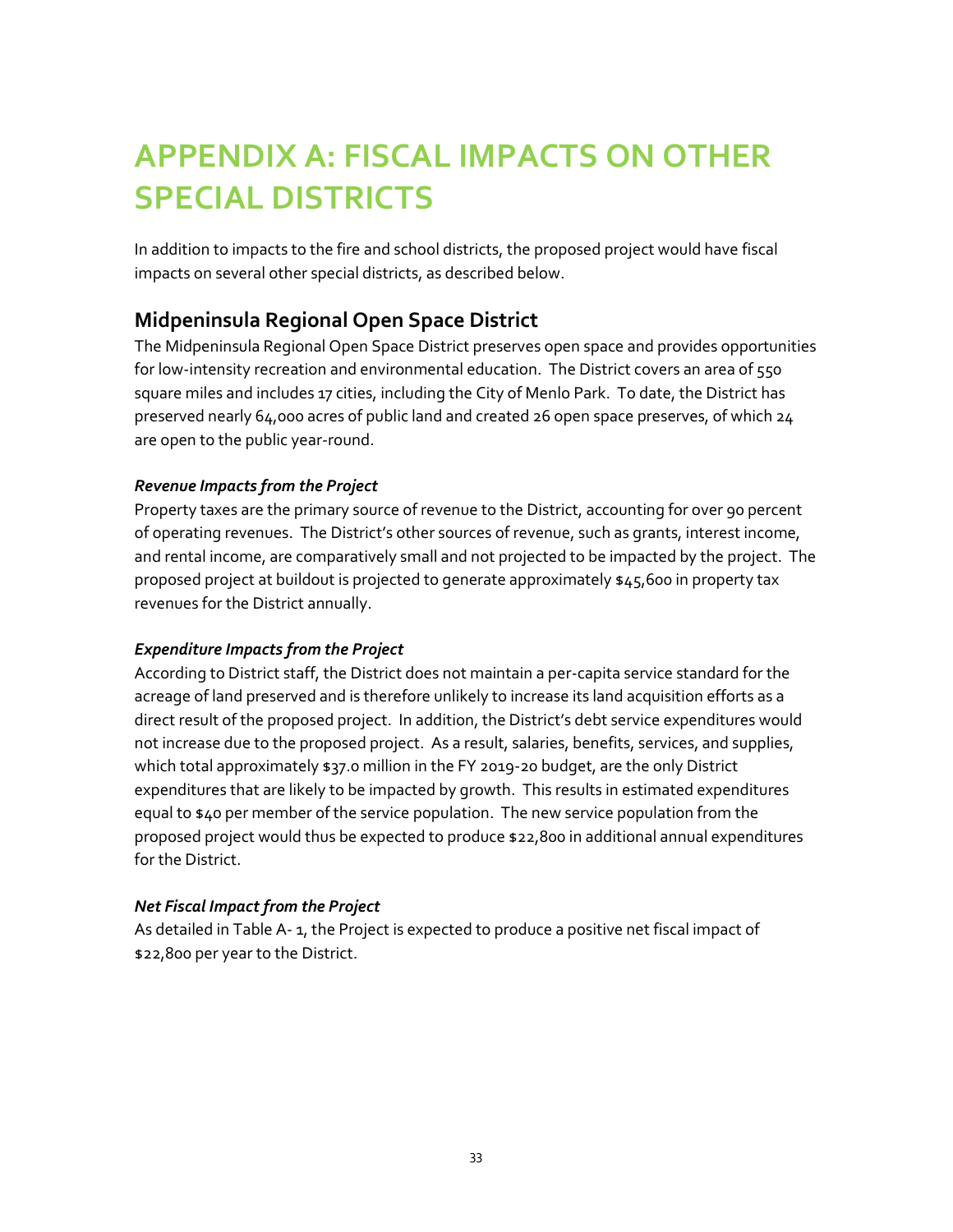#### <span id="page-38-1"></span>**Table A- 1: Projected Net Fiscal Impact to Midpeninsula Regional Open Space District**

|                                                               | <b>Menio Portal</b> |
|---------------------------------------------------------------|---------------------|
|                                                               | <b>Project</b>      |
| Net Change in Property Tax Revenues                           | \$45,626            |
| Less: Net Change in Projected Expenditures                    | (\$22,787)          |
| <b>Projected Net Fiscal Impact to Open Space District</b>     | \$22,838            |
|                                                               |                     |
| <b>Assumptions</b>                                            |                     |
| Project Net Change in Assessed Value                          | \$261,129,610       |
| Project Net Change in Base 1% Property Tax Revenue            | \$2,611,296         |
| Project Net Change in Service Population                      | 569                 |
|                                                               |                     |
| Open Space District Service Population, 2019                  | 924.530             |
|                                                               |                     |
| Open Space District Share of Base 1% Property Tax Revenue (a) | 1.7%                |
|                                                               |                     |
| General Fund Expenditures, FY 2019-20 Adopted Budget (b)      | \$37,003,848        |
| <b>Expenditures per Service Population</b>                    | \$40.02             |
|                                                               |                     |

Notes:

 $\overline{\phantom{a}}$ 

(a) This is the Open Space District's share of the base 1.0 percent property tax in the TRA where the Project site is located. Open Space District property tax revenues are not reduced to fund ERAF.

(b) Includes salaries, benefits, services, and supplies only.

Sources: Midpeninsula Regional Open Space District; San Mateo County Controller; Esri Business Analyst; BAE, 2020.

### <span id="page-38-0"></span>**San Mateo County Community College District**

The San Mateo County Community College District (SMCCCD) offers Associate in Arts and Science degrees and Certificates of Proficiency at three campuses: Cañada College in Redwood City, College of San Mateo in the City of San Mateo, and Skyline College in San Bruno. The District currently has 16,321 Full Time Equivalent Students (FTES) $\degree$ , which amounts to approximately 0.02 FTES per member of the District's total service population. Assuming the same the proportion of new service population members enrolls in District community colleges, the proposed project would result in 11 additional students.

#### *Revenue Impacts from the Project*

SMCCD became a Basic Aid district beginning in FY 2012-2013. Similar to Basic Aid elementary and high school districts, Basic Aid community college districts collect local property taxes and student enrollment fees in excess of their State-determined funding target and, therefore, do not receive a general apportionment of funds from the State. State funding is mainly limited to specific small entitlements, several of which accrue to the District's unrestricted General Fund, and categorical funds, which do not contribute to the unrestricted General Fund. As a result,

<sup>5</sup> Enrollment for revenue calculation purposes is measured in Full Time Equivalent Students (FTES). A FTES is equal to 15 course credits.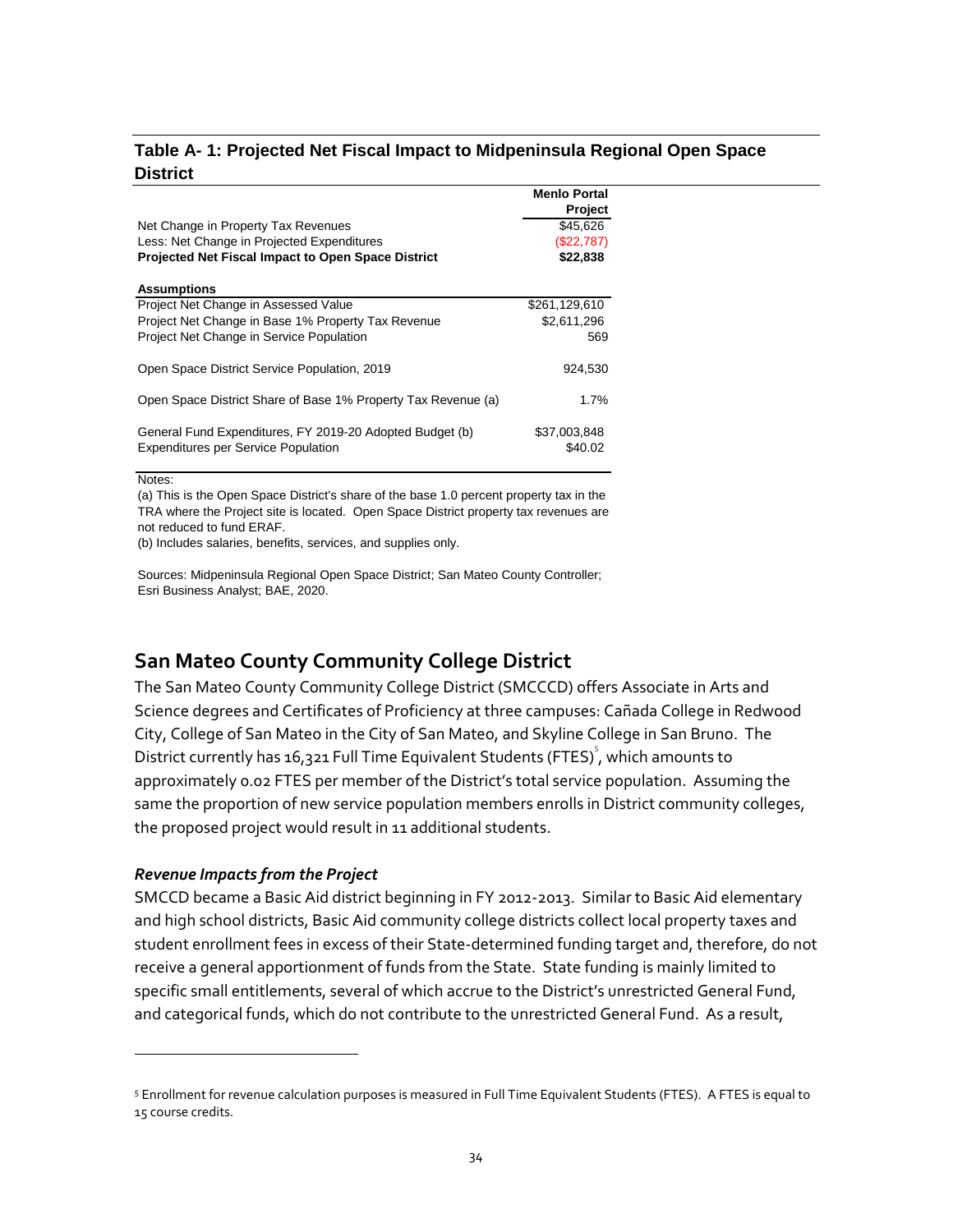most of the District's unrestricted General Fund revenues are derived from local property taxes and student enrollment fees.

The proposed project at buildout is projected to generate a \$168,500 increase in annual property tax revenue to the District, as detailed in [Table A-2.](#page-40-1) For FY 2019-20, SMCCCD's student enrollment fees are projected to total \$8.5 million, or approximately \$519 per FTES.<sup>6</sup> Based on this figure and the proposed project's estimated student generation, described above, the project at buildout is projected to result in  $\frac{1}{5}$ , 500 in additional student fees from new enrollment. The new enrollment would also increase funding from three state entitlements, which are unrestricted and allocated on a per-FTES basis. These are the Educational Protection Account funds (\$100 per FTES), unrestricted State Lottery funds (\$153 per FTES), and State Mandated Cost Block Grant funds (\$30 per FTES). The proposed project at buildout is projected to generate an additional \$3,000 from these sources.

#### *Expenditure Impacts from the Project*

For FY 2019-20, the District budgeted approximately \$204.3 million in unrestricted General Fund expenditures, or \$12,500 per FTES. Assuming the District maintains this per-FTES spending, the new enrollment associated with the Project would generate \$131,600 in additional expenditures for the District.

#### *Net Fiscal Impact from the Project*

 $\overline{a}$ 

As reported i[n Table A-2,](#page-40-1) the proposed project would result in a positive net fiscal impact to SMCCCD, totaling \$45,300 per year. This amounts to less than one-hundredth of one percent of the District's FY 2019-20 General Fund expenditures.

 $^6\,$  The District reports a reduction in student fee revenues in recent years due to fee waivers offered through the Promise Scholars Program. This program offers, among other benefits, full tuition and fee waivers for the first and second year of coursework for qualifying students. The State provides a portion of the funding to support the Promise Scholars Program, but these funds do not accrue to the District's unrestricted General Fund.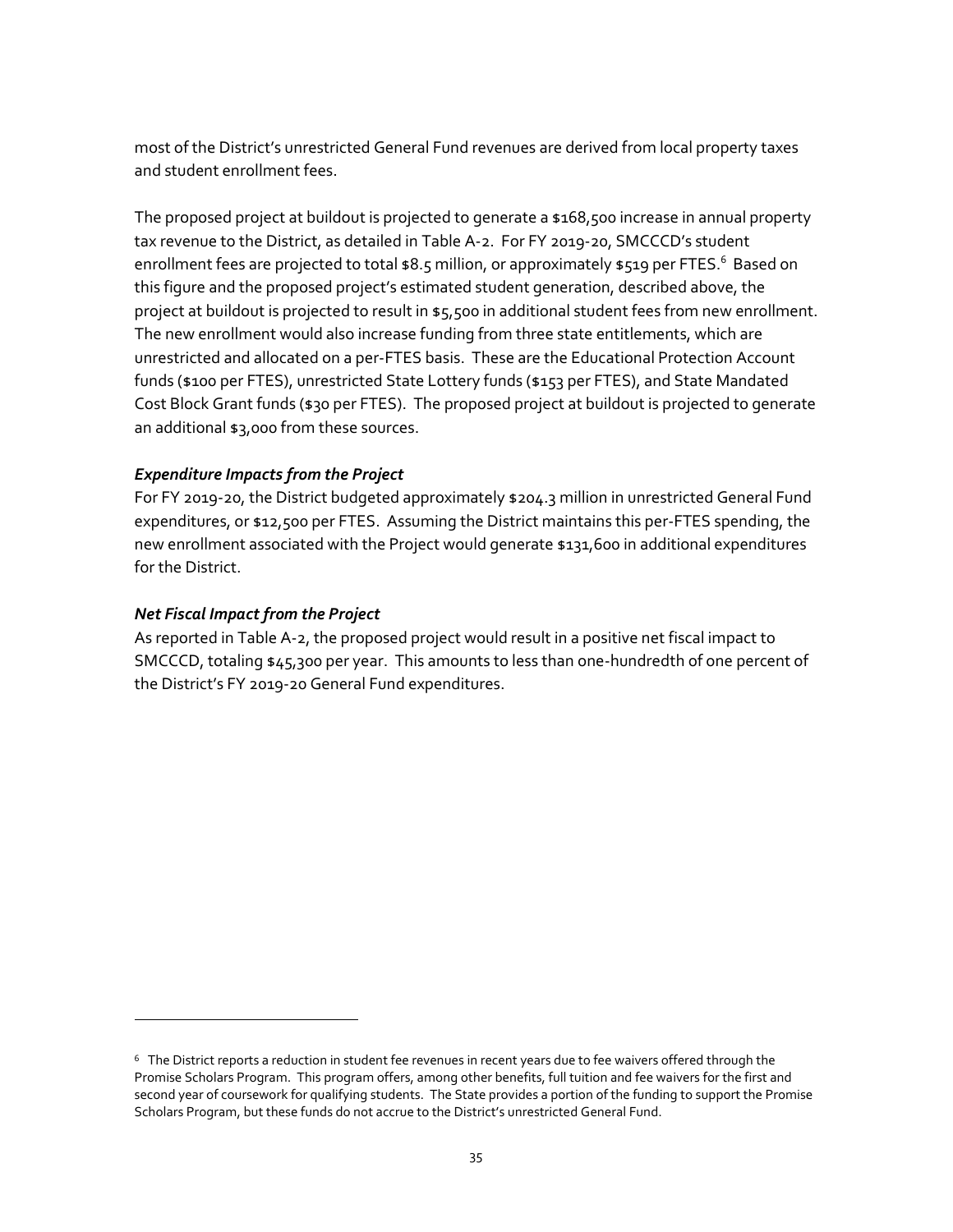#### <span id="page-40-1"></span>**Table A-2: Projected Net Fiscal Impact to San Mateo County Community College District**

|                                                                        | <b>Menlo Portal</b> |
|------------------------------------------------------------------------|---------------------|
|                                                                        | Project             |
| Net Change in Property Tax Revenues                                    | \$168,500           |
| Net Change in Student Fee Revenues                                     | \$5,455             |
| Net Change in State Revenues from FTES                                 | \$2,978             |
| Less: Net Change in Projected Expenditures                             | (\$131.643)         |
| <b>Projected Net Fiscal Impact to SMCCCD</b>                           | \$45,290            |
| <b>Assumptions</b>                                                     |                     |
| Project Net Change in Assessed Value                                   | \$261,129,610       |
| Project Net Change in Base 1% Property Tax Revenue                     | \$2,611,296         |
| Project Net Change in Service Population                               | 569                 |
| SMCCCD Service Population, 2019                                        | 883,625             |
| SMCCCD Full-Time Equivalent Students (FTES), FY 2019-20 Adopted Budget | 16,321              |
| <b>FTES per Service Population Member</b>                              | 0.02                |
| Project Net Change in Full-Time Equivalent Students (FTES)             | 11                  |
| SMCCCD Share of Base 1% Property Tax Revenue (a)                       | 6.5%                |
| SMCCCD Student Fee Revenues, FY 2019-20 Adopted Budget                 | \$8,466,977         |
| Student Fee Revenues per FTES                                          | \$519               |
| Unrestricted State Revenues per FTES, FY 2019-20 Adopted Budget        | \$283               |
| Unrestricted State Educational Protection Account Funds per FTES       | \$100               |
| Unrestricted State Lottery Funds per FTES                              | \$153               |
| Unrestricted State Mandated Costs Block Grant per FTES                 | \$30                |
| Unrestricted General Fund Expenditures, FY 2019-20 Adopted Budget (b)  | \$204,314,183       |
| Unrestricted Expenditures per FTES                                     | \$12,518            |

Notes:

(a) This is the San Mateo County CCD's share of the base 1.0 percent property tax in the TRA where the Project site is located.

(b) This figure omits capital outlay expenditures as they are not impacted by growth in FTES.

Sources: San Mateo County Community College District; San Mateo County County Controller; Esri Business Analyst; BAE, 2020.

### <span id="page-40-0"></span>**San Mateo County Office of Education**

The San Mateo County Office of Education (SMCOE) provides support for public schools throughout the County through instructional services, fiscal and operational services, and student services. The Office's instructional services include teacher support, educational technology, and professional development. The fiscal services division assists school districts with accounting, budgeting, payroll functions, and maintaining compliance. SMCOE also provides direct educational services to students with severe disabilities, incarcerated students through juvenile court schools, and at-risk students through community schools.

#### *Revenue Impacts from the Project*

Like K-12 school districts, SMCOE is funded through a combination of local property taxes and State funds, as determined by the LCFF. SMCOE is a Basic Aid entity, meaning that its property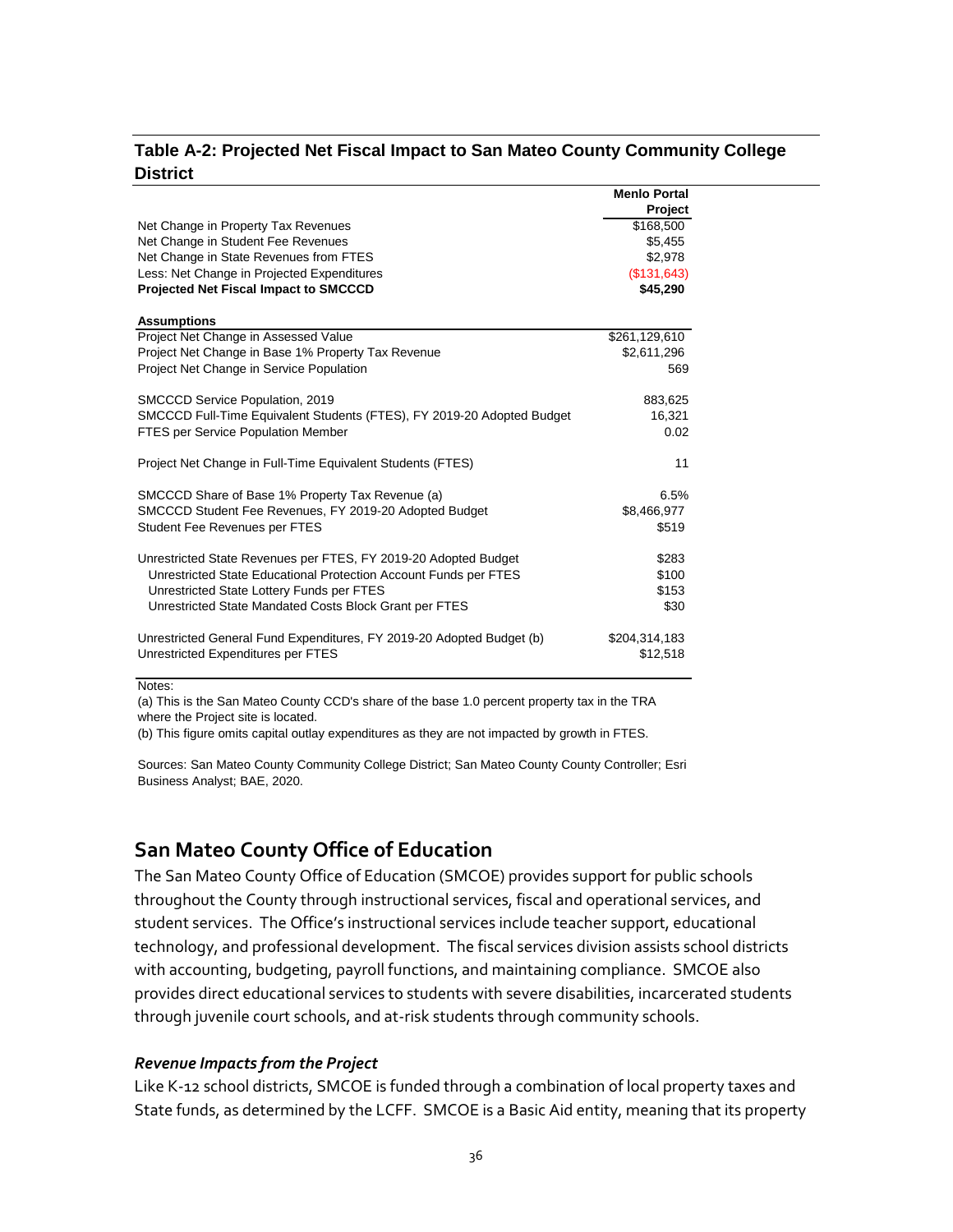tax revenues exceed its LCFF funding entitlement. The State provides a fixed minimum level of funding, as well as some minor unrestricted and categorical funds, but does not adjust its funding to offset changes in SMCOE's revenues or expenditures. Consequently, SMCOE could potentially experience fiscal impacts from new development, including the proposed project.

This analysis assumes that property tax is the only unrestricted SMCOE revenue source that would be impacted by the proposed project. Though SMCOE receives several minor unrestricted state funds, such as lottery and Educational Protection Account funds, these funds are tied to ADA for SMCOE-operated schools only. The proposed project is unlikely to generate new enrollment for SMCOE-operated schools, as indicated by the very low enrollment these schools constitute as a percentage of countywide enrollment.<sup>7</sup>

SMCOE receives 3.4 percent of the base one-percent property tax in the TRA where the proposed project is located. The project at buildout is estimated to result in an assessed value increase of approximately \$261 million, which would generate \$87,700 in annual property tax revenues to SMCOE.

#### *Expenditure Impacts from the Project*

 $\overline{a}$ 

To evaluate the proposed project's potential impact on SMCOE operations and expenditures, it is useful to distinguish between SMCOE's two service populations. One service population consists of the students enrolled in SMCOE-operated schools, to whom SMCOE provides direct educational services. As noted above, the proposed project is unlikely to produce any change in this particular service population. The other service population is all enrolled K-12 public school students in San Mateo County. This population receives indirect services through the administrative support, training, and other functions SMCOE provides to school districts in the County. The proposed project would be expected to generate 114 additional K-12 students—47 in Redwood City ESD and 67 in Sequoia Union HSD, as tabulated in their respective fiscal impact models—which would be counted toward SMCOE's broader service population.

In FY 2019-20, SMCOE budgeted \$41.8 million in unrestricted expenditures to service its central office operations, omitting capital outlay and transfers. This figure does not include unrestricted expenditures related to operating court and community schools. These expenditures amount to \$447 per enrolled student in San Mateo County. Given the project's estimated student generation, the proposed project would be expected to produce approximately \$51,000 in additional costs to SMCOE.

<sup>7</sup> SMCOE-operated schools enroll about 300, or 0.32 percent, of San Mateo County's approximately 93,500 students, according to 2019-2020 Census day enrollment data from the California Department of Education. Applying this rate to the Project's estimated student generation yields only 0.37 students.